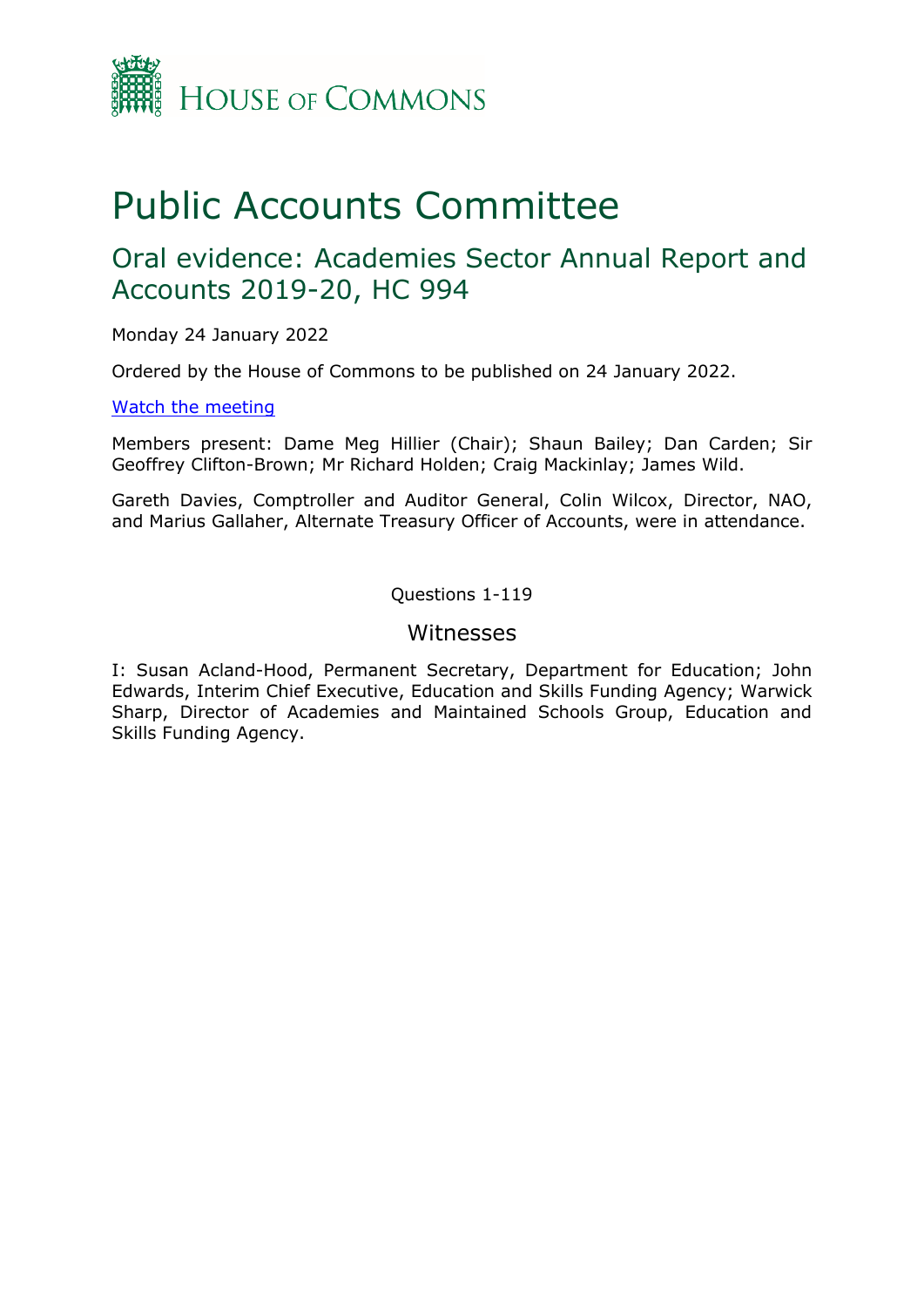

### Examination of Witnesses

Witnesses: Susan Acland-Hood, John Edwards and Warwick Sharp.

Q1 **Chair:** Welcome to the Public Accounts Committee on Monday 24 January 2022, where we are looking at the academies sector annual report and accounts for 2019-20, often described as the SARA in shorthand. This consolidates all the accounts for academies and trusts up and down the country, which account for over half of pupils now educated in the state system. Each year, the Department pulls these together into one set of accounts, which feed into the Department's own accounts. We have investigated these accounts three times already and raised concerns in the past about transparency, the accountability of schools, and issues of governance of academy trusts, which we will no doubt touch on today and delve into the details. These accounts do not completely reflect Covid, but that has a slight impact on them as well.

In front of us, we have our three witness. I am delighted to welcome back Susan Acland-Hood, the Permanent Secretary at the Department for Education and the accounting officer responsible overall for these accounts; John Edwards, the chief executive of the Education and Skills Funding Agency, which is the next step in the chain towards the academies' accounts; and Warwick Sharp, the director of academies and maintained schools at the Education and Skills Funding Agency. We will try not to use acronyms, but ESFA is often what the Education and Skills Funding Agency is described as.

Before we go into the main event, can I ask Ms Acland-Hood what the update is on the special educational needs and disability review, also known as the SEND review?

*Susan Acland-Hood:* As I said last time, we are continuing to work on the SEND review and expect to publish it in the first quarter of this year.

Q2 **Chair:** We have two months to go, so are you confident?

#### *Susan Acland-Hood:* Yes.

**Chair:** You were confident last year, when you said it was the end of June. On a scale of 1 to 10, how confident are you this time? We are trying to pin down the Civil Service response here.

*Susan Acland-Hood:* I am confident. There is a lot of work that has gone on. The other thing that I am proud of is that the team has started to work very closely with others in the sector, so we are not doing this in a closed way. We have had some really good feedback. Christine Lenehan from the Council for Disabled Children recently wrote in its digest—

**Chair:** You do not need to quote other people, but you are working with other sectors.

*Susan Acland-Hood:* She says she is feeling more optimistic.

Q3 **Chair:** That was my next question. If it is coming very soon, how much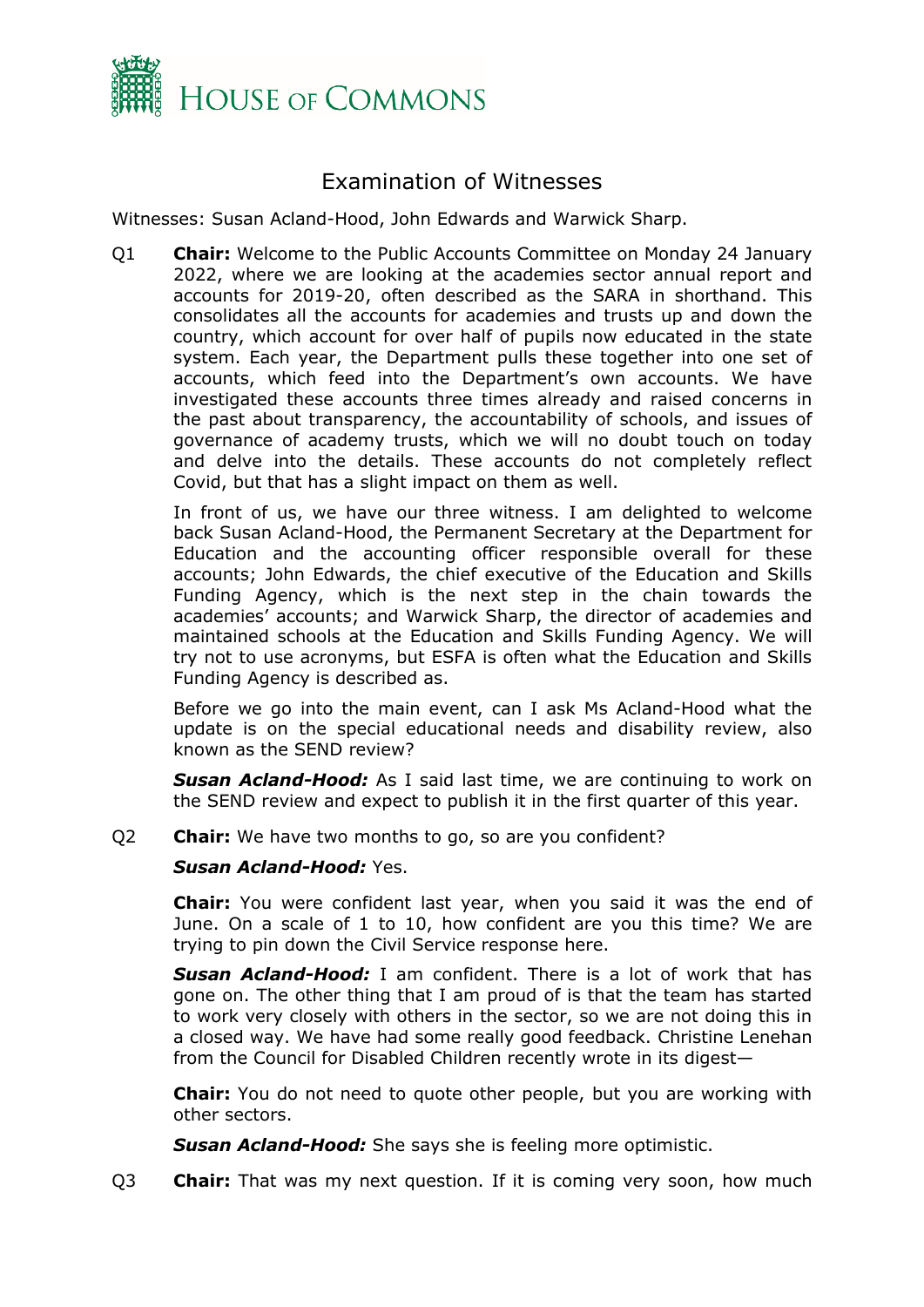

of a surprise is it going to be to people on the ground—headteachers, parents and others—who will be having to implement it?

*Susan Acland-Hood:* If we produced a Green Paper now that was perfectly green—in other words, that was just a list of questions—that really would not justify the time that has been spent and the amount of work that has been done, so it will be a set of propositions for consultation rather than a set of questions. There may be some things in there that people will want to have a look at as it is published, but, as I say, we are starting to work really closely with the sector, with parents' groups and with groups of headteachers and their representatives.

Q4 **Chair:** You are in listening mode, but when it is published you will still be in listening mode.

#### *Susan Acland-Hood:* Yes.

**Chair:** We like to take positives where we can, even on this Committee.

Q5 **Sir Geoffrey Clifton-Brown:** Good afternoon, Ms Acland-Hood. The Government are spending quite a bit of money on advertising for the tutoring catch-up programme at the moment. Can you tell us how that is going and what the take-up is?

*Susan Acland-Hood:* We published figures recently that look at the number of tutoring sessions delivered since September. If you set that in the context that we set a target that we met for delivering about 300,000 sessions over the whole of the course of last year, we have now delivered more than that in the first term of this year. That is made up of about 230,000 starts through the school-led tutoring element, about 52,000 starts through the tuition partners element, and about 20,000 starts through the academic mentor strand.

Q6 **Sir Geoffrey Clifton-Brown:** It is all very well having the quantitative data, but what about the quality of these programmes and the benefit to the individual pupils?

*Susan Acland-Hood:* We are evaluating the programme and will have the full evaluation of the first year by this summer, but they are based on really good-quality evidence from the Education Endowment Fund and others, which demonstrates that children who take part in small group tutoring of this kind can make two to three months of academic progress as a result of a block of 12 tutoring sessions. The way that we have constructed the programme uses that evidence base in the way it shapes what we ask schools to do, and that is true of the school-led part of the programme as well as the other two strands.

Q7 **Mr Holden:** Colleges bid for funding in the middle of last year, including Derwentside College in my constituency, for extra capacity for classrooms. I am just wondering when they will find out whether they will get the funding, and if that is during the next few weeks or months.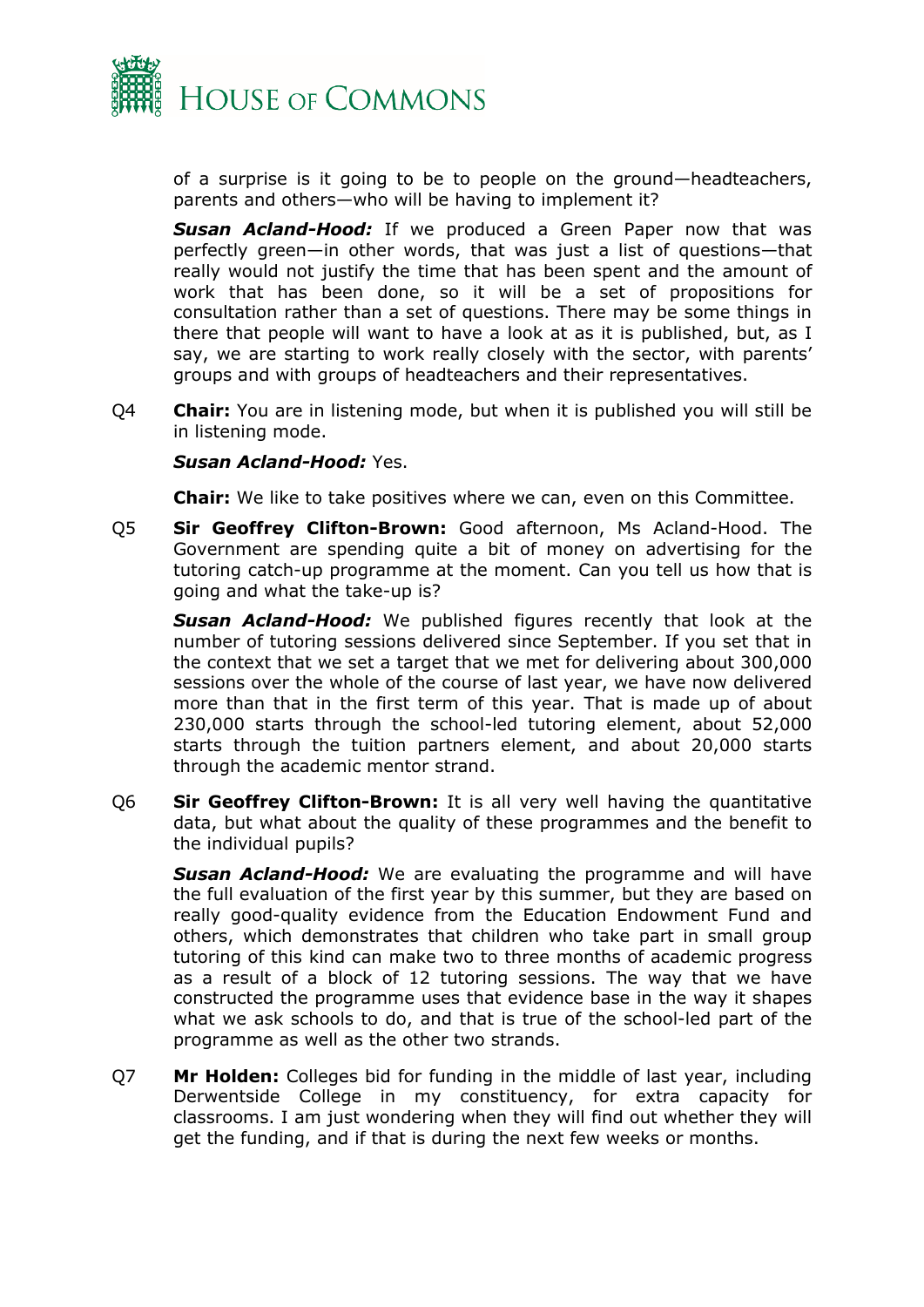

*Susan Acland-Hood:* I might have to write to you about that. I am sorry but I do not have the date in my head, unless either John or Warwick does.

**Mr Holden:** Will it be before summer?

*Susan Acland-Hood:* I would expect, but let me just double-check. I am sorry but I just do not happen to have that date on me.

Q8 **Chair:** Moving into the main discussion, which is about the sector annual report and accounts, I notice we now have over half of pupils educated in academies. In your Permanent Secretary's overview in the accounts, you talk about the disrupted plans to convert maintained schools into academies, but we had 63 new free schools opening in 2019-20. Why is it that free schools were opened? Were they planned conversions that were delayed? If so, why is there a difference?

*Susan Acland-Hood:* It was less delay to planned conversions and more that, frankly, people across the sector were focusing on other things over this period. Whereas free schools have a programme with a pipeline that leads towards to an opening date, which we hold to as hard as we can—

Q9 **Chair:** It is because they were brand new rather than converting. That was the difference. That is perfectly reasonable. There is a mission to have every pupil educated at an academy. Is that still a realistic target by the Government? What are you going to do about the schools that really do not want to become academies?

*Susan Acland-Hood:* Yes, it is still the aim of the Government to have every pupil educated not just in an academy but in a really good-quality family of schools. Through the pandemic, we saw some of the real benefits that came for schools that were in good multi-academy trusts, which could support them as they went through difficult times, as well as the benefits we have seen such as the improvement in standards in sponsored academies, which were previously schools in difficulty.

Q10 **Chair:** It is interesting that you highlight the family of schools there. In my borough, when we talk about the family of schools, that includes academies and non-academies working as a family in a geographical area. You particularly focused on multi-academy trusts, also known as MATs. From what you are saying, are you suggesting that the Department thinks that MATs are a better family than a local authority family of schools?

*Susan Acland-Hood:* There are certainly some benefits to having families of schools where, if there are challenges or difficulties, schools do not belong to them as of right, so there is some contestability in the system. That is the distinction that I would make. There are some extremely good local authority families of schools that perform very well indeed, but as a structural system, there is a benefit in a system that says, if there is a challenge, there is a process for moving to a different family that can help the school make progress.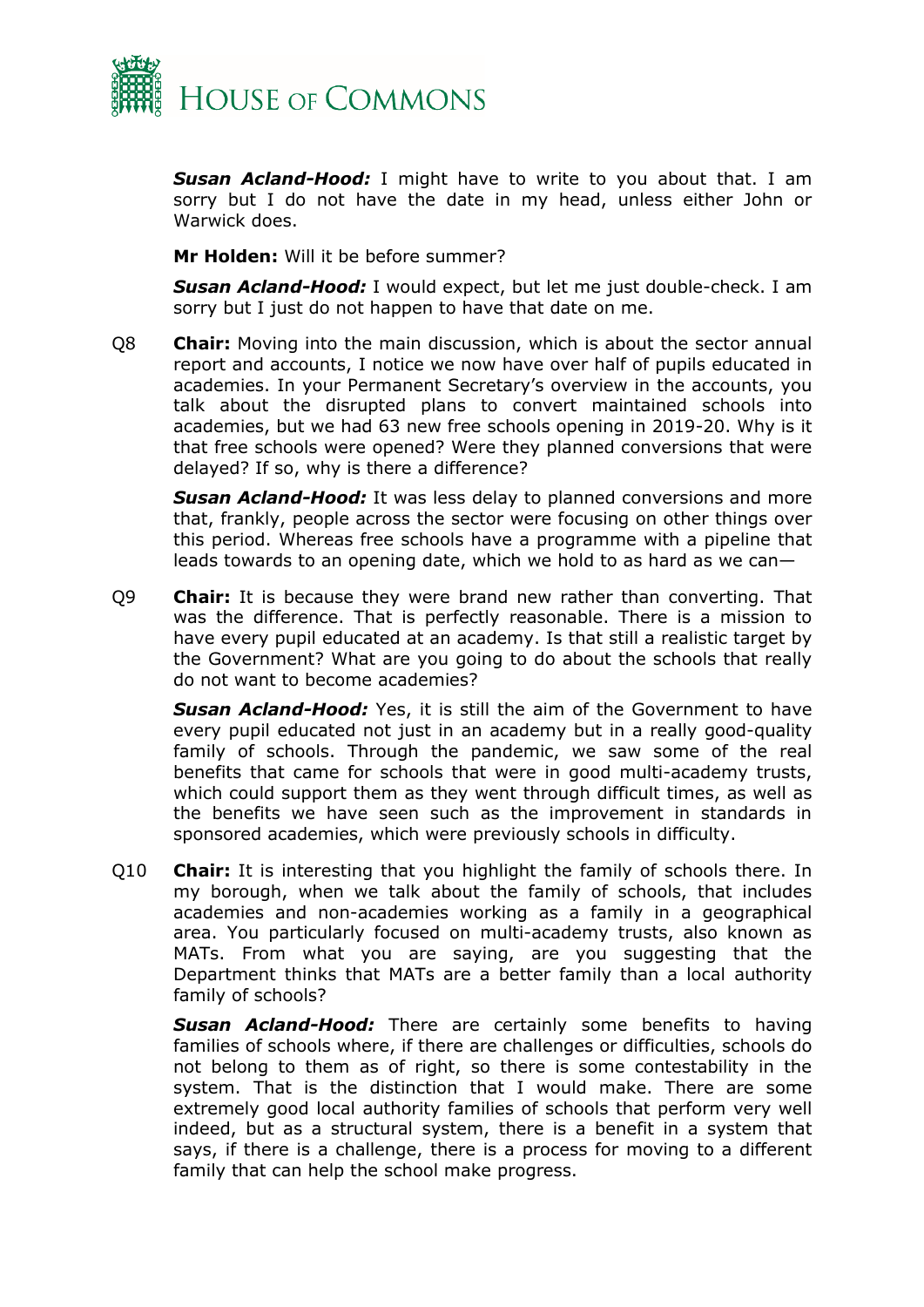

Q11 **Chair:** There is lots to be discussed there. One of the things that we have raised in the past is the size of multi-academy trusts. We are seeing some grow quite large. We have seen some with a very big geographical spread. Have you done any further work to assess the ideal size for a multi-academy trust?

*Susan Acland-Hood:* Yes, we do look at that. Size is not the only factor, and there is no slide-rule equation that gives you the answer to that question. There is a set of activities where you get some scale benefits. There are some things that you can do more readily and more efficiently if you are running a larger group of schools. You might be able to employ specialists to help you do particular things. There are other things that become more challenging as you get larger, so it is difficult to keep a focus on all the schools. I am going to turn to Mr Sharp, who has been doing some of the work on this.

**Chair:** What is your take on this at the ESFA, Mr Sharp?

*Warwick Sharp:* Size definitely has advantages in terms of resource sharing, scale and the functions that a trust can take forward, but size should never come at the expense of coherence, a clear geography or the general ability to run high-performing schools, good educational outcomes and financial management. There is not one size that fits all; there is a range. We want to see fewer single-academy trusts and more trusts and families of schools in the way that the Permanent Secretary described. We are always looking across the system, performancemanaging different trusts and doing more and more work to look at the impact that size has. You will always have a diverse system with a range of sizes.

Q12 **Chair:** Have you done any correlation between the size of an academy and the educational attainment?

*Warwick Sharp:* There is not a strong relationship. We have done that kind of analysis and we are looking at it all the time. There is a big range in the system. At the moment, the biggest trust has 76 schools. There are a number of single-academy trusts. There is not a very clear correlation with size. What we see is that multi-academy trusts contribute to the system in a range of ways that single-academy trusts cannot, such as in system generosity and teacher training. We want to see fewer single-academy trusts and more strong families. What matters most is that they are strong trusts. Size is a factor, but so is a range of other factors.

Q13 **Chair:** I am fascinated that the word "family" of schools is coming in. As I say, in my area, this has been used for a long time. There have been academies in my area since the 1990s, so there is nothing particularly new in that sense. It has always been the case that, in any geographical area—and you have regional schools commissioners, so you always have that geographical handle, even on academies and free schools, from the Department, let alone what might be happening in local authorities—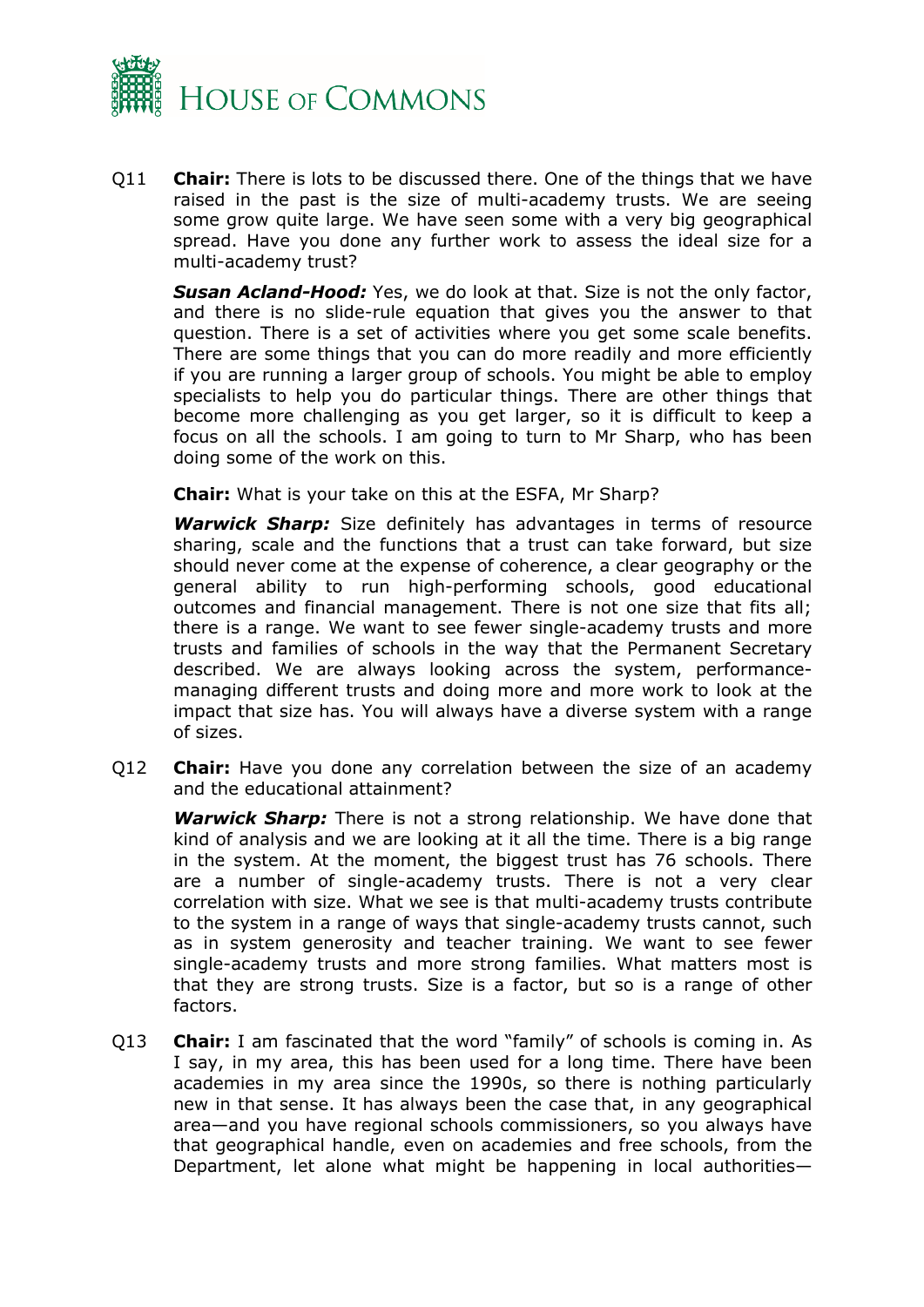

schools help each other out. A head will be seconded somewhere if a school has a problem, regardless of the ownership or structure of that school. What is it that makes academy trusts so particularly different in that respect? Is there anything at all that makes them particularly different, other than that they are all owned by the same trust?

*Susan Acland-Hood:* There are some things that, as you say, lots of schools in different kinds of relationships with each other can do to help out across boundaries, but there are some things that are much easier and fleeter to do if schools are in a common trust together. Yes, you do see schools sharing staff under difficult circumstances, but across academy trusts you see a much more fluid set of relationships. It does not have to take someone being in extremis for them to look at their staffing across the boundary. You see shared curriculum planning in a way that is much rarer among schools that are not in a trust together. It is true that you can accrue some of the benefits in other ways, but they are structured into the trust.

One of the reasons for talking about families of schools is less about the distinction between academy trusts and other types of families, and more to say that, in the past, there was a very strong drive towards academisation, as in becoming an academy—whether a single academy or a multi-academy trust. We are talking more about families of schools, partly because we are keen to see more schools in multi-academy trusts. We see some single-academy trusts that can be a bit fragile. We also see some that are exceedingly strong, but even where they are strong we would really like them to be contributing to the rest of the system by being part of a multi-academy trust. It is that distinction that we are making when we talk about families of schools.

Q14 **Chair:** One of the reasons why the policy was introduced originally—and it has morphed a bit over time—was that there would be a choice, but there are times when you have large multi-academy trusts that run all the schools in an area. If something is good with that, that is fine, like with a good local authority. If something is not good with it, that can be a problem for parents in that area. We will touch on accountability later. What do you do to make sure that, when you are looking at large multiacademy trusts with problems, you are on top of that and making sure that parents and pupils get the support that they need?

*Susan Acland-Hood:* This is one of the things that regional schools commissioners will look at. As you said, it is part of their role to think about the planning and provision in their area, so we would try to avoid circumstances where there was no choice or only one chain running everything.

*Warwick Sharp:* Just to add to what the Permanent Secretary said, we look at growth decisions very carefully. Particularly regional schools commissioners and their teams will look hard at proposals by trusts to grow, and what you say is definitely a factor. The RSCs and their teams will look at the extent to which growth might lead to a monopoly on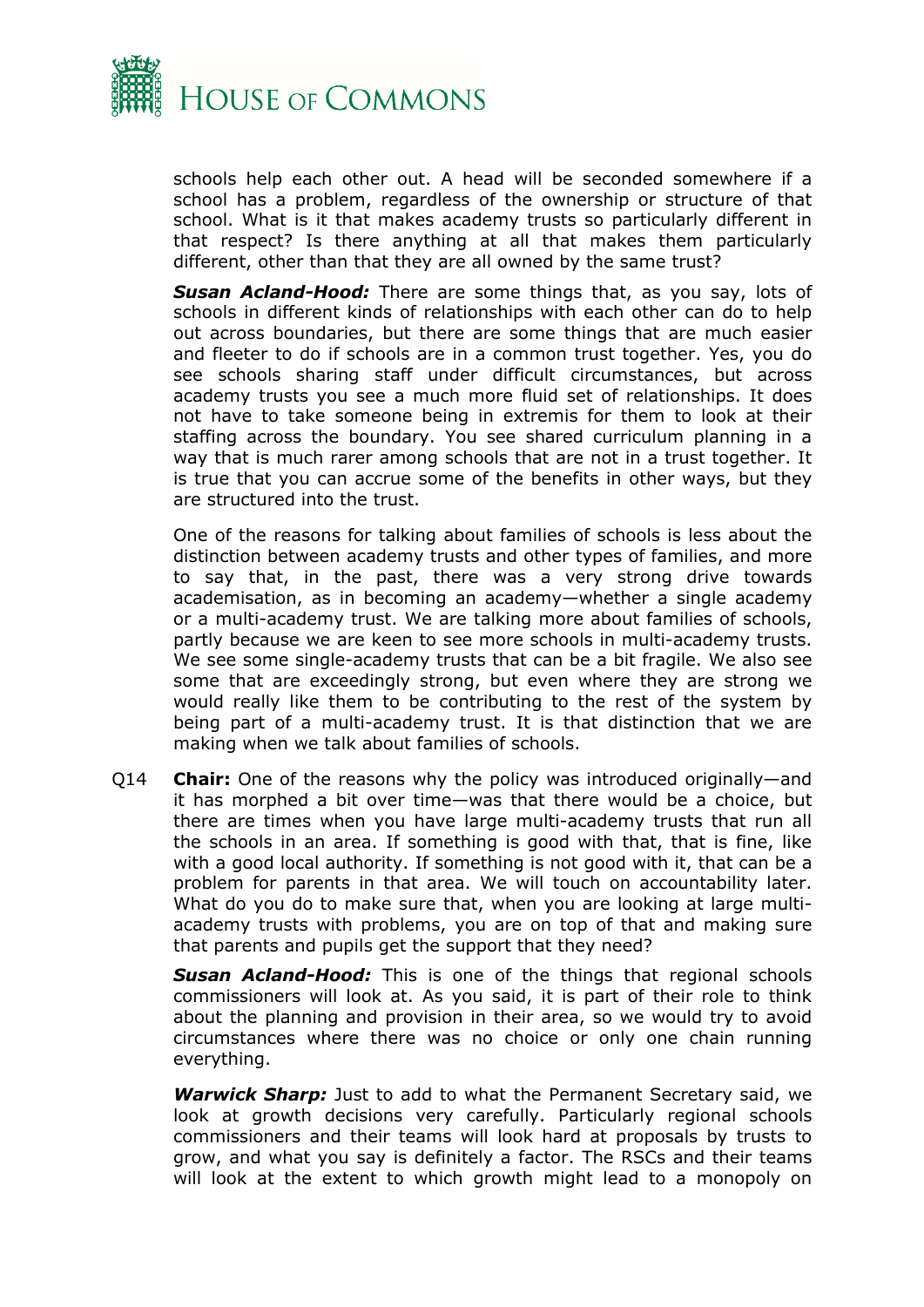

provision in an area. That is a factor, and we do want there to be choice for parents, including between academy trusts.

Q15 **Chair:** There are lots of issues around choice and governance, which we will come to a bit later on. I just want to touch on some other issues in terms of the size of trusts. Do you have a view about how far the geographical spread should be allowed to go? In the past, we have seen some very odd geographical matching. We remember the Whitehaven Academy linked to one in Cornwall. In terms of sharing, I am not sure what sharing of teaching you could do with that sort of geography. Do you have a position now on geographical spread?

**Warwick Sharp:** It is always on a case-by-case basis. Geography is different everywhere and there are different needs of different schools. There is definitely a weighting towards geography. We would much rather see a local trust take on a school that needs a sponsor, and that is a big factor in the decision-making. You also see trusts where there is a wider geographic spread, and some perform very highly, including some of the larger, national trusts that sometimes have 50 to 60 academies—76 in the largest case—with a very wide geography. They have found a way to do that at scale, including where they have schools that are geographically further away from other schools. It is possible, but we definitely weight geography highly when we look at growth discussions and trust expansion.

Q16 **Chair:** That was a longwinded answer. We will touch on it a bit more when we come to accountability, but you are saying that you have no particular weight towards geography—being close to another school? Would you proactively pursue a trust to take over a school from another, quite distant geographical area? Would you proactively seek to do that, if a school had a problem?

*Warwick Sharp:* We would certainly look first at trusts that are nearby, within a reasonable travelling distance, but you sometimes get schools that have particular needs and would benefit from trusts with particular experiences. It is not the only factor but it is a very important one.

*Susan Acland-Hood:* I was going to say exactly that. The way to look at it is that, if you were going to do something that did not sit in an obviously coherent geography, you would want a strong rationale and a really good other reason why you were doing that thing, which might be about the specialism of the school. We have some areas where we know we have challenges in school performance and also limited numbers of good-quality trusts. The other thing that we sometimes look at is whether you can start a new geographical cluster that you are going to be able to build out over time.

Q17 **Chair:** We are going to get into some of this a bit later. I just wanted to pick up on the issue that we have raised before about orphan schools, particularly as it relates to small primaries. If you have a trust and it does not want to expand or, for lots of reasons, it might not be good for it to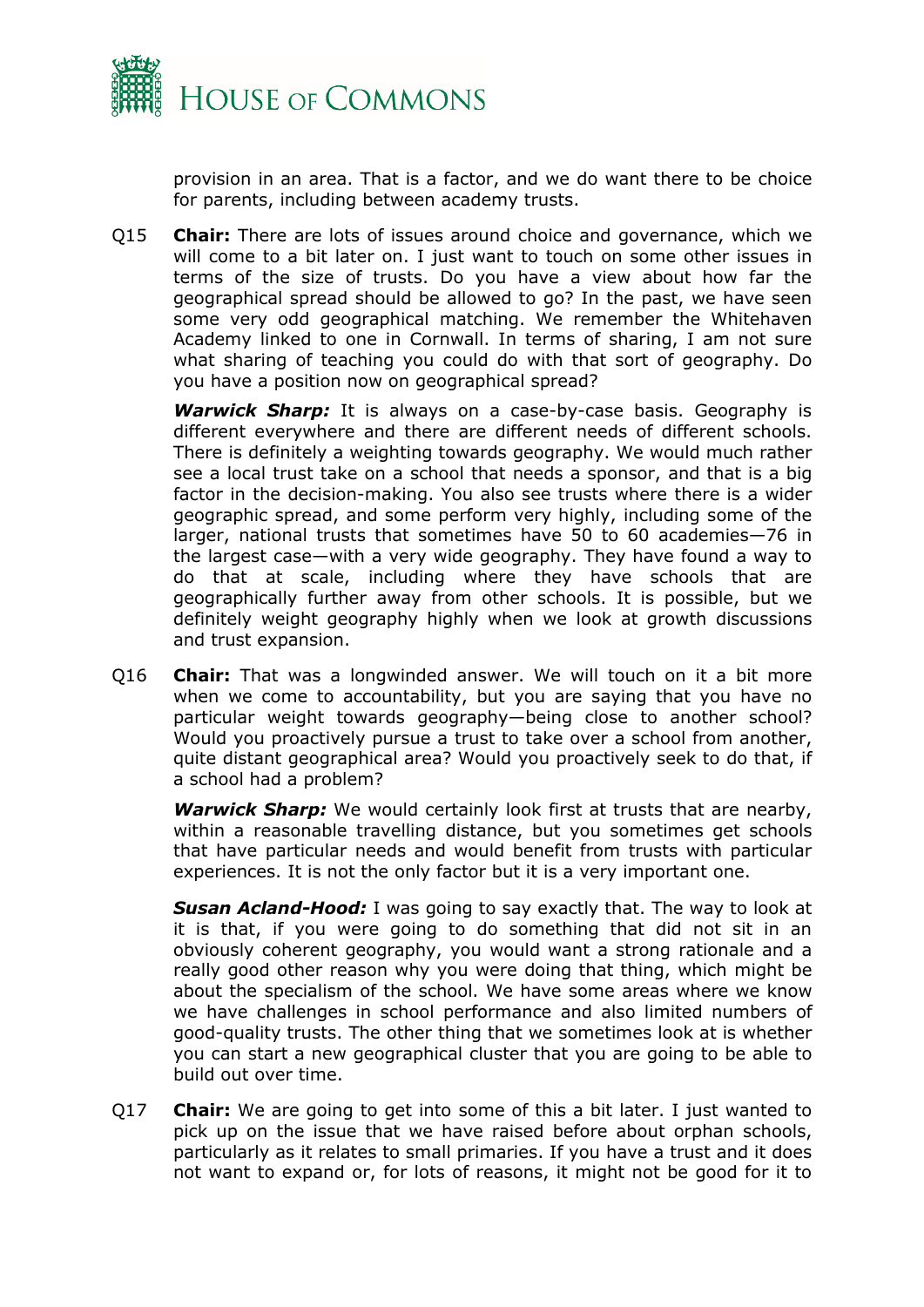

expand, you can end up with orphan schools. What is the current plan for dealing with those schools that no trust wants to take on, for whatever reason, that are then not in any grouping in their geographical area?

*Susan Acland-Hood:* Again, that is something that we continue to work on through regional schools commissioners, with the schools and the trusts in their area.

Q18 **Chair:** If you have a school that is not in the big academy trust in an area, because it does not want to take it on, perhaps because of financial or performance reasons, you are working on it. What does that mean in reality? Does that school just stay on its own, outside the family that you are talking about?

**Susan Acland-Hood:** The reality is that the circumstances tend to be different in each case, so it is, to some extent, a case of the regional schools commissioners working with the schools and trusts to address whatever the causes of that orphaning in that particular place are.

Q19 **Chair:** Would that be sweetened with money, if money was the issue?

*Susan Acland-Hood:* I would not describe it as sweetening. If there is a structural problem or a deep, underlying reason why it is difficult, the RSC will seek to see if they can address that in a reasonable way.

Q20 **Sir Geoffrey Clifton-Brown:** We are seeing an increasing trend of primary schools now becoming multi-academy trusts. Do you have a view as to whether they should be purely primary multi-academy trusts or whether it is satisfactory to have a multi-academy trust that is mixed primary and secondary?

*Susan Acland-Hood:* We do not have a house view that says either that it has to be all primary or that we prefer a primary/secondary, allthrough model. Any trust that is taking on a primary school, though, needs to be able to demonstrate that it understands the effective running of primary schools, which I appreciate sounds a bit glib, but there is something about a secondary trust not assuming that it can run primary schools because it can run secondary schools. They are different and require different things.

We have seen successful all-through trusts that make a virtue of their ability to link together primary and secondary, and we have also seen some successful trusts that focus on and specialise in running primary schools really well. Either model can work, but it does not happen by accident. It is about the trust having a really clear view of what kind of trust it wants to be and how it is going to deliver on the vision that it has of the bit of system that it wants to run.

Q21 **Sir Geoffrey Clifton-Brown:** In a constituency like mine in the Cotswolds, where you have a large number of quite small rural primary schools, how are you setting about to try to encourage them to go down this route? They have been with the local authority since the year dot and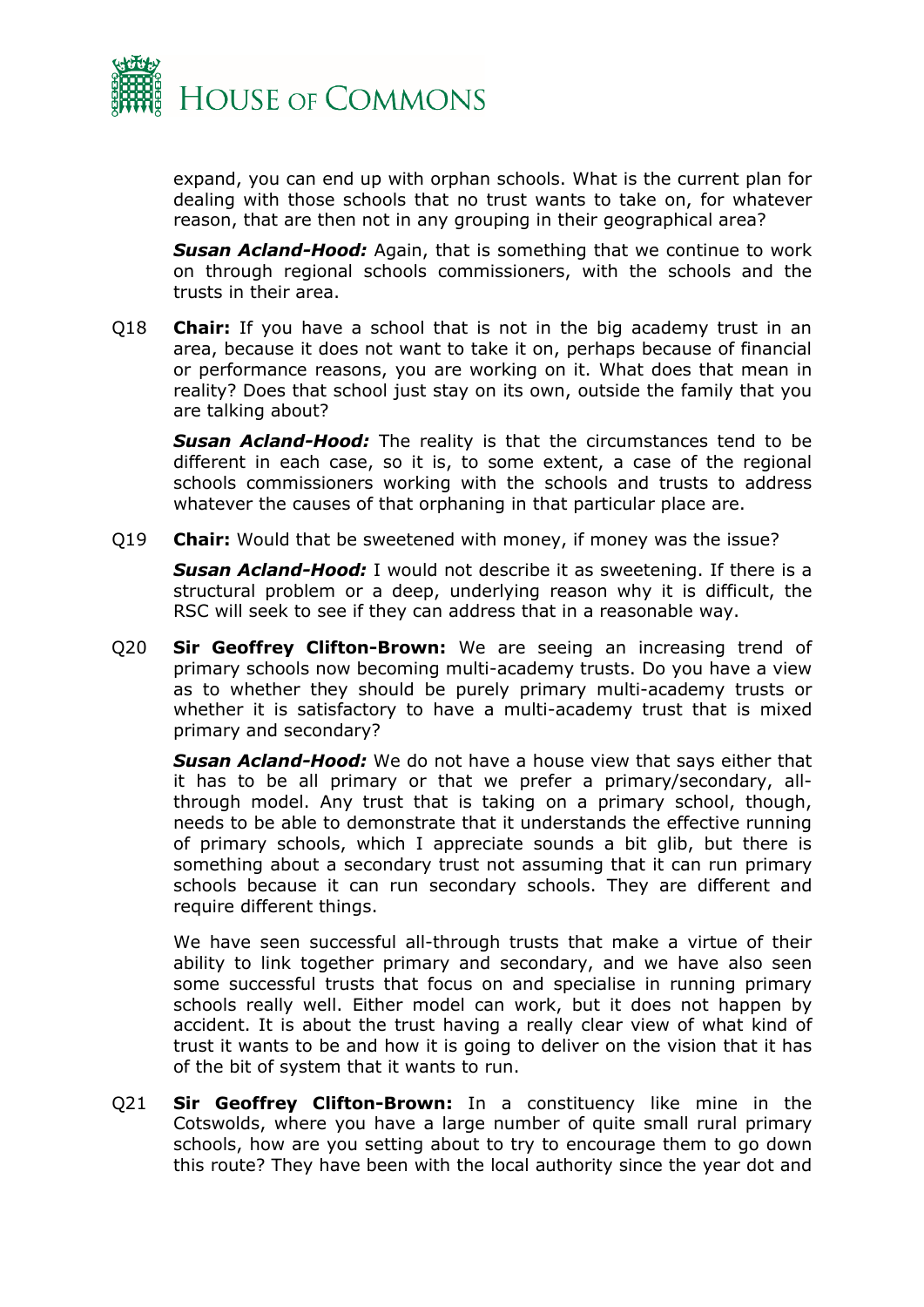

might be very reticent about wanting to go into this new model.

*Susan Acland-Hood:* As ever, it is partly about letting people see others' experience. We survey heads who have gone into trust arrangements and we regularly get good-quality feedback from them about it being a positive experience, so we try to share a bit of that. You have to think about primary schools as primary schools and different from the secondary system. It is a bit of a caricature but it is true to some extent that there was a period when we were thinking academisation, and it was a relatively secondary-orientated and focused programme. We are consciously thinking much harder about the primary aspects of that now, which is important.

There are also some quite specific things, like working with the Churches, which have a particularly strong role in the primary sector. For example, those schools that have and want to continue to have a faith ethos and to be part of a faith family can express that through a trust that has that character as well. We are working on that with faith bodies as well.

Q22 **Sir Geoffrey Clifton-Brown:** Given that the individual per-pupil funding is not publicised within a multi-academy trust, how can we be sure that all pupils—both primary and secondary—are receiving their minimum perpupil funding?

*Susan Acland-Hood:* You can look on the financial benchmarking and other websites and look at the amount that is being spent per school, per pupil. The transparency is there and you can see that. We view the ability to pool funding—the General Annual Grant pooling that trusts can do, which is the base reason why you cannot absolutely guarantee that every school will be getting exactly the same amount—as a feature, not a bug of the system. It allows academies to do some of those things that help them to improve education for the pupils in their schools.

Through these various tools, we try to make sure that people can see what is coming to the children in their school and can understand what they get out of the academy arrangement. Warwick, you have worked on GAG pooling for a long time. Do you want to talk about this?

*Warwick Sharp:* I agree with what the Permanent Secretary said. Parliament voted for an arrangement where the legally accountable body is the academy trust. We can guarantee that the legally accountable body receives the full income, including through all the arrangements of the NFF. The trusts and its senior leaders and trustees have a duty to every single pupil, which they take incredibly seriously. They look to maximise the outcomes of every single pupil.

**Chair:** That is not quite the answer to Sir Geoffrey's question. Do you want to try again, Sir Geoffrey?

Q23 **Sir Geoffrey Clifton-Brown:** What I am really getting at is whether the system should be more transparent, so that the parents of pupils in every school can see what per-pupil funding that academy is giving them.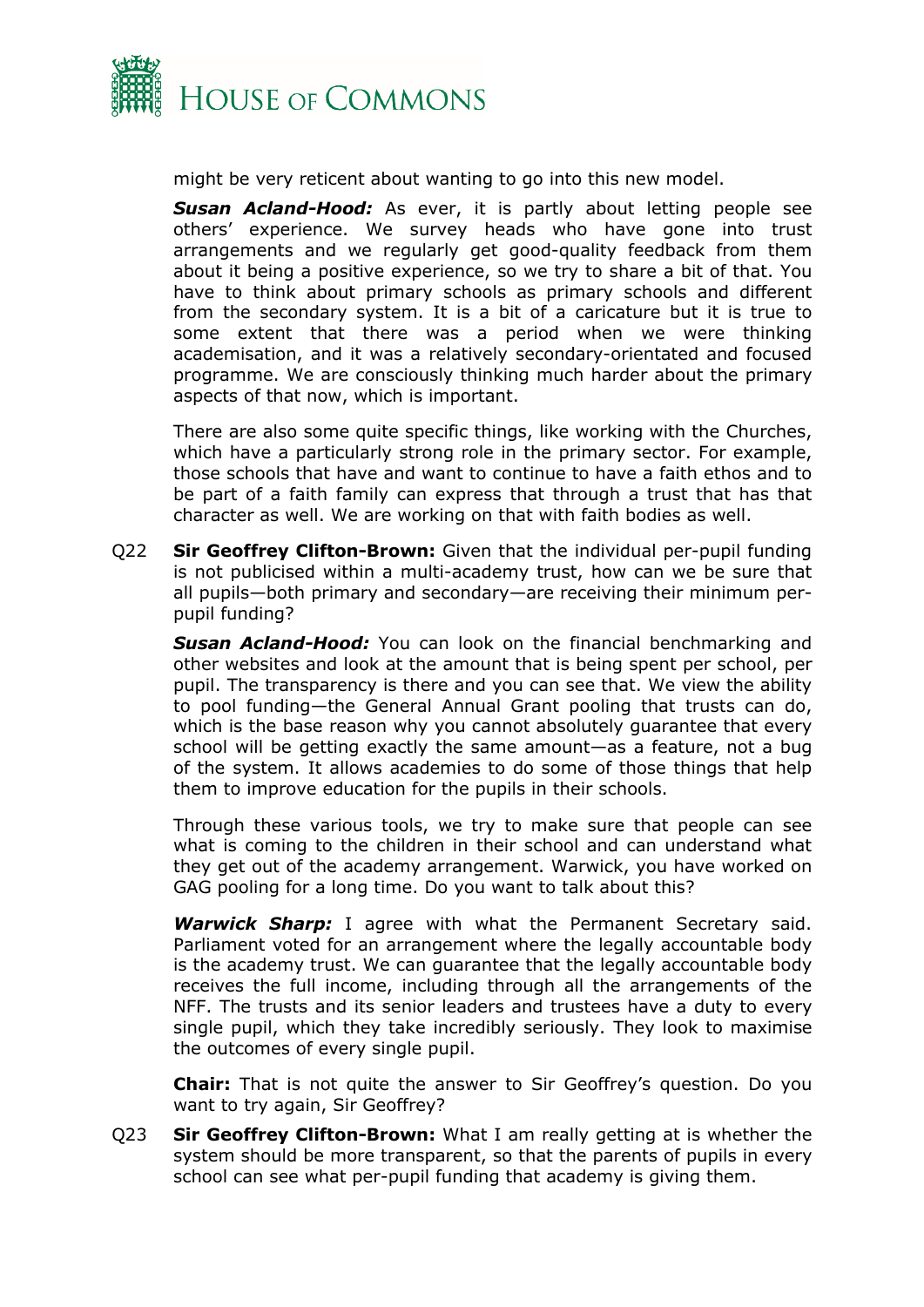

*Susan Acland-Hood:* The schools financial benchmarking website lets you see, for academy schools, on a per-pupil basis, what is being spent and how. That gives people quite a good window into the picture of what is coming through.

*Warwick Sharp:* I was going to make the same point. I would argue that what a parent really wants to see is the expenditure and what is spent per pupil in an academy, and you can absolutely see that. Each year, for the accounts return, we ask trusts to break down, by each academy, per pupil, in a number of ways, the exact expenditure by a range of cost categories. If you are a parent, you can go on the benchmarking website, which is very accessible, and see exactly what is spent per pupil in the academy where your child goes. That is a really high level of transparency, and quite a lot higher, in lots of ways, than in the maintained sector.

Q24 **Sir Geoffrey Clifton-Brown:** Just going back to your answer, Ms Acland-Hood, which I agree with, there may be a very good reason why an individual trust or school might want, if, for example, it has just taken in a school that had been in special measures, to weight the funding towards that school. How is that explained to parents?

*Susan Acland-Hood:* The benchmarking website lets you see the figures for each school. Many trusts will actively explain to parents, "This is how we are planning and thinking about our budget." They will talk about it. I have a quote from a trust here, saying, "We pool and are strong advocates, especially in how it allows us to remove some of the risks around very small schools and support them in raising outcomes which would have a financial barrier in front of them otherwise".

Again, a piece of this is about the trust being able to justify to parents the choices that it is making and having that direct dialogue with them. To me, the schools financial benchmarking website is important but, to some extent, it is a backstop for where the trust is not getting that across to people, or where parents want to check the information that they are getting or to able to go behind it.

This may not be helpful, Chair, but we have talked about the schools financial benchmarking website a few times in these hearings. If it would be helpful to Members of the Committee, outside a hearing of this kind, we would happily do a demonstration or take Members through it and show what it can do and show.

**Chair:** We are always happy to consider learning more about money and schools.

**Sir Geoffrey Clifton-Brown:** It is a very good idea. That is helpful.

Q25 **Shaun Bailey:** I am looking at the SARA and am curious as to how the geography has been drawn in terms of some of these regional areas. I notice that, for example, Lancashire and West Yorkshire have been put together, and certainly the geographic definition of the West Midlands is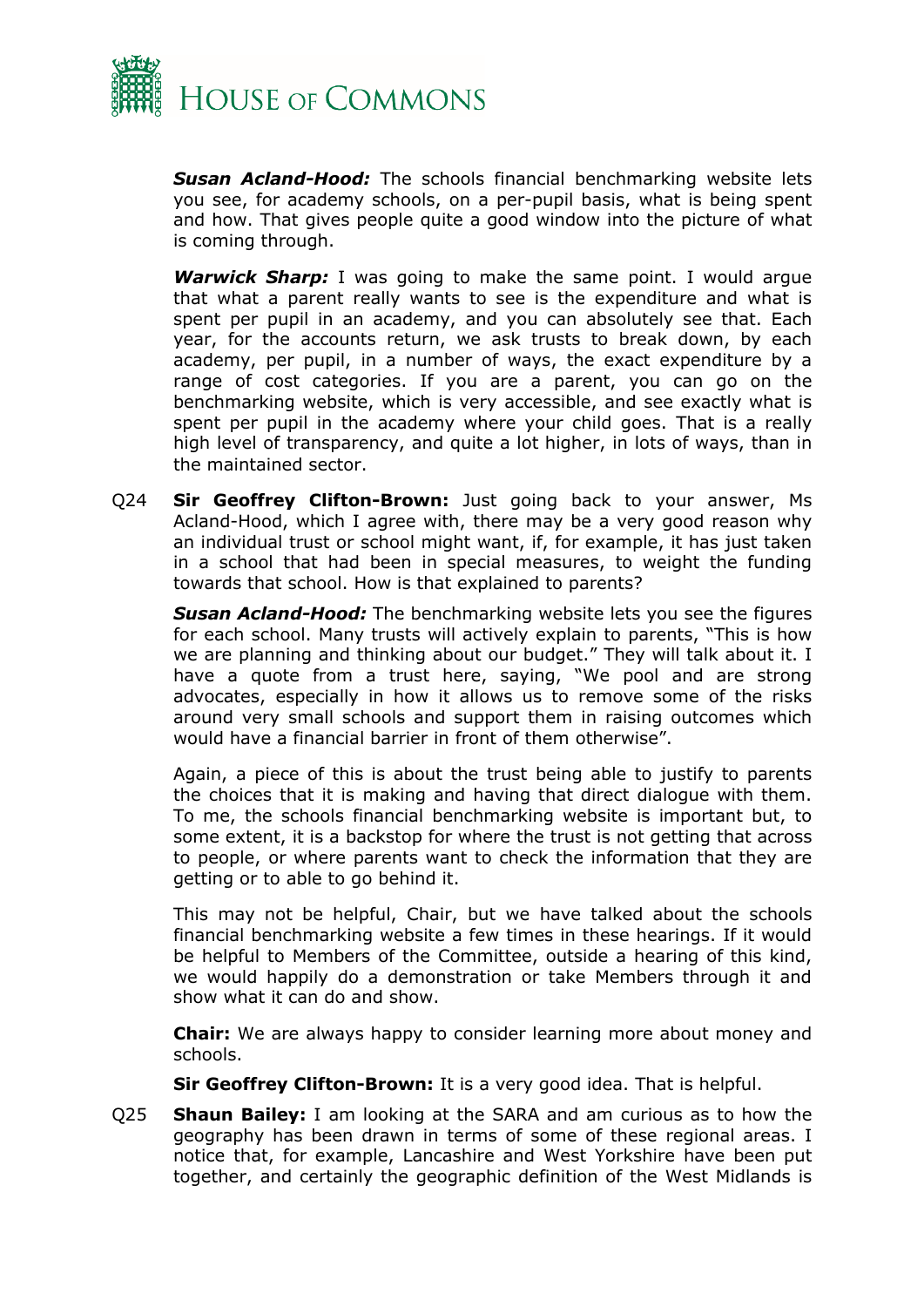

certainly one that I have never seen before, so I would just be curious to understand—

**Chair:** I warn you that you are on tricky territory if you start talking about the Black Country. You had better make sure you have maps in front of you.

**Shaun Bailey:** Absolutely. I am just curious, Permanent Secretary, as to how that has been pulled together.

**Chair:** Do you want to just refer to the page?

**Shaun Bailey:** Yes, it is page 13 of the SARA report.

**Susan Acland-Hood:** These are the regions that the regional schools commissioners operate across, and that we use for working with academies across the country. I recognise that these are not regions that quite map on to other regions that are used. As it happens, this is one of the things that we are looking at as part of some work we are doing in the Department on our own future organisation, because there is a case for us having another look at whether we should line our regions up a bit more. The reason that they are as they are is that this is how we work through the regional schools commissioners. That is the geography that those in the system, as part of it, would recognise.

Q26 **Mr Holden:** Picking up from both Mr Bailey and Sir Geoffrey, on multiacademy trusts, you mentioned religious schools. In my constituency, I have definitely seen a lot of my church schools going over already. Are you concerned that this might leave behind some of the non-church primary schools in terms of the move to academisation?

*Susan Acland-Hood:* It is definitely something we need to think about. One of the things that we will be looking at as part of the schools White Paper is whether we should be looking at other options for other groups of schools that might want to take up this opportunity but also to hold on to some of the relationships that they already have.

Q27 **Mr Holden:** In a similar vein, I am concerned about small, rural, nonchurch primary schools being left behind. Another issue that we are facing is that some of the bigger academies are looking to take on primaries as they move towards that as well, and that is the obvious route that most primaries are seeing. You mentioned the concern that you have of primaries being taken over by some of these MATs. How much vetting is done of these larger MATs when they are doing that—or is it very much left to the governing bodies of the individual schools that are looking to academise?

*Susan Acland-Hood:* The RSC would always work with both the school and the MAT, and look at that, so it is not entirely left. To some extent, if everybody is willing and enthusiastic, it would take a significant concern to drive against that. It can work well for primary schools to join MATs that have started life as secondary MATs, but the criterion is that the secondary MAT has a view about and an understanding of how it is going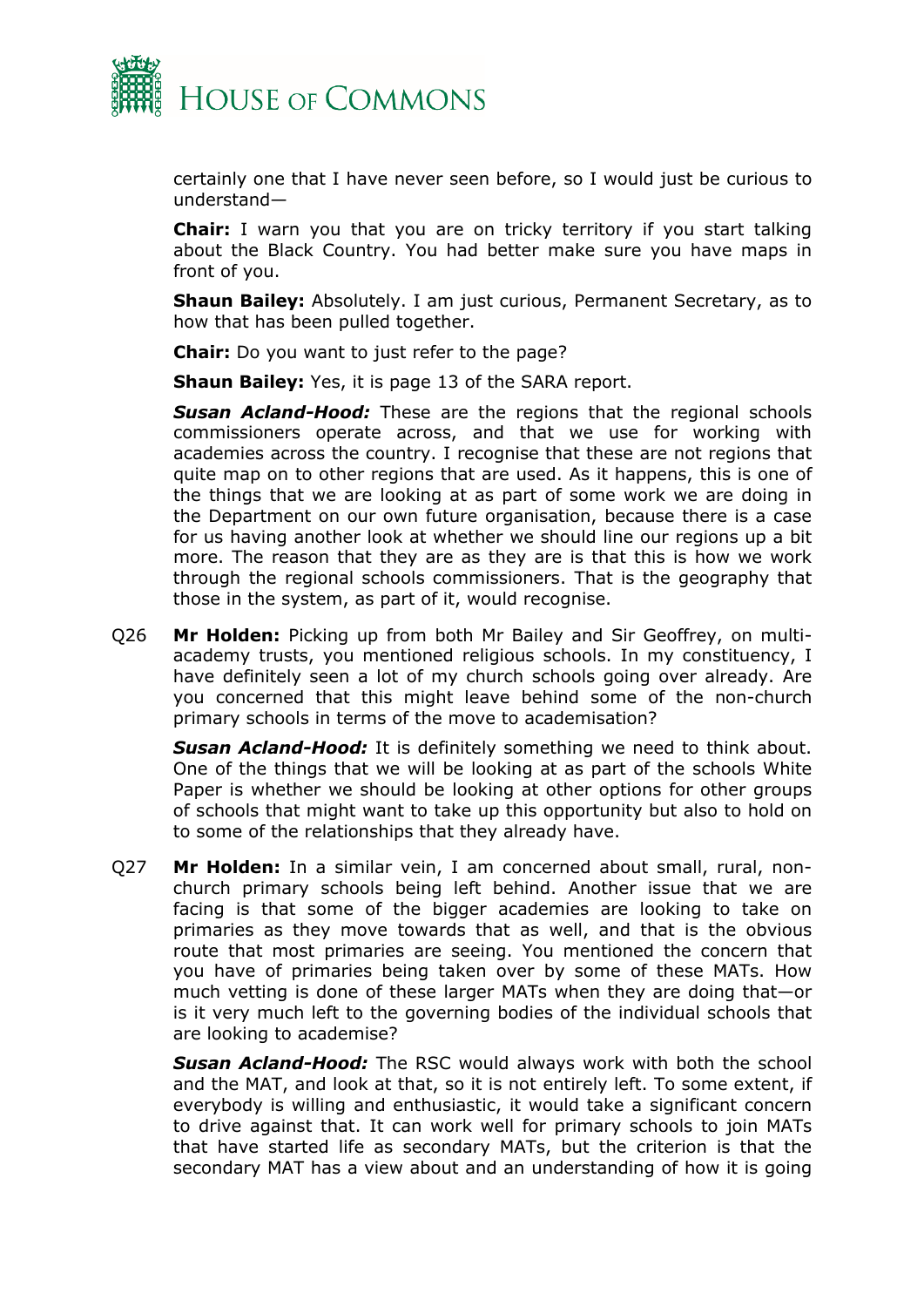

to run primary schools well, which is not just about assuming that they exist simply as feeders or that they are just like a secondary school but smaller. The test that you would apply is whether they can demonstrate that they have a really clear understanding of and vision for how they want to run the primary part of their MAP.

Q28 **Mr Holden:** Picking up on Mr Bailey's point about this regional difference, there is also an urban/rural difference. I have the Advanced Learning Partnership in my constituency, which is run very well by Linda Davies. It covers more than just my patch. Running an urban secondary school is very different to running rural primary schools. How much extra support—and I am not worried about ALP—are academy trusts given, especially since we have seen such massive secondary academisation, to look at this?

One of the issues that people like me are facing, and those in my constituency, is that they are looking at sometimes very small, tiny, 10 to 20-pupil rural primary schools that are at the heart of those communities. How much support are they getting in order to ensure those schools are supported to maintain their existence, rather than perhaps being agglomerated, which is, I think, a fear that a lot of my rural communities have if they take this next step?

*Susan Acland-Hood:* We try to offer good support to both schools and MATs across the system, including as they think about these issues. When we talk to schools about the experience of moving into multiacademy trusts, they are overwhelmingly positive about it. People certainly fear a loss of school identity or a homogenisation, but that is not, in general, what they experience when they go through it. The joining of a MAT does not detach a school from its local area or reduce its ability to reflect local need.

Indeed, in the case of quite small rural primary schools, it can sometimes do some of the things that schools found really difficult to do. With things like staff pooling, you have to address challenges of distance, but those are things that are really difficult for small, isolated schools to manage, if they are not part of something a bit broader. Access to specialist support that you could not justify employing as a single school becomes much easier as part of a collective. The key thing for me would be that the MAT can demonstrate an understanding of the things they need to do in order to run a school with those characteristics. While I have spoken about it in the context of primary as opposed to secondary schools, it will be equally true of urban/rural or small/large.

Q29 **Mr Holden:** An issue that has been raised by one of my local MAT leaders is the funding, particularly when taking on failing or very difficult secondary schools or new primary schools, because they provide these quite different additional challenges in different areas. Are we going to see the new White Paper address some of those concerns that are being brought to me and to other Members of this Committee by MATs at the moment?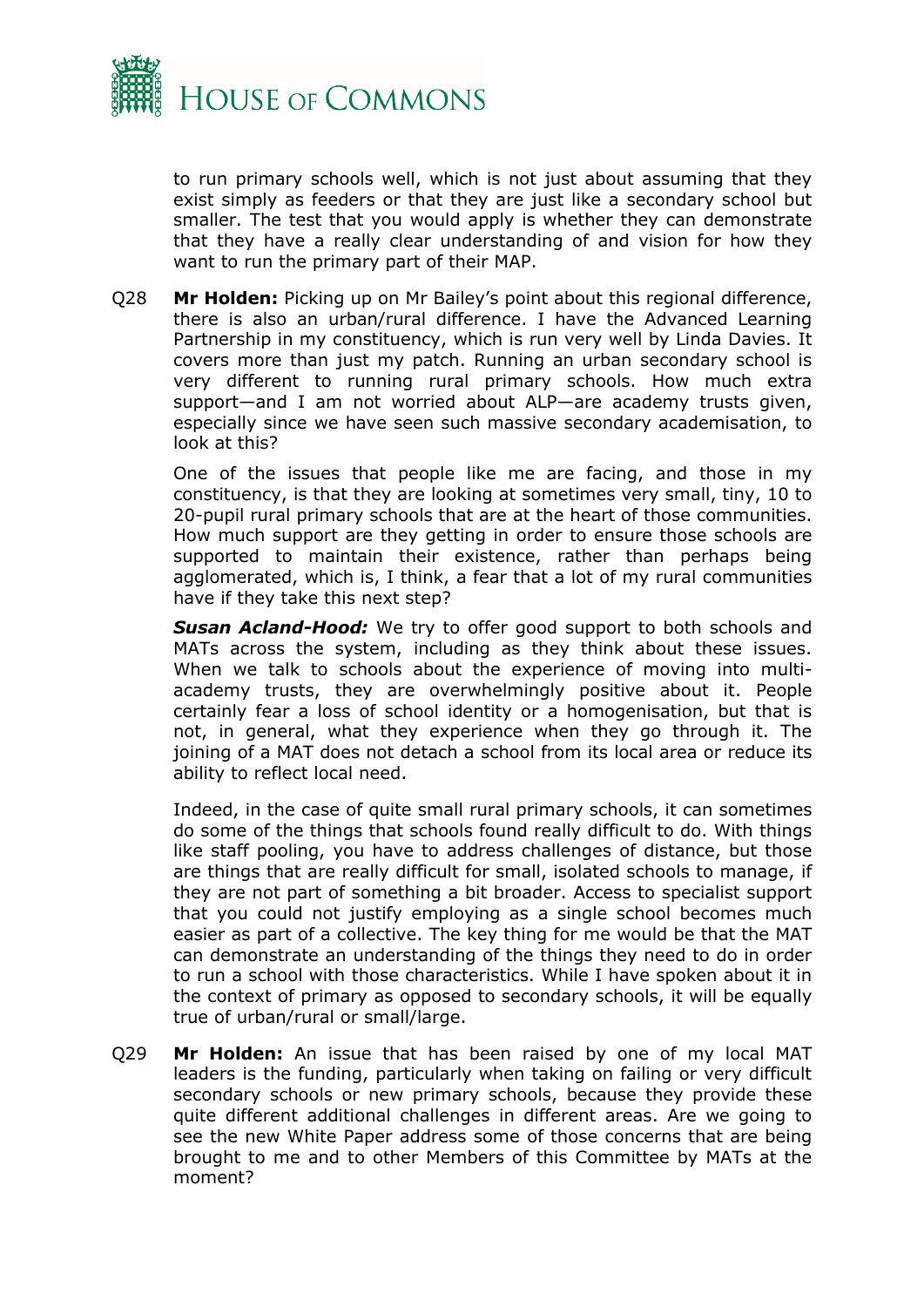

*Susan Acland-Hood:* You will certainly see more support in the White Paper for continuing to make progress on academisation and moving schools into really high-performing MATs. We always have to balance using money to solve the problem and making sure that we get really good value for money for the taxpayer, and that we are not treating schools in an unjustifiably different way because of the structures that they choose to adopt. It is about trying to balance those things.

**Mr Holden:** That is the point that Sir Geoffrey was making. These schools—those that are there at the moment and have not been academised—are going to need extra support. They do not want to see funding drained away from well-performing schools in order to do that. If that support is going to be there, that is good to here.

**Chair:** As you can gather, we are still concerned about orphans in the broad sense here.

**Susan Acland-Hood:** I recognise that.

Q30 **Shaun Bailey:** If I may take you back to the redrawing of the map, if you were to review the regions, is it possible that we could end up with more regional commissioners as a result? Will there be more oversight?

**Susan Acland-Hood:** For quite a lot of purposes, the Government use nine regions. Ofsted also uses nine regions. At the moment we use eight, so there is certainly one possible world in which we say, "Shall we use the same nine regions as everybody else?", in which case we would go from eight to nine.

**Chair:** It would go coterminous in that way. Where would that change be noticeable, for those of us who are not au fait with every Ofsted region off the top of our heads?

*Susan Acland-Hood:* Some of them are rather limited changes. The most significant thing is that we have divided London into three bits and handed it out to three other regions to have a chunk of each.

**Chair:** So London would become London again.

*Susan Acland-Hood:* If we made that change, that would be the implication.

**Chair:** That is something that will make a lot of sense to me as a London MP. It does seem very odd.

*Susan Acland-Hood:* You can see why it is under consideration.

**Chair:** "Under consideration", meaning that it could happen in the next year?

*Susan Acland-Hood:* It is something we are looking at.

**Chair:** We will press the Minister, then.

Q31 **Shaun Bailey:** Looking at figure 1(a) on page 12 of the SARA report, we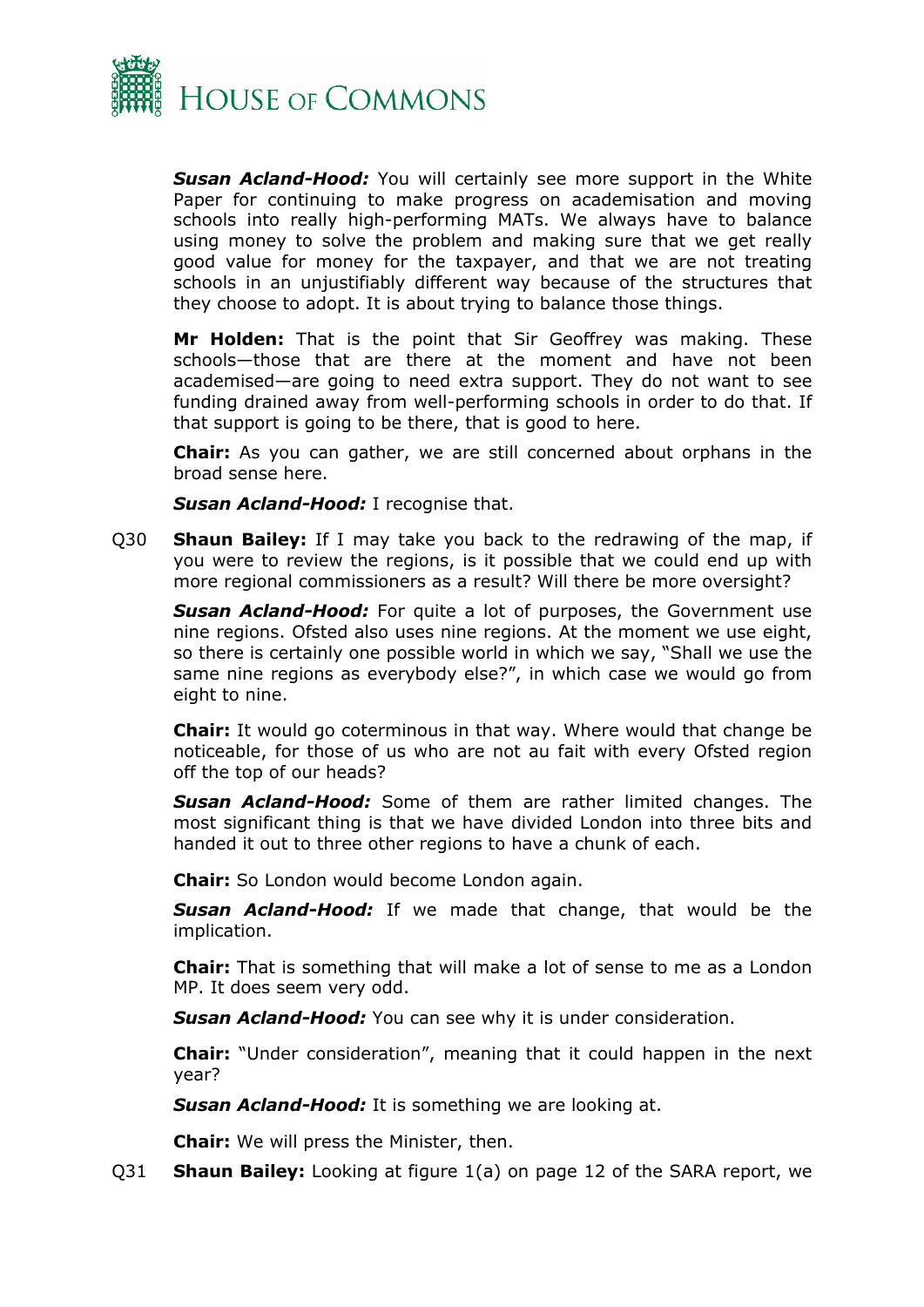

have the heat map. What is your determination of the variances between uptake of academisation in different regions? For example, in the Lancashire/West Yorkshire region, I notice that 29% of schools are academies, whereas the South West is at 56%. What are your findings from the Department as to what those variances are? Are you trying to plug those gaps?

*Susan Acland-Hood:* I might draw on Mr Sharp at this point.

*Warwick Sharp:* If you look at the start of the academies programme, some differences came through then, because many of the conversions were voluntary. You also saw some differences emerge, with numbers quicker in London and the South East. We have seen a change in that trajectory as the programme has grown. As primaries became eligible and as more sponsored academies have come through, you see some significant variation. The main thing is that we are now working across the country to build the capacity of trusts in every area. As the Permanent Secretary has said, we want to see all schools become academies, which we will say more about in the White Paper.

Q32 **Shaun Bailey:** Just so that I am clear, is that variance caused by any hesitance, perhaps, in specific regions, areas or communities to academisation? Are you finding any hesitancy there on a regional basis perhaps?

*Warwick Sharp:* We are not seeing a strong link with hesitancy, which there is in parts of the system. There are still some areas where we need to work even harder with local partners to make the case. We will say more about all of that in the White Paper. There are no particular regional drivers here, although there is clearly more to do in some areas than others in order to drive up the numbers.

*Susan Acland-Hood:* There were, of course, different local authority policies in respect of academisation early on, which drove some early differences. If you split the map into primary and secondary, you would also see a slightly different picture. We see much higher, and somewhat more uniform, levels of secondary academisation—it comes back to this point about primary/secondary—and a bit more of a variable picture on primary.

Q33 **Chair:** Is it not partly because it is just so expensive for primaries? For small primary schools, I could never understand the financial modelling that would make it sensible for them to academise, let alone whatever else people might think.

*Susan Acland-Hood:* The level of primary academisation in the South West, for example, is now really quite high, so there is also something about whether this is a thing we do around here.

*John Edwards:* I was previously one of the regional schools commissioners covering the East Midlands and Humber patch. Prior to that, I worked in local government. Through those different roles that I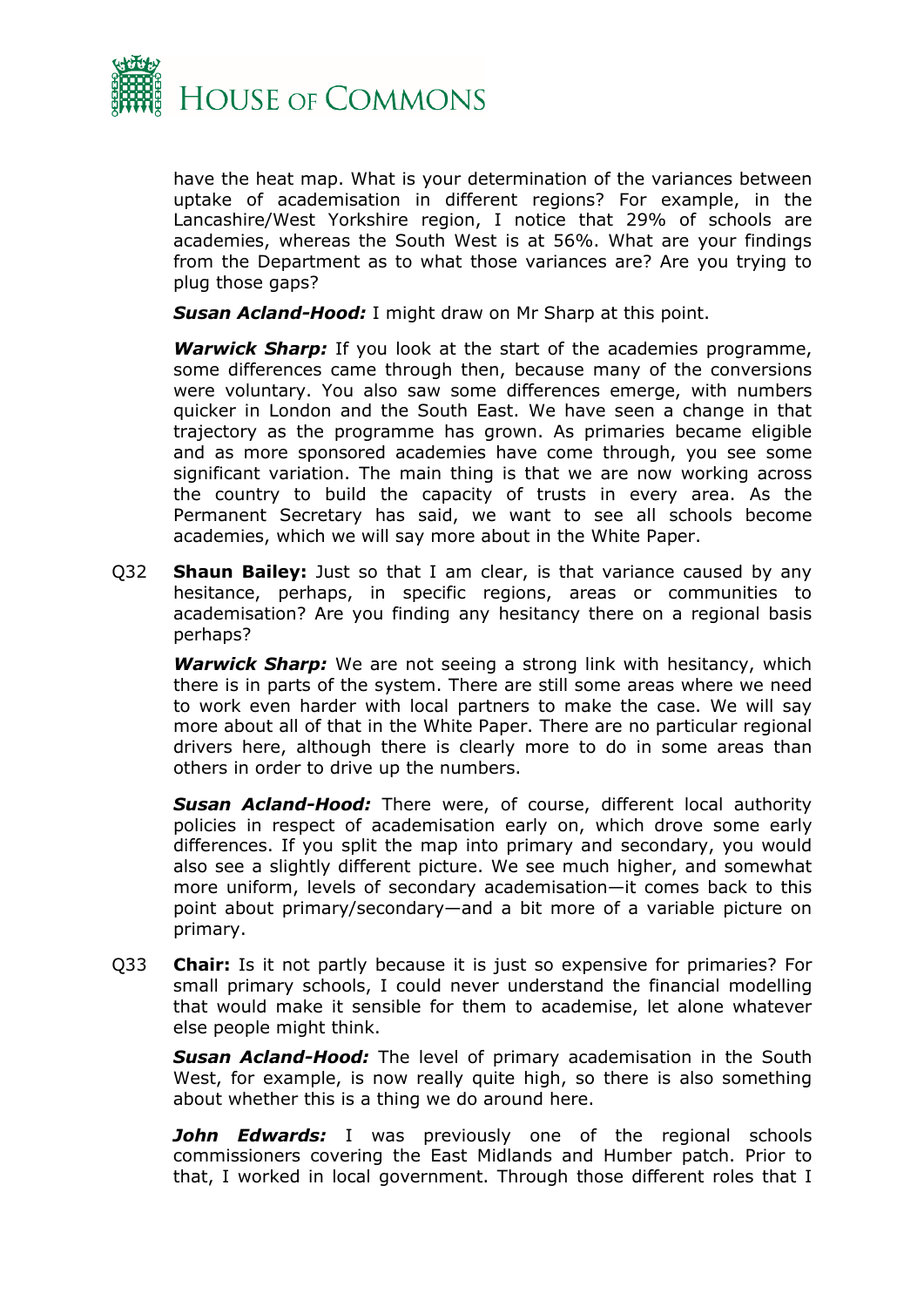

have had, I saw that the momentum that built up in certain areas, as well as the policy approach that was taken by local government, could be a significant factor in changing both the starting point—the level of academisation early in the process—and the prevalence of multi-academy trusts that were able to then grow and form the basis for further schools joining. We have a range of factors that go back into both local policy and the development of strong trusts locally, which has changed the proportions of academisation in different areas.

Q34 **Shaun Bailey:** That is really helpful. Are you confident that, particularly from the local policy standpoint, you now have that buy-in that perhaps was not there initially?

*Susan Acland-Hood:* It has moved a lot. There are still relationships that we continue to want to strengthen and build.

Q35 **Shaun Bailey:** What would those relationships be? Could you give me an example?

*Susan Acland-Hood:* Relationships between regional schools commissioners and local government strengthened significantly during the pandemic, where they have worked together really powerfully.

Q36 **Shaun Bailey:** Are those relationships in a place that you would be comfortable with at the moment or is there still room for improvement?

*Susan Acland-Hood:* Yes, they are in a place I am comfortable with at the moment, but there is always room to try to strengthen and improve them still further.

Q37 **Shaun Bailey:** Turning also to the deficit figures—and I have lost the page, so I do apologise—while the headline is that, broadly speaking, surpluses and deficits seem to be quite positive, there is somewhat of a variance. If you take the North of England, for example, it marks an 8% deficit.

**Chair:** We are back to page 13 and the map. We do have pictures on this page.

Q38 **Shaun Bailey:** In the North of England, 8% of academy trusts have a cumulative deficit. If you go to the South East and South London, it is at 2%. How are you trying to ensure consistency across the piece? We are talking about a 6% difference. What is your measure of consistency in that regard?

*Susan Acland-Hood:* First, we are seeing an improving picture. It is not just that it is strong, with 95.9% of trusts in cumulative surplus or with zero balance, but that it is improving—up from 93.9% in 2018-19. That picture is close to universally improving across the regions.

The first yardstick is whether we are continuing to see good and, ideally, improving financial health across the piece. Some of this is now at the stage where we have quite small numbers of trusts in cumulative deficit, so it is about one-to-one work between the regional schools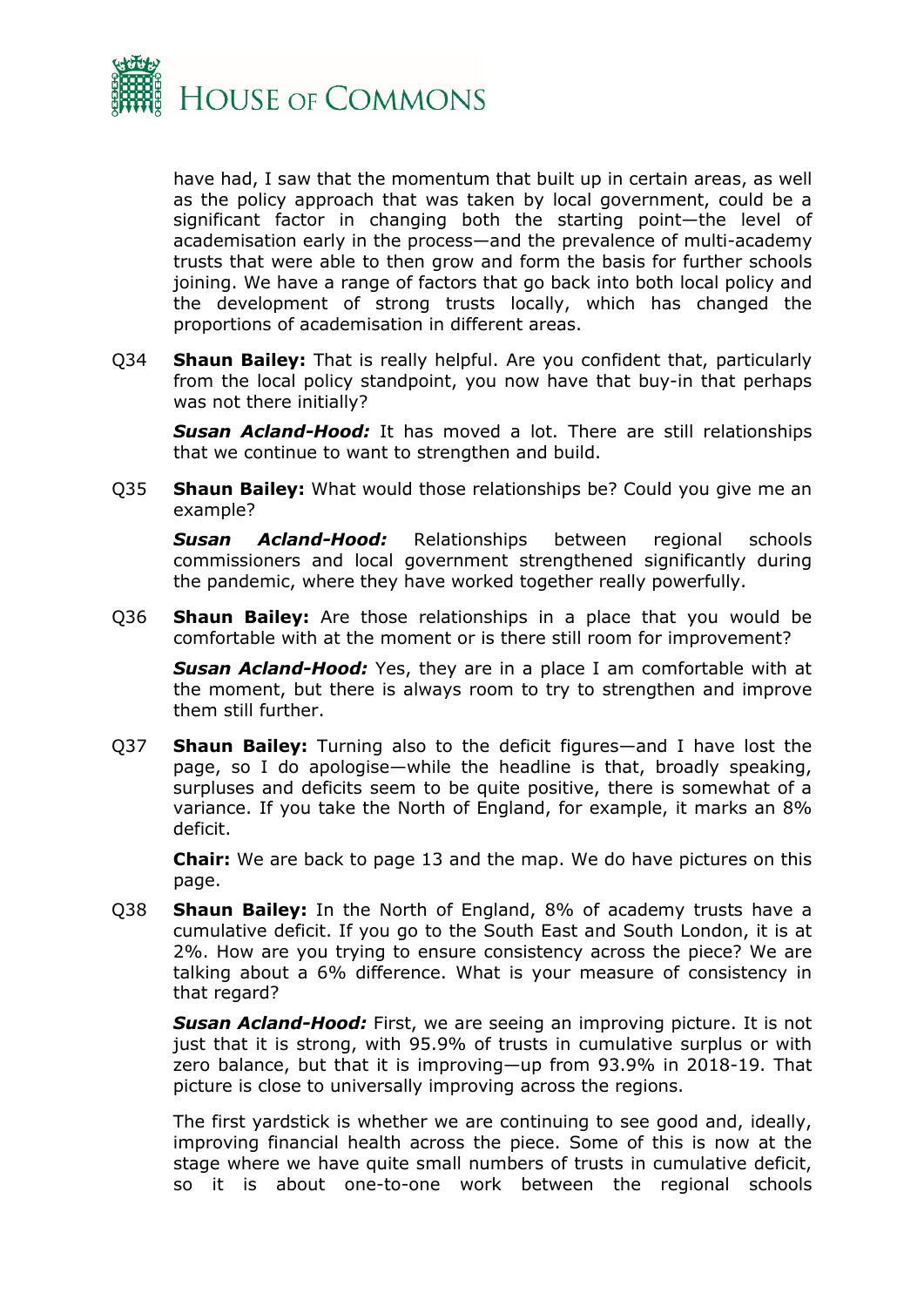

commissioners and the trusts in that area. If you look at some of the areas that come through here as continuing to need more support, the North of England is one that looks less strong on this analysis at the moment. We are down to the level where, when you analyse it, you are talking about a small number of particular trusts.

There are four new academy trusts in deficit in the North of England. At Scarborough UTC, financial concerns surrounding the UTC led to the provision of a funding package, which has stabilised the position and allowed for a transfer to Coast and Vale Learning Trust, which is on track to complete now.

The Durham UTC is continuing to be a priority, and the trust is working with the ESFA on options.

Cockermouth School Academy, which is a SAT in Cumbria, was very quick to provide assurances to the ESFA following its deficit balance in 2019- 20. It has identified savings, having had a schools resource management adviser deployed to it, and is confident that it is going to return to surplus. It has a plan and is on a glidepath to that.

Meadowdale Academy is a SAT in Northumberland, which is moving from a four-form entry middle school to a one-form entry primary school, so it is, essentially, going through a huge change.

The shift in the North of England is about those four trusts being those that mean that there are more trusts in deficit than there were. It really is now at the level of the RSC and the ESFA working really carefully and painstakingly with those trusts that are in deficit. Over 95% of the sector is in surplus, so you are carefully working through the remainder and getting down to quite small numbers and quite individual circumstances in each case.

Q39 **Shaun Bailey:** Moving on to non-repayable funding and write-offs, if I could bring up the Shrewsbury Academies Trust with you, it has been reported, as part of the reporting around the situation around the Shrewsbury Academies Trust, that the amount of write-offs has doubled, from £5 million last year to £10 million in the space of a year. First, is that accurate? Secondly, what does that tell you about any potential issues down the line with the sector?

*Warwick Sharp:* I am certainly familiar with the case and might come back to you separately with more detail. This was a case where a significant level of financial support—far greater than normal—was required. This was, I would say, an exceptional case. There are very few examples of this kind. We get alongside a trust that is in difficulty and agree a plan to get back to a zero balance and a cumulative surplus, and back to health.

In this case, it required a substantial package. Because we want to provide the funding that is needed with a set of conditions, there are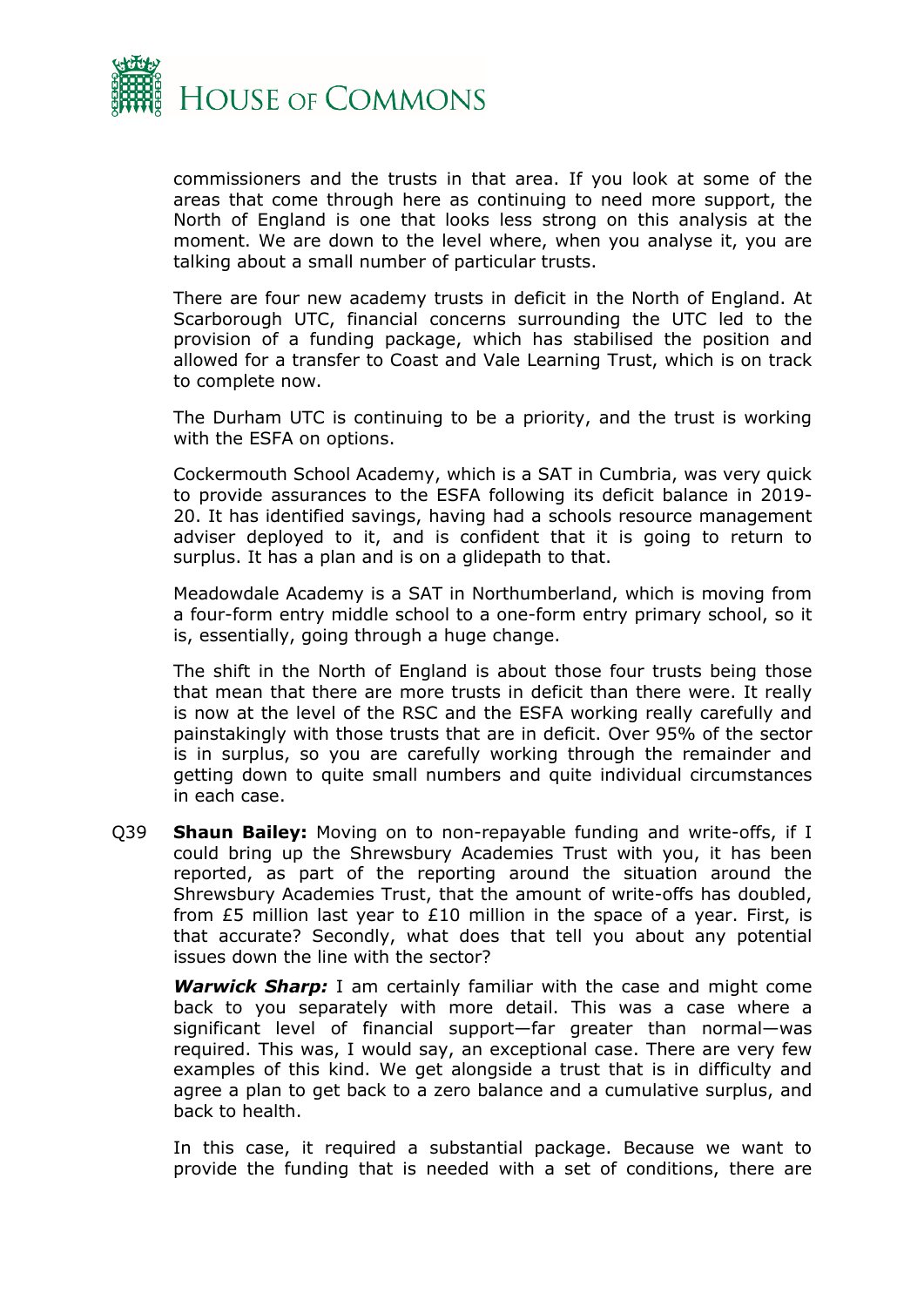

times when the forecasts and the predictions turn out, when compared with reality, to not quite be enough, and you go back and agree a further package. I would need to look at the exact numbers here. I am certainly familiar with the case, and there is a team that is working very hard on this to get it back to financial health.

Q40 **Shaun Bailey:** Thinking more broadly, perhaps, and not looking at that specific case, do you have any measurement as to when there might be system- or sector-wide failure? How do you measure that? This figure of £5 million to £10 million is across the sector, but what is your threshold before the system starts to creak a bit in terms of problems coming down the line? I ask the question in the context of Covid spending and the fact that we will, hopefully, soon have accounts that might give us an indication as to what that might look like. Where do the creaks begin, if that makes sense, in terms of the sector?

*Warwick Sharp:* There are a couple of areas that we look at. First, there are very high standards of financial management and governance across the system. When you look at unqualified opinions on accounts, at regulatory concerns, or at a range of metrics that show the grip that trusts have over their finances, it is very strong. We look at that closely and do a lot of proactive assurance work.

Q41 **Shaun Bailey:** Mr Sharp, if I could interrupt you there, that is really good to hear. In the Shrewsbury Academies case, it was reported that the finance committee had not raised concerns in respect of the financial situation. I know that you are talking about those financial controls, which is really positive to hear, but, to qualify that, what qualifications would I need, were I a trustee or a governor, to sit on the finance committee of an academy trust? Would I need to have financial qualifications to do that?

*Warwick Sharp:* I want to be clear first of all that this really is an exceptional case.

Q42 **Shaun Bailey:** But it could happen again, which is why I am pushing on it. I am conscious that exceptional cases start as exceptional cases, but they soon roll out, so I am just keen to understand lessons learned from this.

*Warwick Sharp:* At executive level, the trust would have qualified professionals who have the relevant qualifications. A trust would be able to draw on people with the right expertise. At board level, it should be making sure that it has a range of expertise to draw from. We help with that with the deployment of people like academy ambassadors, who bring a certain kind of financial expertise. We work hard to make sure that governance is strong enough, and the evidence suggests that it is. You have a sector where 96% of trusts are in cumulative surplus or zero balance. We have only 4% that are in some level of difficulty. We work very closely with those. 4% is low enough that you can work intensively with the trusts that are left.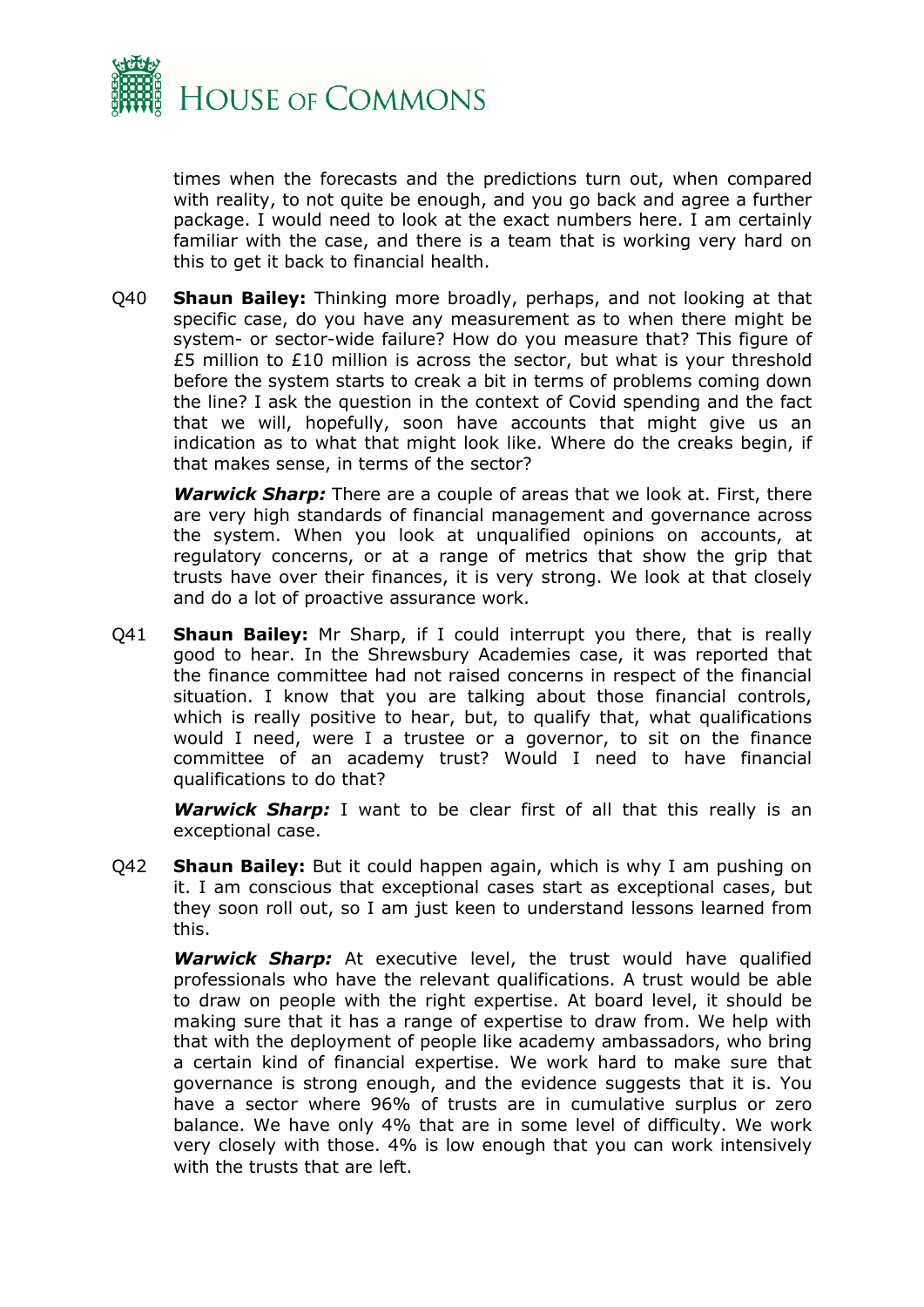

Q43 **Shaun Bailey:** Just to make sure I am clear, you are, broadly speaking, happy with the expertise that is there across the sector, but you are confident that you have the systems in place to work with trusts in order to ensure that that level of financial management is there.

#### *Warwick Sharp:* Yes.

Q44 **Shaun Bailey:** Just to clarify in answer to my specific question, would I need to have financial qualifications to sit on the finance committee of a trust or to make financial decisions, notwithstanding the oversight that you have just talked through there?

**Warwick Sharp:** If it is okay, I will come back to you on the exact requirements for trustees, but I am confident that the trust itself will be able to draw on the relevant expertise, including qualified professionals.

Q45 **Chair:** You say "confident", but what Mr Bailey was asking was whether it is a requirement. Would they have to have properly financially qualified people to draw on for advice?

*Warwick Sharp:* Certainly in terms of the staff at the trust. At governance level, you need an audit committee and internal scrutiny.

**Chair:** It just sounded like you might be a bit equivocal. You were going to see what expertise they had to draw on, but there would have to be a financially qualified person somewhere in the trust.

*Warwick Sharp:* I am confident about that.

Q46 **Shaun Bailey:** Permanent Secretary, I assume that the Department would hold information as to the make-up of individuals who were sitting on boards of trusts. I assume that the Department has that information as to the composition of academy trust boards and their make-up in terms of qualifications and skillsets. Would it extend to that or would it just be general criteria?

*Susan Acland-Hood:* We have a system into which academies feed information about the members of their trust boards and which we draw together.

Q47 **Shaun Bailey:** Do you proactively monitor that?

*Susan Acland-Hood:* We do. It is part of a much wider framework, which goes through to the audit requirements on academies and the responsibilities that they hold, and then to instruments like the SARA and other mechanisms through which we then externally check.

Q48 **Shaun Bailey:** If you had concerns that perhaps the composition of some of these boards was not *[Inaudible]* in a way that would benefit the overall running of a trust, what powers would you have in regard to intervening? For example, if you saw this data come through and it was flagged to you from an official, what would your response be? Would it be to come in to train or to replace people?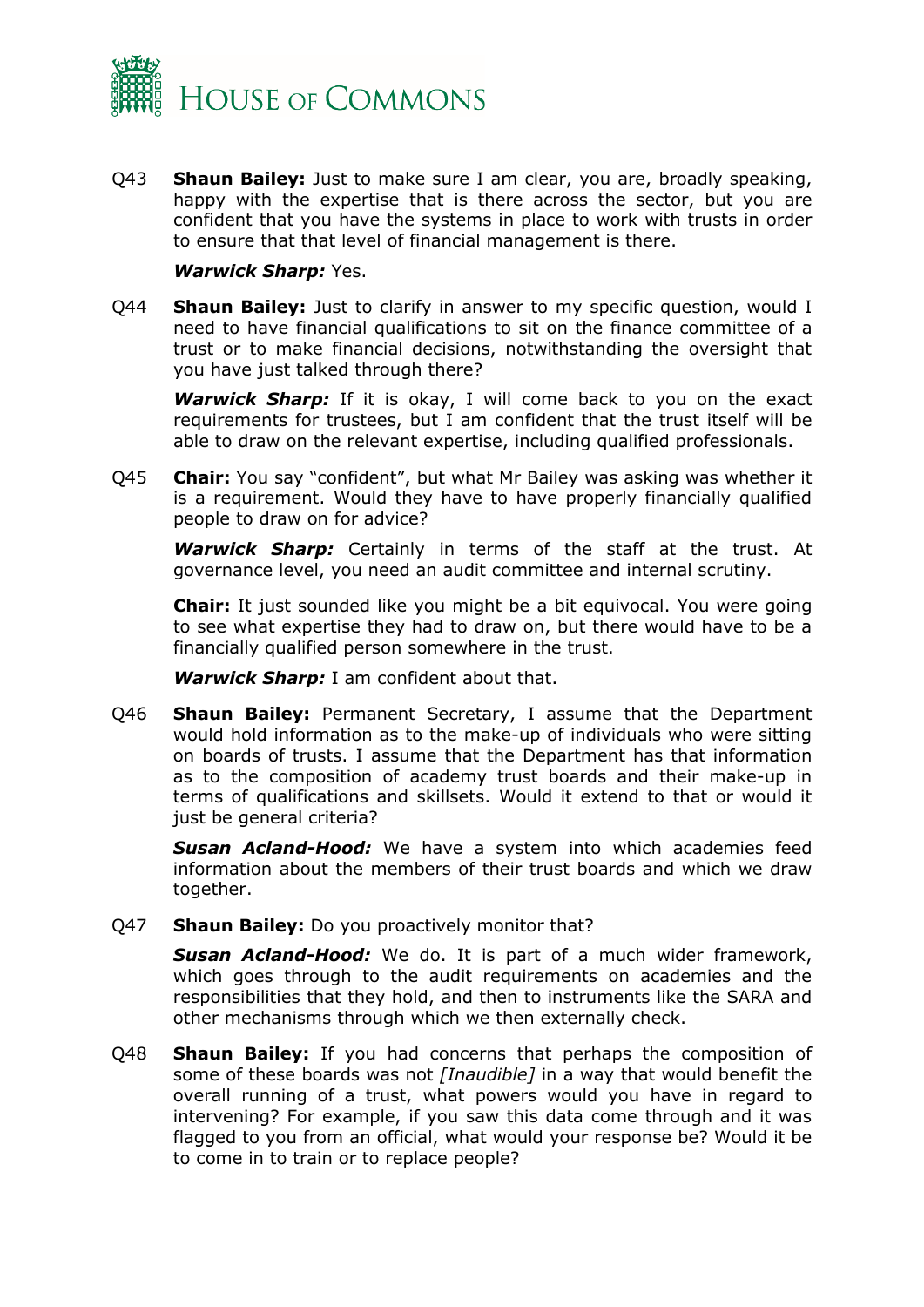

*Susan Acland-Hood:* The starting point is more likely to be through the monitoring and assessments that we make of financial performance and the data that is coming through, than to examine the composition of the trust board. It will typically be that we identify an academy where we are seeing things such as deteriorating financial performance or things that are concerning in the data, and then we or ESFA colleagues will go and take a closer look. That is the moment at which they would then look in more detail at the composition.

**Shaun Bailey:** Effectively, you would use that information alongside the financial concerns that you may or may not have.

*Susan Acland-Hood:* Yes. We tend to start from the outcomes rather than the inputs.

Q49 **Shaun Bailey:** Mr Edwards, I know that the rapid response hubs are starting to shift to a more proactive, as opposed to reactive, model of engagement. Can you talk me through how that is working in regard to engagement with trusts and ensuring that they have that level of qualification, expertise and experience?

**John Edwards:** The first important factor that Mr Sharp referred to earlier is that the overall regulatory framework is very clearly set out. We have the academies trust handbook, we have the funding agreements themselves, and we have the academies accounts direction, so we set up a regulatory framework that very much sets out the expectations on trust boards. Those trust boards are then responsible, first and foremost, for the activities of the trust and making sure that they have in place good, strong and sound arrangements.

The ESFA has, over time, developed a range of additional assurance and intervention mechanisms, which have significantly moved towards proactive and preventive activity. That includes very detailed analysis of budget forecasts and helps us to identify and work with trusts, as we are able to analyse their information, making sure that we are working with them in advance of issues emerging.

We have also developed a range of mechanisms to ensure that they are very clear on arrangements on key reporting factors and key decisions that they make on significant individual expenditure, and that they have, for example, good schemes of delegation, strong internal scrutiny and a range of other arrangements in place. We have continued to provide them with advice on resource management through the school resource management advisers we referred to earlier.

We now also mandate each trust to submit a school resource management self-assessment tool on an annual basis, which creates a good discipline for academy trusts to complete that self-assessment tool, as well as providing us with significant information about their current position. We require new trusts to undertake a financial management and governance assessment shortly after opening, so that we know that they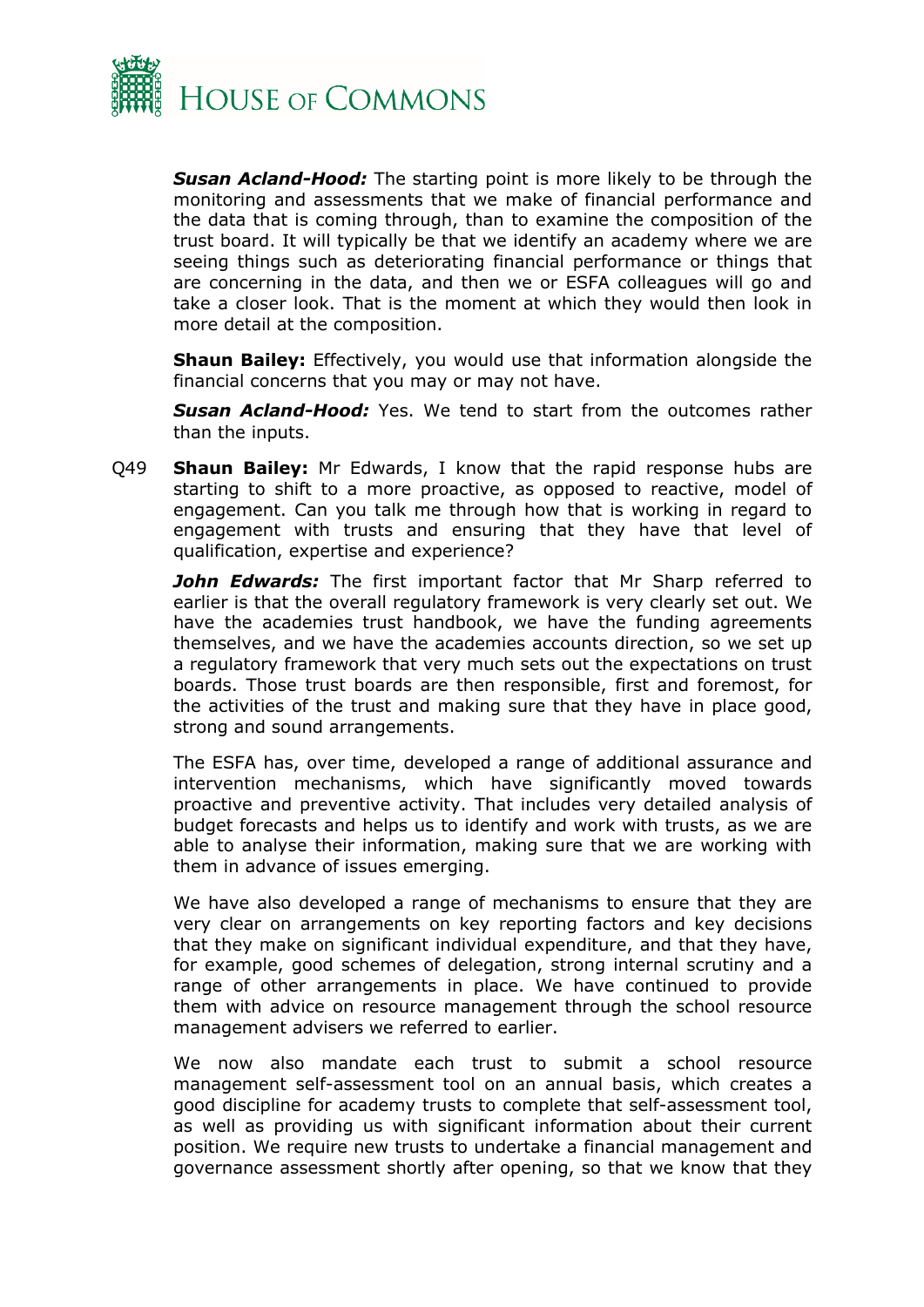

have been established well, and we then provide a clear regulatory framework and now this annual school resource management selfassessment that provides the ongoing basis for us to look at their financial health as they progress.

Q50 **Shaun Bailey:** That is useful. On the point that you raise around the AFH and internal scrutiny processes, how confident are you that trusts are managing those internal scrutiny processes effectively? I am just conscious that SARA notes that a lot of the regulatory exceptions in the accounts are down to a lack of internal scrutiny, so I just wonder how you are marrying that up.

*John Edwards:* The regularity exceptions have gone up slightly. It is still less than 10% of trusts, which is important. The vast majority of trust accounts are unqualified, which is the important high-level oversight. In terms of those regularity matters that you raise, we feel—and the evidence suggests—that most of them are as a result of us increasing the regulatory framework in which they are operating. Ideally, trusts would react very quickly to that and be in a position to be fully compliant with that immediately, but we recognise that there are some situations in which, perhaps, on specific requirements around reporting or internal scrutiny, they have not yet fully implemented the regulatory framework that we have put in place.

Those regulatory opinions are, essentially, driven by the circumstances where we have increased the levels of scrutiny and regulation, and it is, although not ideally, seeing some trusts take a little while—perhaps another year—to work fully within those arrangements. We do not feel that they represent a significant worsening of the underlying position.

Q51 **Shaun Bailey:** You have pre-empted my supplementary there. What would be the timeframe for trusts to be dealing with these scrutiny issues? I assume that there is a support package in place with these trusts to get them to a level where you would want to see them.

*John Edwards:* On the second part of your question, absolutely. The arrangements that Mr Sharp oversees ensure that we have proactive engagement, picking up issues that are raised through either a regulatory opinion or other aspects that emerge through the financial forecasting, etc, that they supply to us.

If they have a regularity opinion, we would look to trusts to respond to that immediately, so we would, the following year, expect to see their accounts reflect the fact that they have responded to any regularity opinion that has been offered by their external auditors, have addressed those and have in place the appropriate arrangements to prevent that happening again.

Q52 **Shaun Bailey:** If they are not doing that, when do you say, "We have to come in here and be a bit more than just supportive"?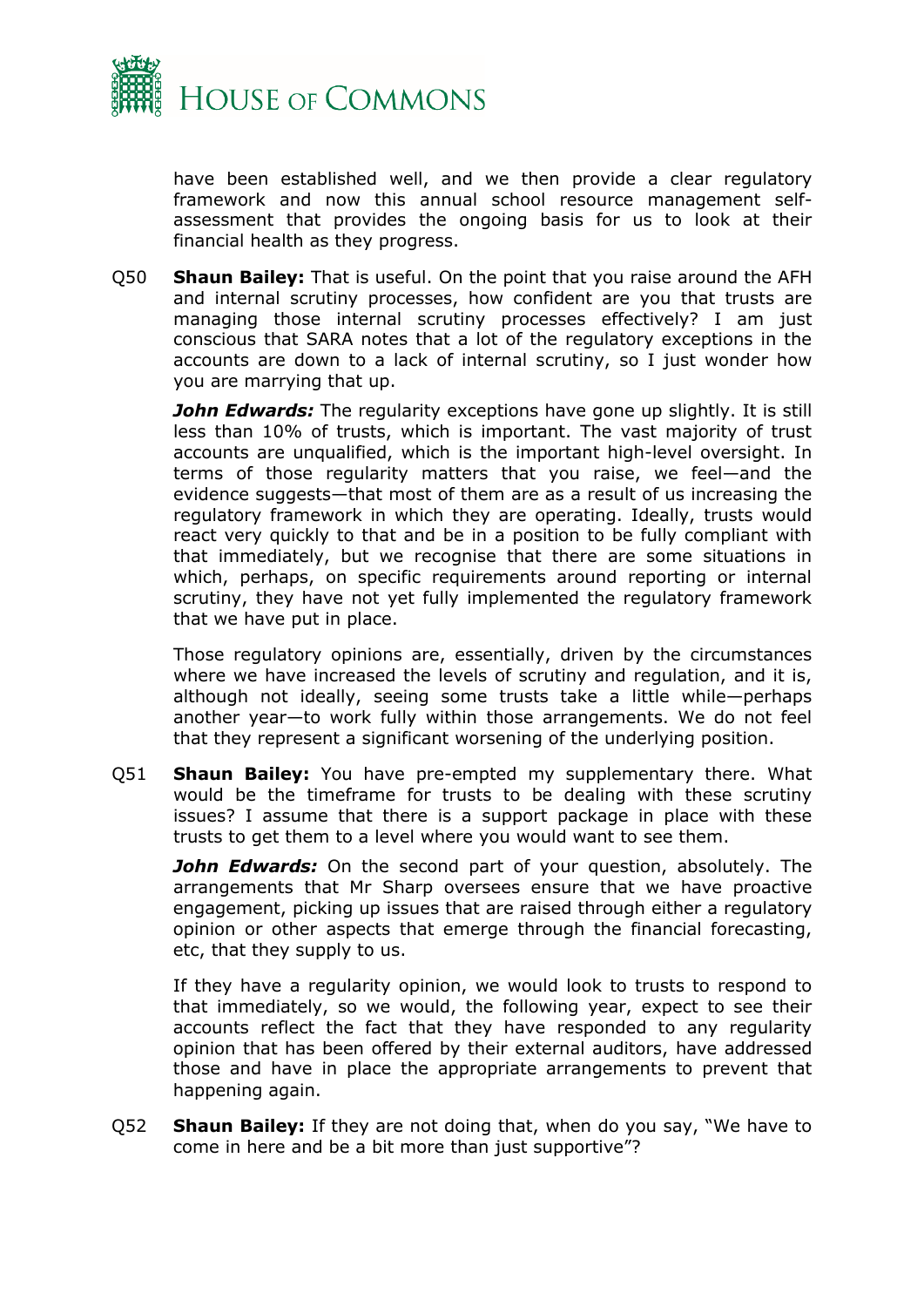

*John Edwards:* We want to make sure that our support leading into intervention is proportionate. As I have said, we have a lot of support that we put in place, working individually with academy trusts as well as through the wider programme of advice and guidance that we provide. As we have said, school resource management advisers play a really critical role in that.

Where necessary, we then engage more directly with trusts if we have concerns to raise, and will begin a process of more direct engagement with their academy trust, raising our level of concerns. We have the tools to be able to escalate that to the point of intervention, if necessary, but the emphasis of our work is very much on prevention and early intervention to ensure that, first of all, it does not happen and, secondly, where it does, we are able to provide the support and training that would enable those trusts to put things right and move forward.

Q53 **Shaun Bailey:** Chair, I am conscious that we could talk about this all day but I have just one final question on this point. Ms Acland-Hood, is the sector too big to fail?

*Susan Acland-Hood:* In the sense that the school system is something that you would not seek to have fail all in one go, sure, but I do not think that the sector is organised in that way. There are no components of the sector that cannot be addressed if there is a problem with them. That is one of the strengths of the way that we are organising it now.

Q54 **Shaun Bailey:** From the exchange that we have had today, it sounds like that is based on the fact that, so far, failure has been contained to specific circumstances. We do not yet know the impacts of the pandemic on finances to the extent that we would like, but were that to spread, or were there to be circumstances down the line, what would sector-wide failure look like financially?

*Susan Acland-Hood:* I really do not think that we are in a place where that is a circumstance that we are facing. As I say, we have seen the proportion of trusts in cumulative surplus or with zero balance go up significantly from 93.9% in 2018-19 to 95.9% in 2019-20. The soft intelligence that we have had since then—and I can bring Warwick in on this, if that is helpful—is that that position is continuing to improve, not to deteriorate. We saw the maintained school figures come out in December, which show the best position for quite some time, from 88% of maintained schools in cumulative surplus or zero balance in 2019-20 to 91.6% in 2020-21. The financial health of the sector is improving, and that is before the impact of the £4.7 billion that went in through this spending review.

I completely understand the question and it is really important that we think about whether we have structured this system so that, if there are failures, we can address them and not end up in a position where we cannot do that robustly, but I do not think that we are anywhere near a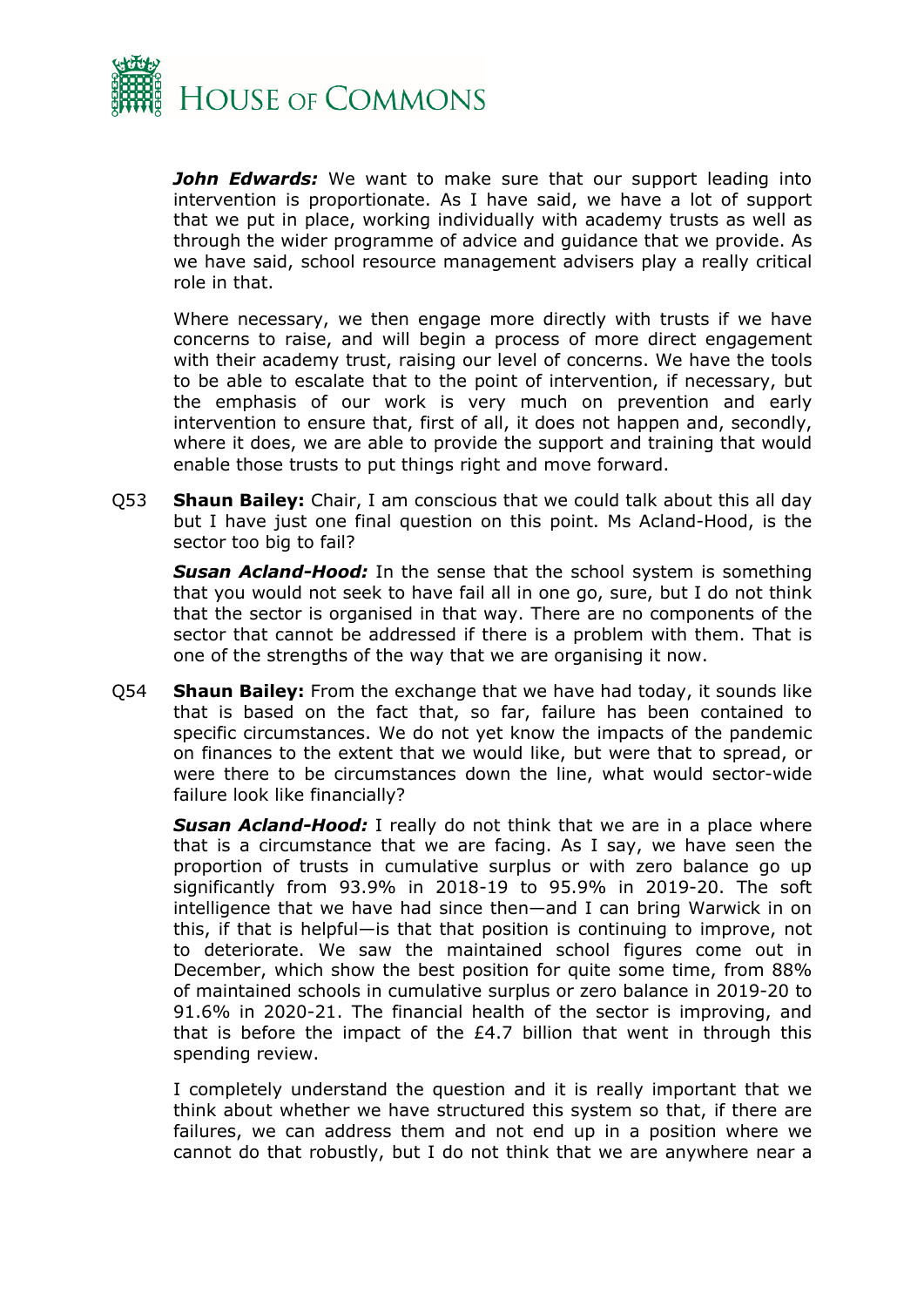

whole-system difficulty. Indeed, to the contrary, we are looking at a system and a sector that is performing well.

I would just like to say that the work and effort that teachers, headteachers and school business managers—who do not get a big enough shout-out in the system, in my view—have done in order to keep them in that place is phenomenal.

Q55 **Shaun Bailey:** Absolutely. I suppose the point that I am trying to make is that, for the Department, and particularly for you as the accounting officer, if the last two years have taught us anything, it is about thinking forward to the worst-case scenario. The heart of my question is that, yes, the headline figures are good, but if this turns the other way, what does that look like? What is the trigger to think, "Okay, we have a problem," and how do you then step in?

*Susan Acland-Hood:* As Mr Edwards has been saying, we are trying to get significantly ahead of points of failure. Our effort is to identify challenge and points of pressure and difficulty before it becomes the kind of failure that is very difficult to manage in the system. We really are trying to do forward thinking in a way that supports schools to flourish, to perform well, to do well by their pupils and to be financially secure, because we know that that financial security helps them to do a really good job for their pupils. It is about early warning systems way before the point of failure, way before anything gets widespread across the system.

The other thing is that you have seen us plan, through a good, strong spending review settlement for the next three years, to invest significantly more—£4.7 billion going into the school system over the next period—to try to make sure that we build on what is a strong picture and make it even stronger.

**Chair:** I am just aware of time. I think we have got the point, but let us be clear that the money is going into schools now, but it is after a period of time when it was going down, and that per-pupil funding has not gone up by the same level as the global funding and there are more pupils, so we just need to remember that in the mix.

Q56 **Mr Holden:** I just want to jump in with a couple of very quick points. First of all, Covid has had an impact, and these accounts do not reflect that full period. In terms of supply costs, that has been a real pressure across the sector. Are we seeing any of that come through? What is the Department doing to help schools, particularly in parts of the country that may have, because of different lockdown rules at different times, faced even higher issues particularly in terms of staff absence?

*Susan Acland-Hood:* The SARA does not reflect the whole Covid period, but as I say, we have been keeping a careful eye on the overall picture since then and it continues to look relatively promising. For maintained schools, we have slightly more recent published data. We continue to keep an eye on it. We provided the exceptional costs funding at the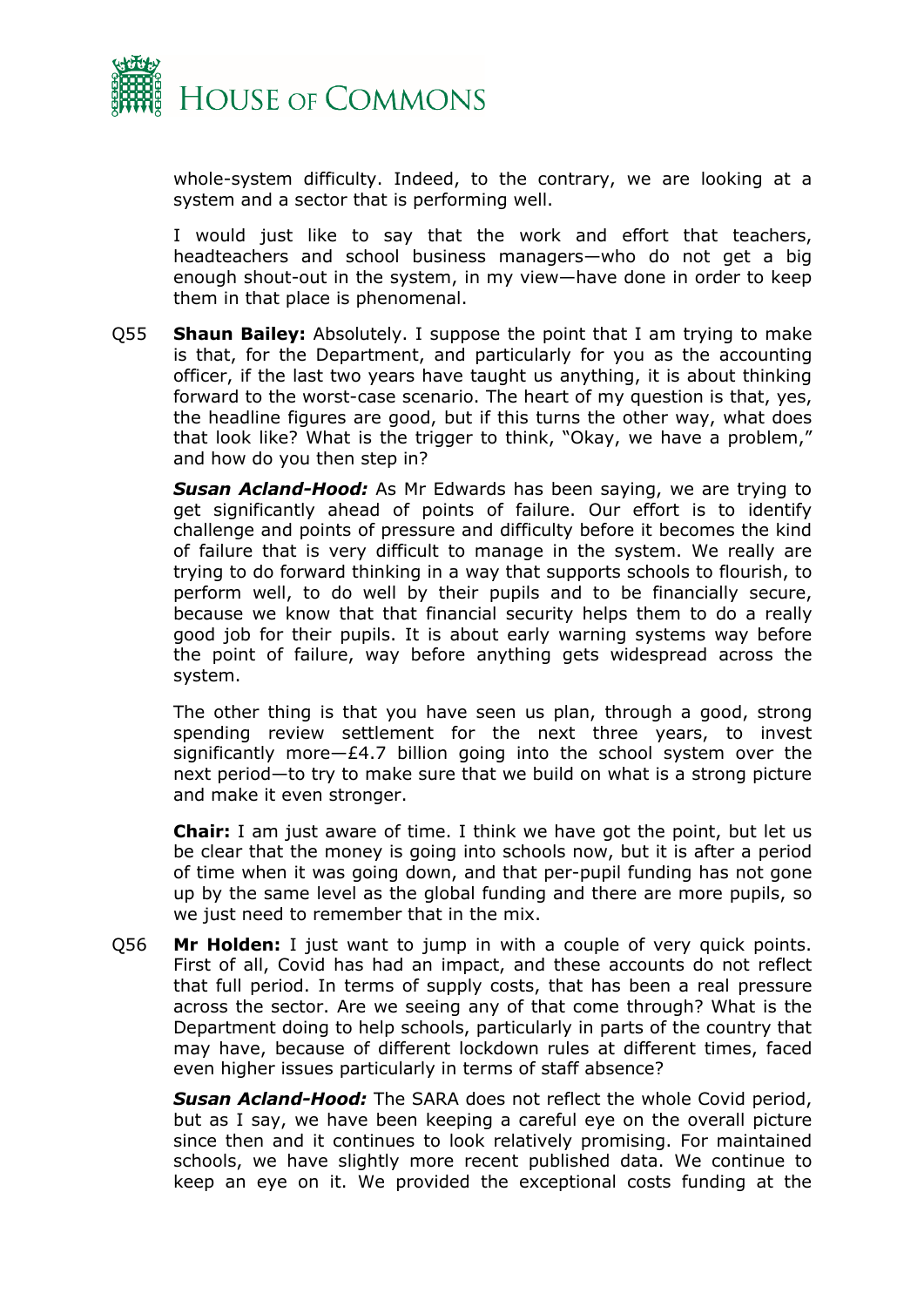

beginning of the pandemic. We have provided support in kind—things like laptops and the work that was done on free school meals.

On the workforce issues that you raise specifically, the workforce fund was opened last year and has recently reopened for schools that are facing acute workforce challenges that they cannot meet through the reasonable use of existing budgets and surpluses.

Q57 **Mr Holden:** That is something that has been raised with me by some of the senior management at multi-academy trusts in my constituency. Financially well-run MATs will naturally have built up a surplus, particularly if they are looking to expand and take others over, yet they are now being told to use their resources in order to fill the funding gap from Covid, putting back your academisation programme, which is Government policy. Do you accept that that is potentially an issue being faced by some academy trusts?

*Susan Acland-Hood:* We should always listen to the things that schools and trusts tell us about what is difficult in the system, so it is an important point. There is a careful and difficult balance that we have to strike between asking schools to use surpluses that they have built up over time when they face pressures, and funding them for every school. In circumstances where every school is under pressure as a result of the pandemic, the overall financial health position looks less challenging than some of the management and leadership decisions that we are asking heads to make every day.

Q58 **Mr Holden:** You can understand how these schools feel penalised, despite being well run.

*Susan Acland-Hood:* I completely do, but there is also something about making sure that we have the resource available for schools that cannot fund through a surplus that they have built up over time.

Q59 **Mr Holden:** Is it fair that a well-run school is, therefore, penalised, whereas a poorly run school is not?

*Susan Acland-Hood:* The critical thing is that the children have someone in front of them to teach them. We are trying to make sure that we deploy the money so that that is true. I do not think that it is right to penalise the children for a school not being particularly well run.

Q60 **Chair:** Going back to Mr Bailey's point, not that it is too big to fail, but a failed school is a really big issue. Those of us who have lived through that in our constituencies know what the impact is on pupils, so you are going to be propping up schools in the academy sector, even when they have problems.

*Susan Acland-Hood:* We should be very careful. There are plenty of schools that are not running large surpluses but are not failing schools on any definition. They may have had particular circumstances that have caused them to be in that situation.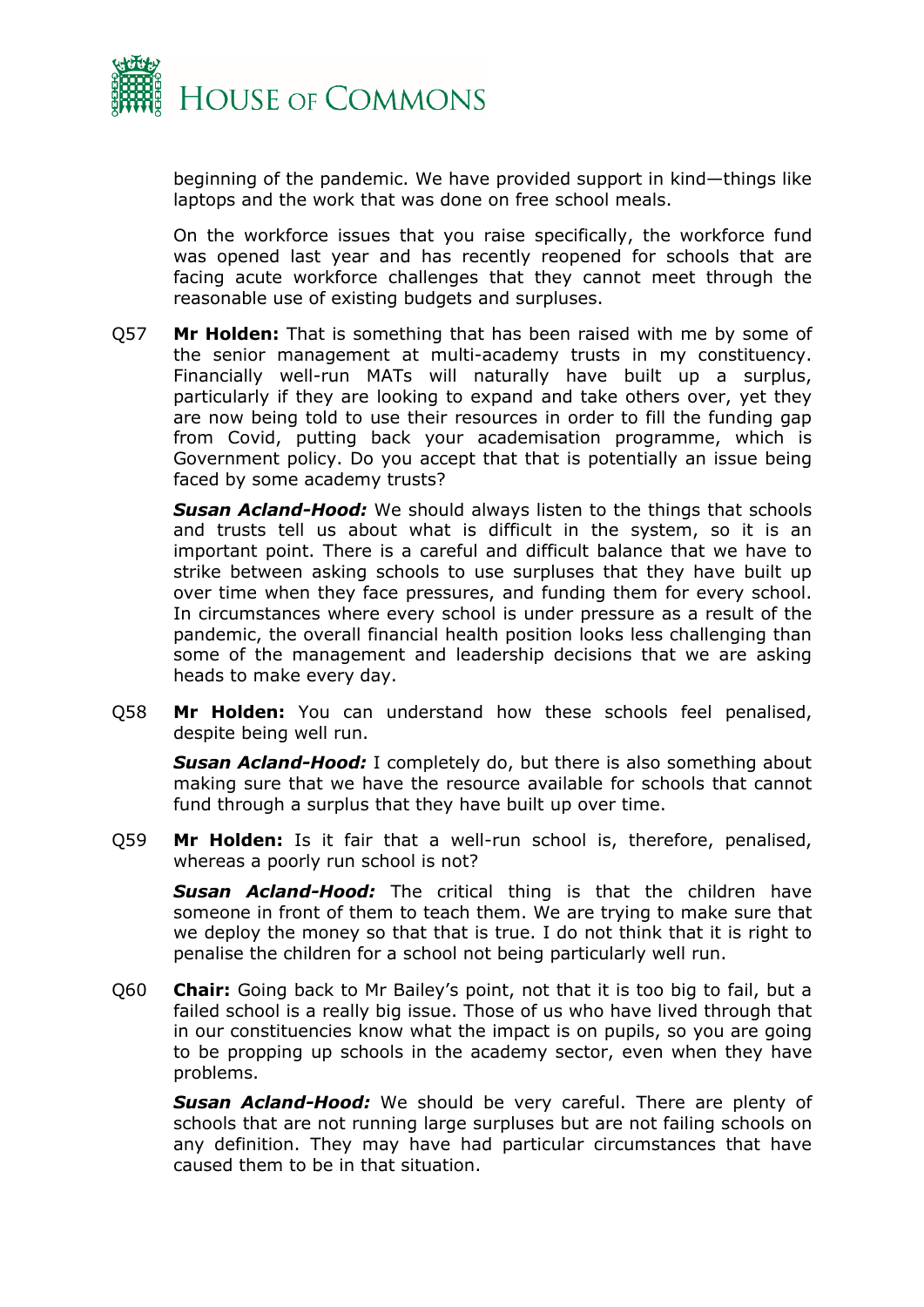

Q61 **Mr Holden:** It is obviously the case that there will be schools in all sorts of circumstances, but if there is a good MAT that is looking to expand, which it cannot do because it has been penalised because of the lack of resources being put in and because it has been told to use its surpluses, there are children who are going to be failed because they are not being moved from the orphan schools, as the Chair talked about, into a multiacademy trust.

*Susan Acland-Hood:* The key thing here is to look at what we are seeing in the effect in school numbers. We are seeing the vast majority of academies in surplus, and average surpluses continuing to grow over the period. We will keep a really careful eye on it. If there are schools or trusts in that position where they genuinely feel that their ability to operate is being significantly affected, there are conversations that we can have with them.

Q62 **Mr Holden:** It is not the ability to operate but the ability to expand.

*Susan Acland-Hood:* Yes, but the counterfactual would be that we support those trusts to maintain very large surpluses by giving them additional money for staffing, which they could currently afford to meet, and that would give us less resource to be able to support a school that absolutely cannot do it, because they do not have a surplus to use. That would be a very difficult situation.

Q63 **Mr Holden:** Surely the argument would be that no school budget should be impacted by Covid.

*Susan Acland-Hood:* I do not think that there is any institution in the country that has not been impacted by Covid. That would be a challenging position for us to argue with our colleagues in the Treasury.

Q64 **Chair:** Let us not be tempted to go into IT provision on an ongoing basis. There are so many issues. I just wanted to go back into the issue of surpluses, looking again at the map on page 13. Mr Sharp, how much of those surpluses, if you can give us a ballpark figure, is restricted versus unrestricted? Sometimes that money is held because it has been granted by you or the Department for particular projects. Do you know how much is money that is free for the schools to decide how they spend?

*Warwick Sharp:* We have that analysis but I do not have it to hand. We have looked trust by trust, and particularly at the ones that have what look like high levels. Dialogue with the trusts helps us break it down into what is planned and designated and what is available. Where a trust has a high level of reserves that are not designated for a good reason, we will challenge it on whether it should be spending more on the current pupils. That normally changes behaviour.

Q65 **Chair:** Have you done an analysis of spend versus attainment? If they are sitting on money and yet, as Ms Acland-Hood said, they need a good teacher in front of them or they need other resources, how granular do you at the ESFA get to see where they are spending that money, or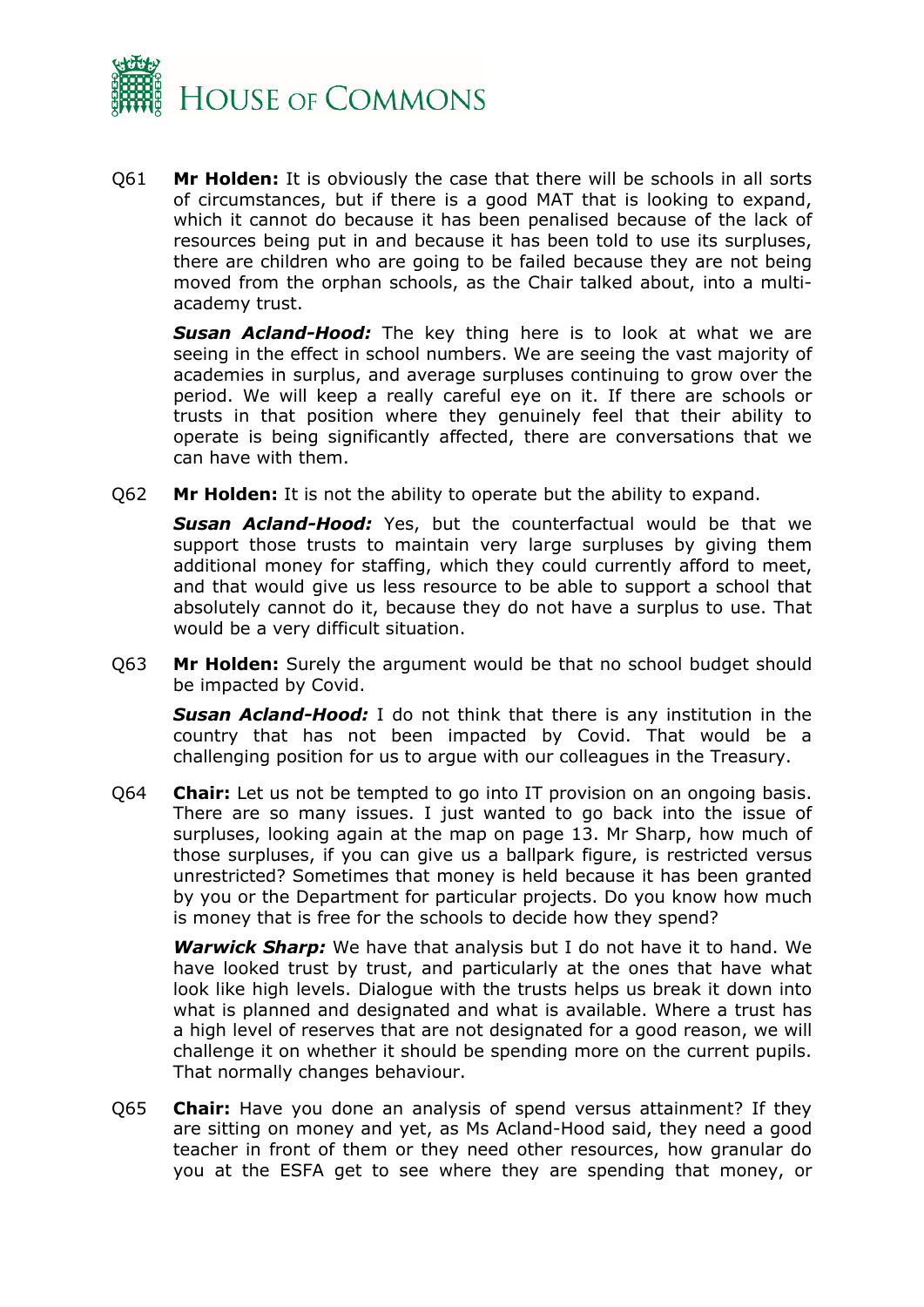

where they are not spending that money and holding a big reserve?

*Warwick Sharp:* We in the ESFA would work alongside the RSCs and have detailed dialogue with the trust. We would say, "This is your financial picture; these are your reserves. In some cases, they seem high to us." In particular, the RSCs will come in and say, "We are worried"—if they are—about some areas of outcomes or about growth plans, which allows us to match the financial conversation with the education conversation.

Q66 **Chair:** Going back to the big academy trusts, it is United Learning Trust that is going up to 76—one more than we had when we were discussing this earlier. If you look at its main accounts, it has the financial accounts for the main academy, which is all very clear and you can find it. If you go down into an individual school, you can look at the scheme of delegation and the roles and responsibilities.

When you click on "finance", it is incredible what you see the local governing body has to do. On the face of it, it sees none of the financial decisions. If a large academy trust is running multiple schools, has its central accounts and might have a surplus that is not allocated to anything in particular, how are you judging, in all of its schools, whether all the pupils are getting what they should do, when it has some money held back at the centre, given that even the governors at those local schools cannot see how the money is being spent?

*Warwick Sharp:* For context first of all, in the accounts each year, the trust needs to break down the balance by each academy. At the end of each year, you can see the closing balance at academy level and central level, which allows a good amount of information about the financial management, as does the accounts return following the accounts direction generally. We can see in a lot of detail the expenditure, academy by academy, but also the central expenditure.

Q67 **Chair:** You can see that academy by academy, but parents cannot see the per-pupil funding that they get.

*Warwick Sharp:* Parents can see the per-pupil expenditure, which tends to be the area of greater interest. They tend to want to know what is spent on the pupils at a particular point in time. There is extra information through a range of other sources, including the closing balances at academy level, which I talked about just now.

Q68 **Chair:** There was some talk about a governance review, but part of that was about the accountability of schools. Ms Acland-Hood, have you ever considered having a dashboard as a consistent way for not just academies but maybe all schools to present their financial information that is easy for parents, pupils and other stakeholders to understand?

*Susan Acland-Hood:* Yes, and, to some extent, that is what the school financial benchmarking information website provides. It allows you not only to look at what is happening at the school in which you are interested but to compare it with other schools.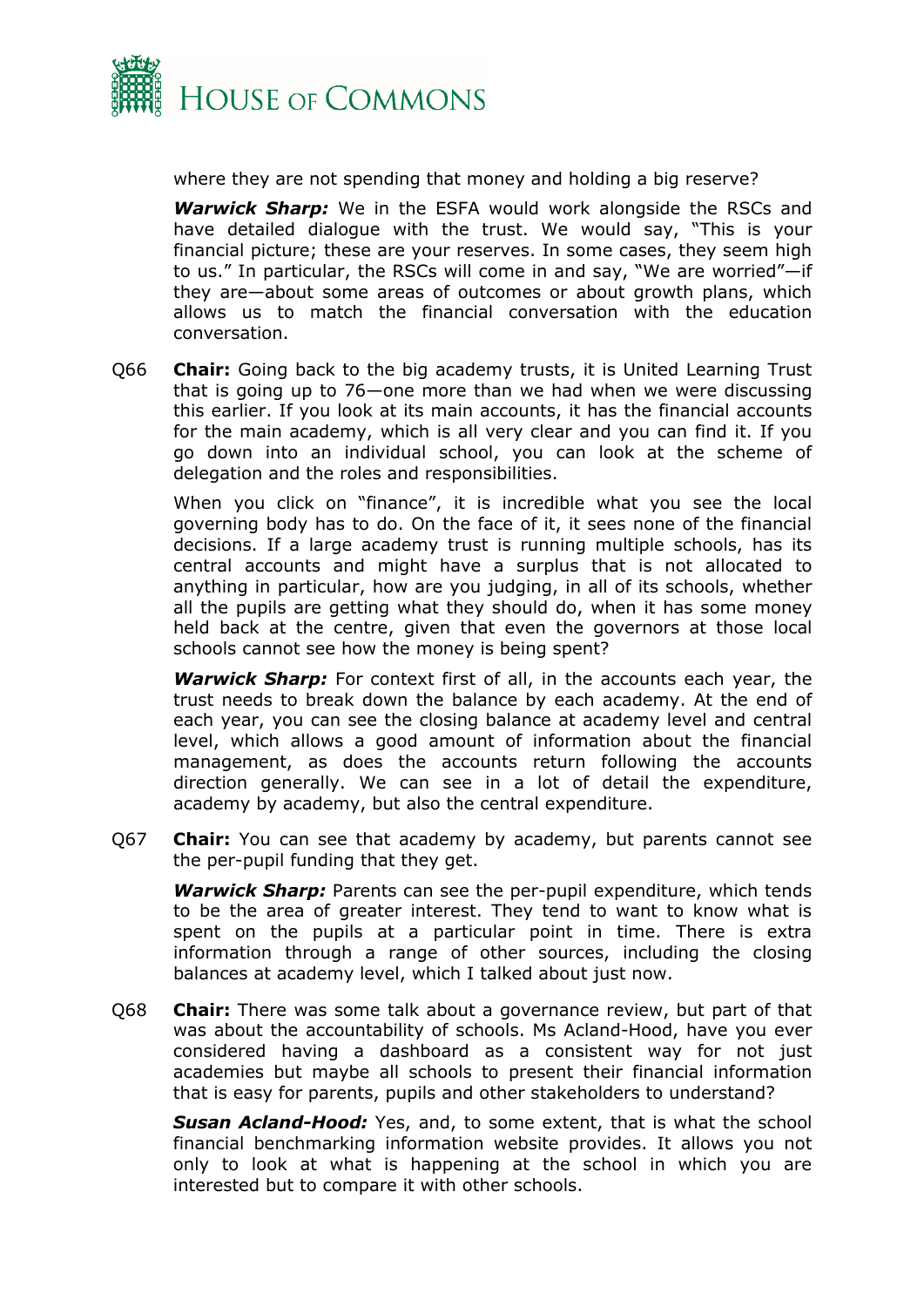

Q69 **Chair:** I am not knocking having a good website—I am sure it is wonderful and everything—but if you are a parent of a child in a school in Hackney, north-west Durham or the Cotswolds, you are probably most focused on the school your child is at, and you will be looking up that information on its website, but there is no requirement on schools or on academies to provide that information in a clear way.

When you have multi-academy trusts, you have an added complication, because even if you have a local authority running several schools, you have the ability to go into the council's accounts, and you even have people you can go and harangue about it, but multi-academy trusts are a bit more distant. The local governing body does not have quite the same handle on it. Is this something that you are considering or do you not think there is a problem with it?

*Susan Acland-Hood:* We should keep on looking all the time at how we can try to make the information more transparent, more immediate and more useful for people. In preparing for this hearing, we looked at some past asks from the Committee on trying to make the SARA more accessible to people, and we have done quite a lot on that, although it remains, I suggest, a fairly big challenge to get the average normal person to go and have a really good look at sectoral annual reports and accounts.

**Chair:** Bits of it are a bit techy but some of it is a lot better.

*Susan Acland-Hood:* Your challenge, which is to look at where people go to look for these things and try to make sure that they can find them in those places, is a really good one and we should keep looking at that. We do quite a lot of user research in the Department and look at what people are telling us they want, which is where the point comes from about parents wanting to understand the expenditure more than the funding. We should keep looking at that. We should look at whether there are things that we can draw out of the experience of what goes into the financial benchmarking website and what people choose to use it for.

Q70 **Chair:** Do you do that analysis?

*Susan Acland-Hood:* We do, and it is something that we want to continue to build on and do more. I am happy to take that away.

Q71 **Chair:** I remember very vividly at the 2017 election—we have had so many that they roll into one—parents asking a lot about school funding at that particular point. I suppose the election heightened it, but it was happening. Also, they were unable to access financial information from their own schools, with governors sometimes not sure that they could release it, for example. Just to be clear, it is taxpayers' money and school governing bodies should be sharing this information, just to get that on the record.

One of the things we have also raised in the past is concerns around the governance of a trust. Mr Bailey talked about them being too big to fail when something goes wrong. We previously raised with your predecessor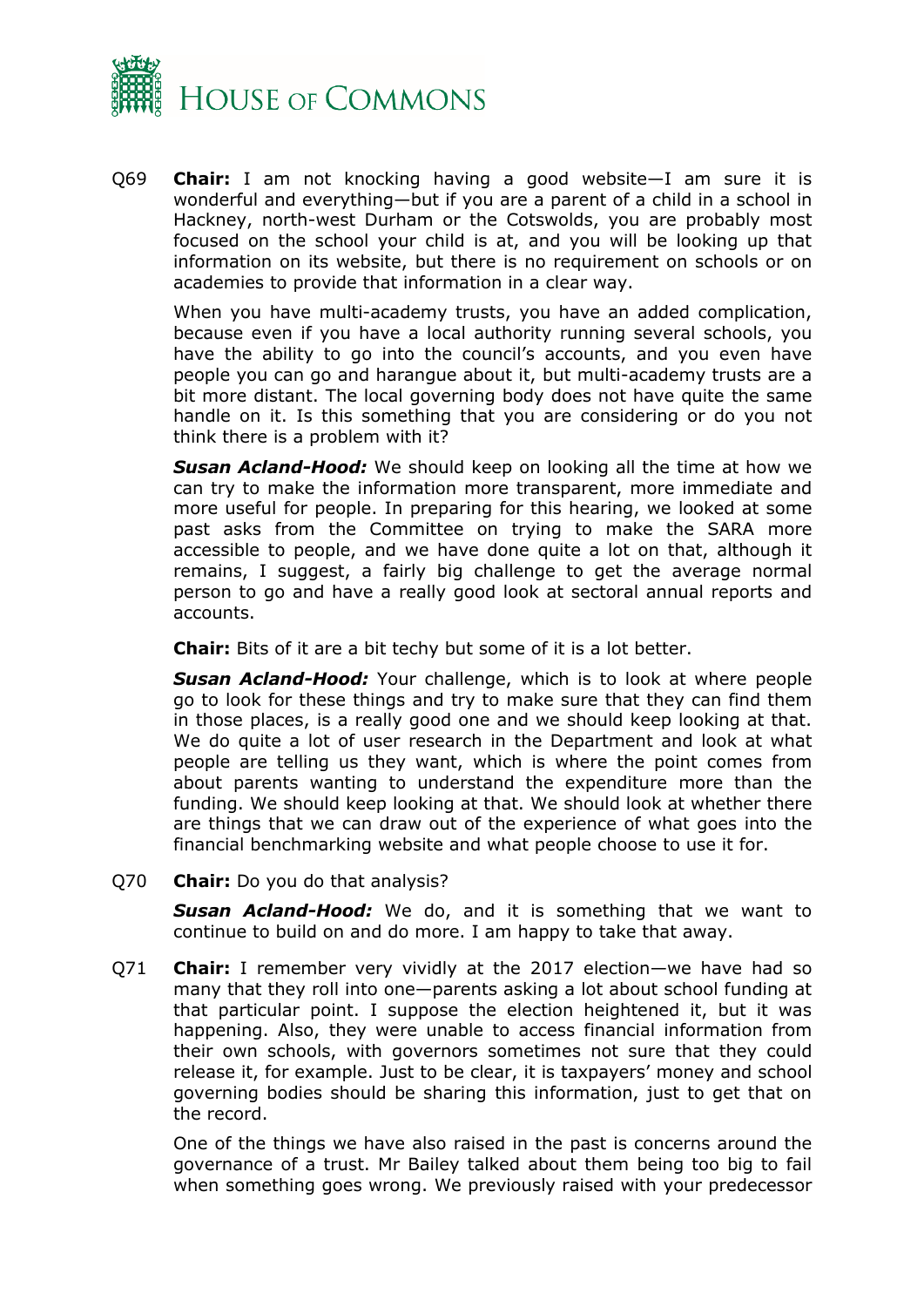

the issue of discredited trustees and leaders. It is very difficult, and we had some private briefing from the Charity Commission about how hard it is to get rid of somebody who has acted inappropriately as a trustee of an academy trust. Is there any progress on that?

*Susan Acland-Hood:* We take this very seriously and work hard to try to make sure that we take action when somebody is acting inappropriately. We have some levers to try to prevent them being involved in similar activity in the future.

**Chair:** Talk us through those.

*Warwick Sharp:* We have a particular way of acting, called section 128, which allows us to bar individuals from being involved in the running of educational institutions. Clearly, that is a very serious action that you might take. It has been used a small number of times, because you need a very high bar. There are cases where it has been used and a small minority where other action can be taken. The Charity Commission has levers available and, if necessary, can bring criminal proceedings.

Q72 **Chair:** Do you know how many people have been disbarred?

*Warwick Sharp:* I have the figures.

Q73 **Chair:** You have—this is progress then, because it was a real struggle, legally, for you to do it before.

John Edwards: If I may, Chair, there have been 10 section 128 directions relating to academy trusts.

Q74 **Chair:** With the various legal positions that people hold, it can be quite difficult to bar them completely if they have had a handle on it. Do you have informal ways of discouraging people or alerting people to the fact that somebody has had a previous background? Someone could move to another trust and no one would necessarily know that they had been involved before with a trust that had problems. They are very autonomous. Although they report into you, you cannot stop a trust appointing a trustee—or can you?

*John Edwards:* The section 128 direction is the mechanism.

Q75 **Chair:** But that is quite a high bar. That is the one we looked at before. It is a very high bar at which someone can no longer get involved in an academy trust.

*John Edwards:* The academy trust handbook encourages trusts to give a great deal of diligence to looking at the skills that individuals can bring to those trusts and to maintain a really good oversight of the contribution of individual trustees.

Q76 **Chair:** Skills are fine, but if you have a board that has been involved with a trust that has gone badly wrong, they might not all be section 128. They might not all have their fingers in the till, but there might just be genuinely bad governance or things that are questionable. How strong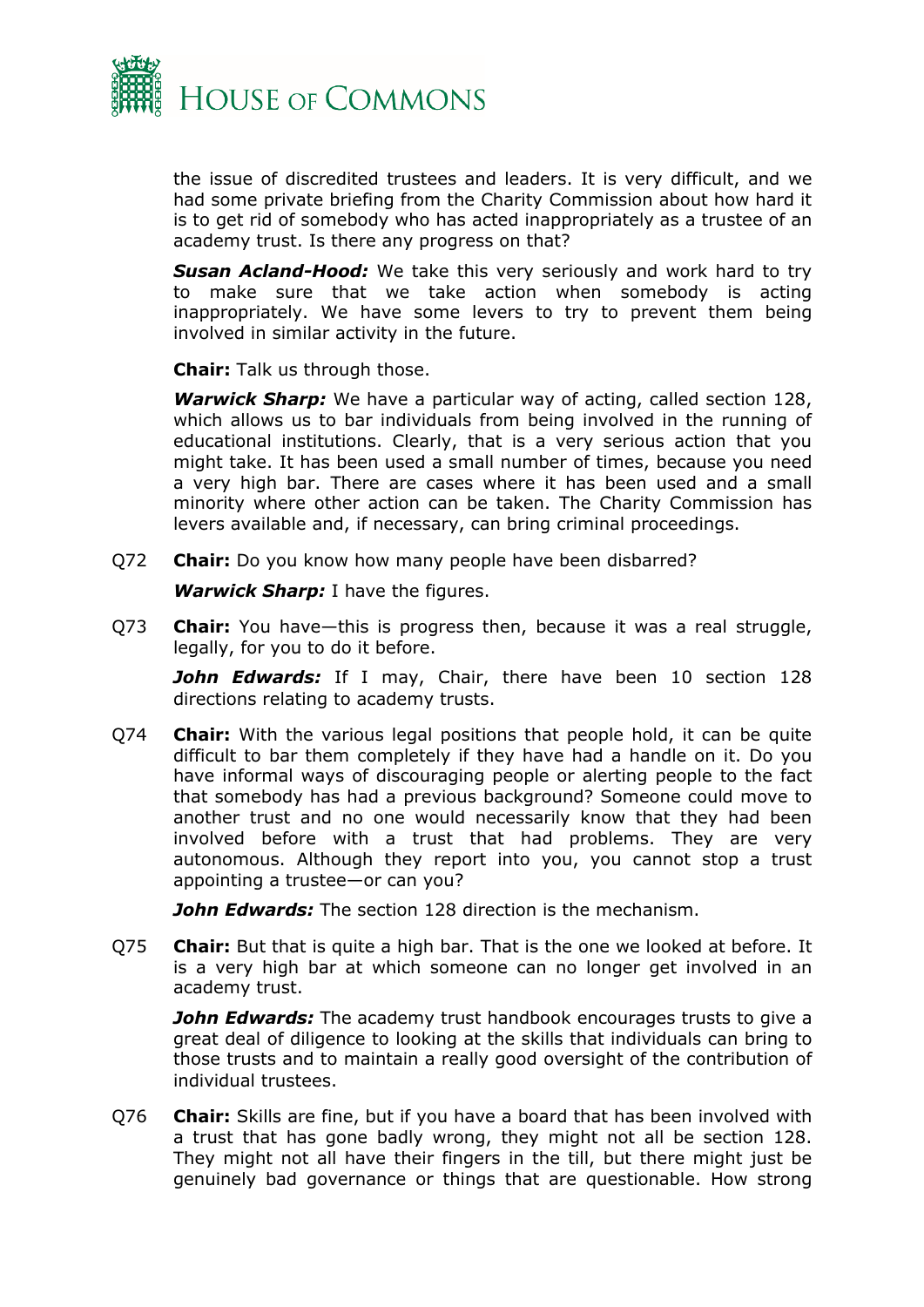

are your powers, and do you need any more, to make sure that only people with the right intent are running what is a crucial part of our education system, with now more than half of pupils in academy trusts?

*John Edwards:* As we have said, the sanctions include section 128. We can also work with the Charity Commission, although, as you have suggested, Chair, they are very small numbers that occur at that level of sanction.

What is most important here is the role that each academy trust has to look carefully at its appointment of trustees, as it would with the appointment of paid staff as well, and to give very careful consideration not only to the skills but also to the experiences that those individuals bring, where they have gathered that experience and what they will bring to their individual trusts. There is a high level of diligence within academy trusts in appointing trustees, which enables them to ensure that they have the right balance and the right mix in their trust boards going forward.

*Warwick Sharp:* There is also a requirement for trusts to be very transparent in terms of their arrangements and who is on the board. It allows a trust that is recruiting new trustees to look at someone and their history, and to ask questions, particularly if a term came to an end early. It is an area that we need to keep exploring, but it allows questions to be asked at least.

**Chair:** Ms Acland-Hood, your predecessor always used to say it is a tiny percentage who are really bad, but if any are bad, that is bad for the pupils involved.

Q77 **Shaun Bailey:** You just talked there about ensuring that boards are recruiting the right people. As an example, the TBAP Trust gave up its alternate provision schools last year, after its position became untenable. Its chief executive at the time has now been appointed as the regional director for London at the Ormiston Academies Trust. Going back to the response that you just gave to the Chair in terms of ensuring that individuals who may have been involved in failing trusts do not carry forward, this would surely be an example of where these people are staying in the system.

**Chair:** I know that you cannot talk about the individual case, although you are under privilege.

*Susan Acland-Hood:* The critical thing is that that is transparent and obvious to people and that they can ask good questions about it and understand. Not wanting to talk about the individual case, we all understand that sometimes good people are involved in things that do not go perfectly right. Understanding responsibilities and what roles people can play is important. The critical thing is that that will not have been unknown to those making the appointment.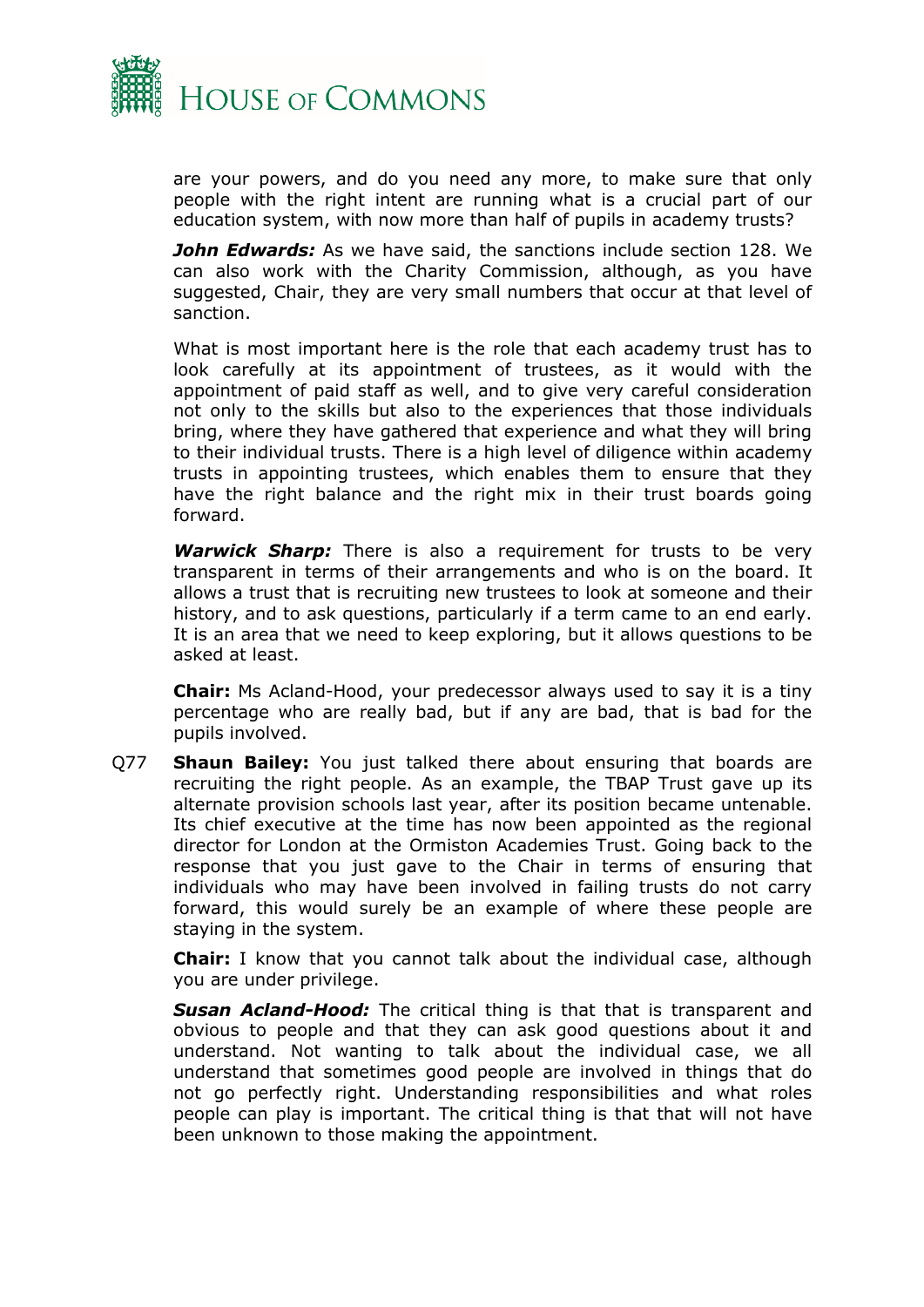

*Warwick Sharp:* This is an example of good intervention. This was a trust that did not have the capacity to bring about improvement. Fairly swiftly, the schools were moved to strong trusts. The Permanent Secretary described what happened very well. I will not get into individuals, but there are cases across the board where individuals were perhaps not suited for the particular roles in particular trusts, but have a big contribution to add to education—in this case, alternative provision. I will not get into the details, but there are cases where those individuals can go on to thrive in the right circumstances.

**Shaun Bailey:** I should just clarify that I am not casting any aspersions about any individual involved in this. The point that I was trying to make more broadly is that the system is quite circular in terms of the personalities who can travel through it. You may see the same personalities across the piece.

Q78 **Chair:** There is also a difference between teaching staff and trustees, which we have touched on a lot in the past and will not go into now. I just wanted to touch on pay. When is the review of pay going to be completed?

*Susan Acland-Hood:* In terms of pay in the academies sector?

**Chair:** Yes. Pay overall but pay in the academies sector. There is a review of pay overall, is there not?

*Susan Acland-Hood:* Just so that I am clear, are you talking about teachers' pay?

**Chair:** We are going to touch on teachers' pay. I know that you have reviewed academies sector pay, and the figures in the report suggest that that is having some effect. Do you want to touch on that first, and then we will talk more generally about teachers' pay?

*Susan Acland-Hood:* We continue to want to keep a careful eye on this and work with colleagues in the sector on it. I do not think there is a moment of publication that we are expecting on this, unless I am completely forgetting something that Warwick or John is now going to tell me about. It is more a continuous activity of working with people in the sector to make sure that we understand levels of pay that look, on the face of it, different from what you might expect, that we have a good reasoning behind them, and that we are continuing to work to shift anything that looks out of line and does not have a good reason behind it. That is an activity that continues all the time.

Q79 **Chair:** The very large exit packages have gone down. They are going to be small numbers anyway, so that is a small number of individuals. Are you relatively relaxed about that pattern, Mr Sharp, or are you concerned about some of those payoffs?

*Warwick Sharp:* Arrangements like that will typically, according to a set of criteria, come to the ESFA for approval, which allows a lot of scrutiny of those cases.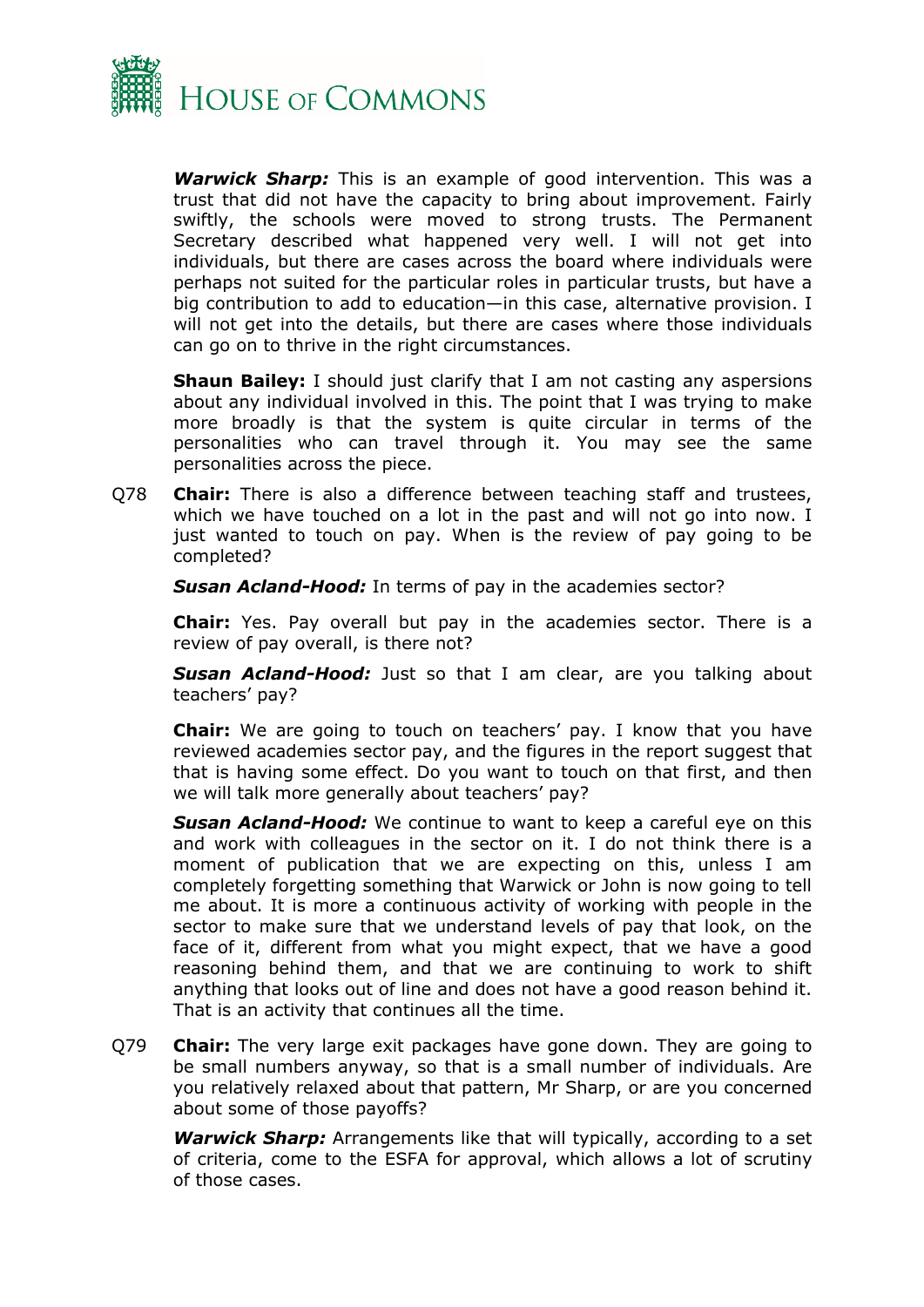

**Chair:** You have to agree every single one, and that is on page 72, for anyone who is following.

Q80 **Mr Holden:** Just picking up on what the Chair was talking about, one of the things we talked about last time was the £30,000 starting salary kicking in across the profession. I just wondered if you had any update on that for us.

*Susan Acland-Hood:* We continue to be committed to a £30,000 starting salary, which was built into the thinking on this SR, as well as the last one, as you reminded me last time.

**Mr Holden:** I should declare that I was a special adviser at the Department for Education.

*Susan Acland-Hood:* Sorry, I was not trying to—

**Mr Holden:** No, you are quite right.

*Susan Acland-Hood:* As ever, we will go through the usual School Teachers' Review Body process in order to set teacher pay rates, and we will do that using the funding available through the spending review settlement that was announced in the autumn.

Q81 **Mr Holden:** Are we going to get it in this next round?

*Susan Acland-Hood:* It will be factored into the next round of the STRB work.

Q82 **Mr Holden:** Inflation is now looking likely to hit 6% this year. One of the main attractions for having £30,000 was that it would be a differential to the rest of the market. We are seeing wage inflation now at roughly the same pace as other levels of inflation. It was put there to maintain that difference between that as a starting salary and other graduate professions. Might we need to go higher than £30,000?

*Susan Acland-Hood:* I think £30,000 remains a really attractive starting salary. The commitment to it is really important. We will go to the STRB and ask it to look at proposals across the whole, not just the starting salary but positions for experienced teachers, and to take into account surrounding circumstances, while making sure that what we do is affordable.

Q83 **Chair:** To be clear, you are going to the teachers' pay board to determine that salary.

*Susan Acland-Hood:* We will go through exactly the same process that we go through every year, so we will make recommendations.

**Chair:** Mr Holden, I think I am right that the promise was made in 2019.

**Mr Holden:** Yes, it was.

Q84 **Chair:** So £30,000, Mr Holden says, is no longer what it was then. Was the pledge for a £30,000 flat cash rate or was it £30,000 at the time,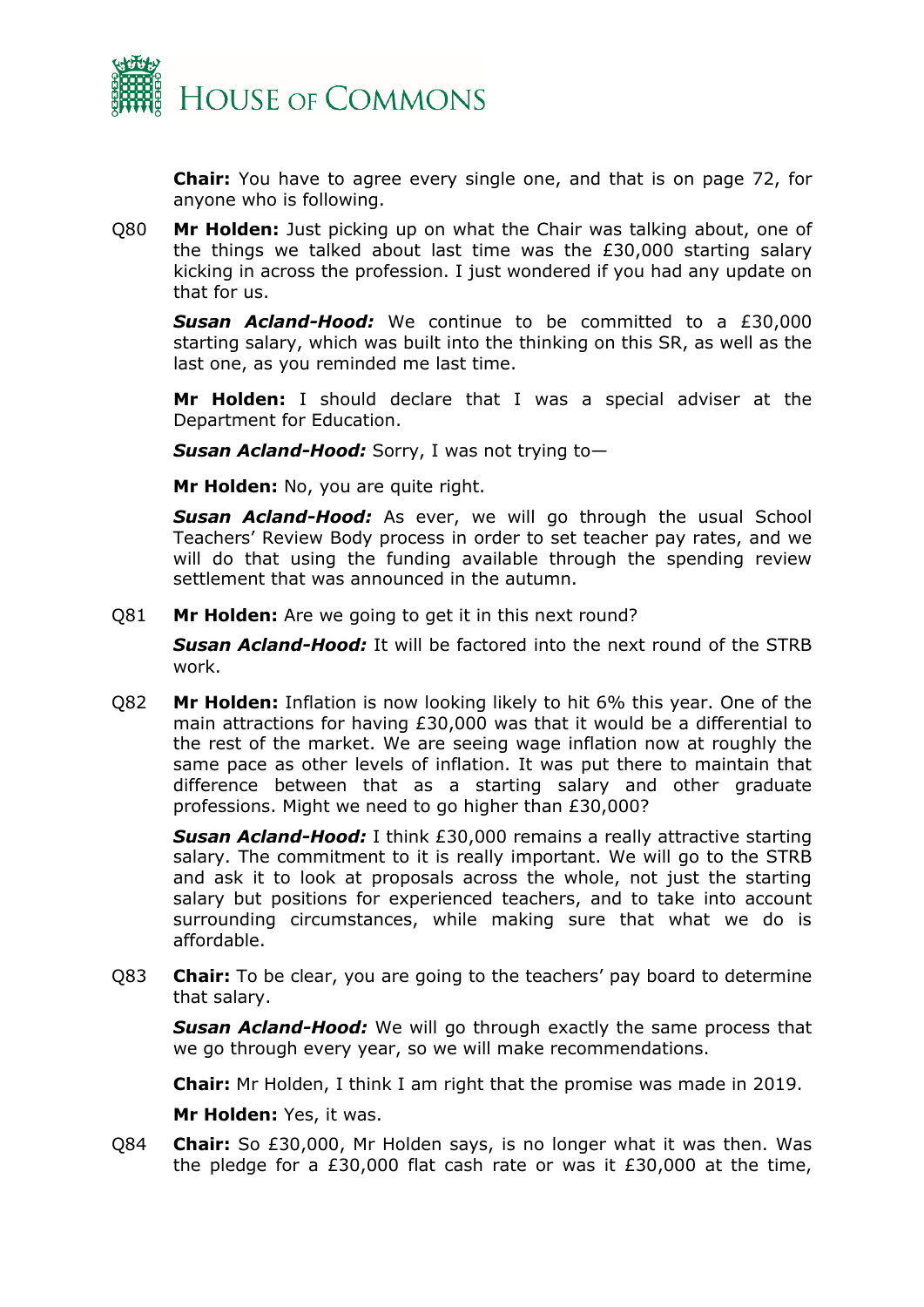

index-linked?

*Susan Acland-Hood:* £30,000 is a good and encouraging starting salary.

**Chair:** That is the round cash number. It is not your fault. You did not write the manifesto. Index-link it for future manifestos.

Q85 **Sir Geoffrey Clifton-Brown:** I have a technical point, which is to do with the difference in the academic year between academies and the whole of Government accounts. When and how do you expect the Treasury to resolve the whole of Government accounts qualification arising from academy trusts' different financial year?

*Susan Acland-Hood:* Give me two seconds—I have it.

**Sir Geoffrey Clifton-Brown:** Don't worry. I appreciate that it is a very technical question.

**Susan Acland-Hood:** We continue to work really closely with the Treasury on this. As you know, the fundamental thing that sits behind this is that schools operate on an academic year, and it makes sense for academy accounts also to operate on the academic year. We are working with the Treasury on a means of sensibly translating the academic year into a financial year, such that everyone is comfortable that that is a good translation and can then sensibly be wrapped in without qualification. We continue to take that work forward with Treasury colleagues. It was not heavily prioritised during the last year and a half, for reasons that I hope you can understand, but we continue to look at it with them.

Fundamentally, we have to make sure that everybody is comfortable that there are no peculiar shapes of spend in academies during the year such that it is illegitimate to make a mathematical translation between the academic year and the financial year. We have to demonstrate that patterns of spend do not do something very peculiar between April and July in the average academy, so that it is legitimate to do that.

We don't want to introduce additional burdens on academy trusts or to ask them to do a completely different return that does not reflect the way that they normally work. We want to do this by managing that through the system.

There are two other issues. One is our large valuations, so land, buildings and pensions. For land and buildings, we think we can demonstrate successfully that they are unlikely to spectacularly change their value in the last three months of the academic year compared with the financial year.

On pensions, there is a challenge because there is quite a lot of work to do. Everything relating to pension evaluation is always more complicated than you think it is going to be, as a rough rule of thumb, but there is some work going on with the Treasury to try to find a way through that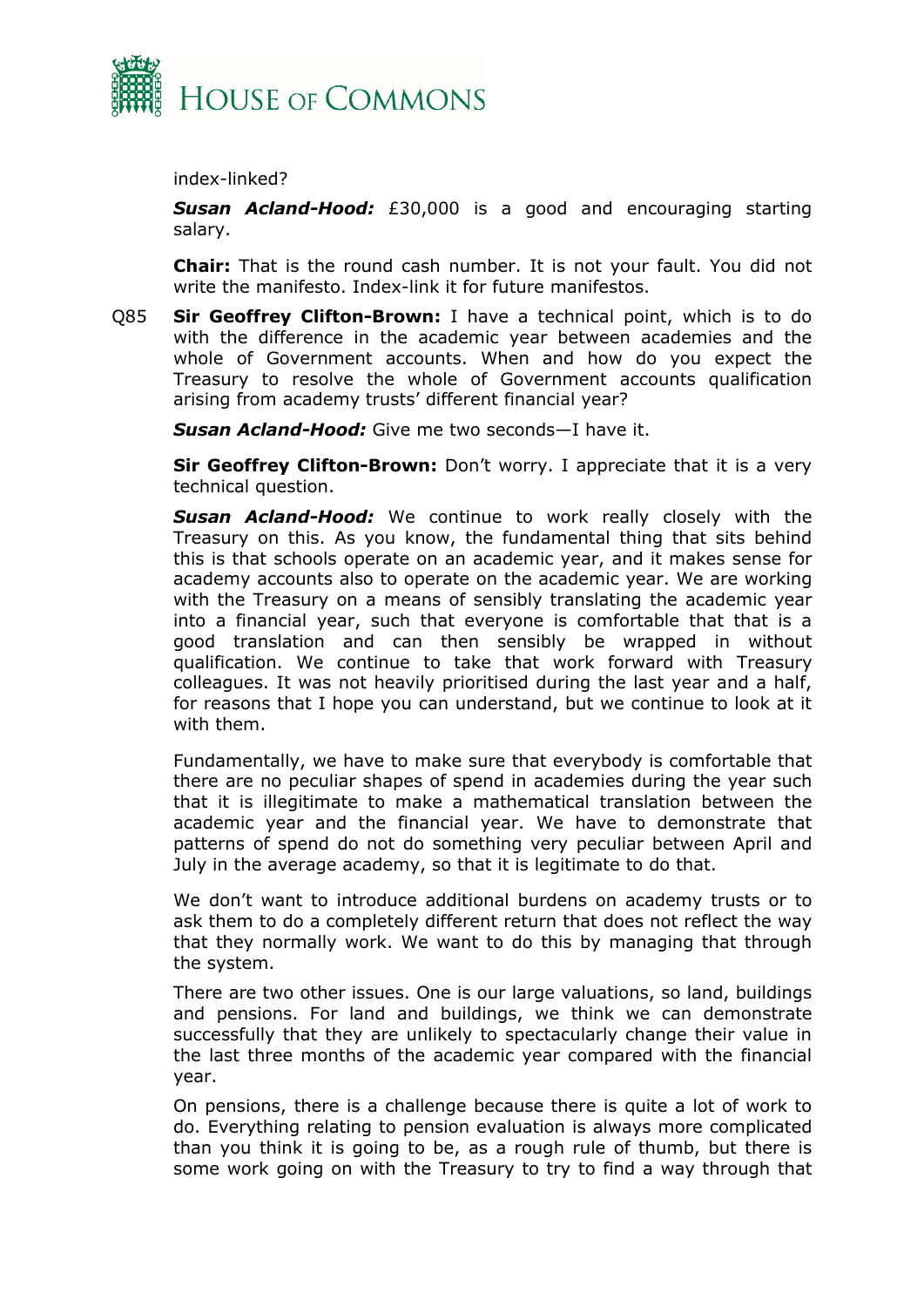

that is good value for money and makes sense. Those are the three areas on which we are working in order to try to make progress on this.

**Sir Geoffrey Clifton-Brown:** I absolutely appreciate that this was not at the top of your priorities during the Covid pandemic.

*Susan Acland-Hood:* And nor for Treasury colleagues, to be fair.

Q86 **Sir Geoffrey Clifton-Brown:** Treasury colleagues even less, I would imagine. Do you have any sense at all of when this largely technical issue might be resolved?

*Susan Acland-Hood:* I don't have a timescale at the moment, I am afraid, but we continue to work on it with Treasury colleagues and to make as much progress as we can, as quickly as possible.

**Chair:** It is insolvable.

**Sir Geoffrey Clifton-Brown:** It is almost insolvable, unless you come up with a technical solution, which everybody accepts may not be perfect.

*Susan Acland-Hood:* That is what we are working on.

**Sir Geoffrey Clifton-Brown:** It may not be perfect but it is a technical solution that everyone accepts.

*Susan Acland-Hood:* Exactly. That is what we are trying to do.

Q87 **James Wild:** I declare an interest as a governor at an academy in my constituency. I just want to ask a couple of quick questions on governance. At the moment, any individual academy can be inspected by Ofsted, rather than looking at the multi-academy trust itself, which may be directing a lot of the policies. Do you accept that that leaves a gap in terms of the governance, leadership and financial management of academy trusts in terms of public accountability?

*Susan Acland-Hood:* There are quite a wide range of other ways in which we hold academy trusts accountable for the things that we ask them to do. You have the handbook and all of the apparatus that John described on accountability. It is widely accepted that, over time, we should keep looking at that. The first step would be to set out even more clearly the expectations and framework for what "good" looks like in academy trusts. You need to be clear what you are inspecting them against, so the first step would be that framework, and the second would be looking at how you held them to account against it. That conversation is happening across the sector, and part of the discussions of that are often not just generated by Parliament and Government but by people in the sector asking the question. That is an important next stage of the evolution of the thinking, and we should be thinking about that carefully.

Q88 **James Wild:** You will be aware of the Private Member's Bill from Jonathan Gullis, the Member for Stoke-on-Trent North, to give Ofsted the powers that it previously called for to look at achievement and underperformance, as well as leadership. Do you agree that that would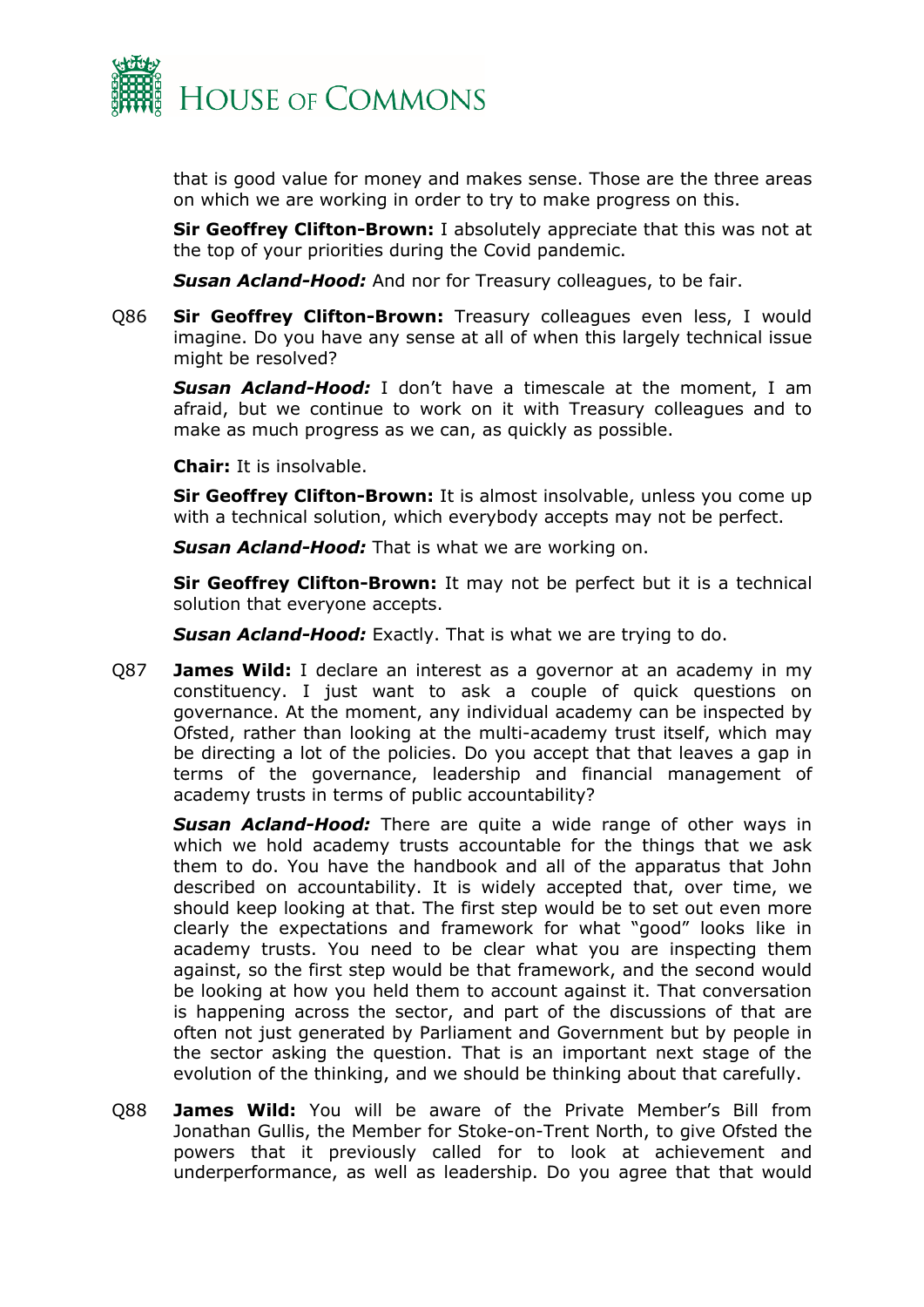

potentially give you more effectiveness over spending, moving forward, and is this something that might be addressed in the White Paper?

*Susan Acland-Hood:* There is a really good reason why it is discussed and thought about. The first step, though, would be to set that even clearer framework for what "good" looks like. At the moment, I don't think that we have enough set out, partly because different academy trusts choose to play their roles in very different ways. The first step would be to set out that framework before you started inspecting people against it.

Q89 **James Wild:** Who would set out that framework?

*Susan Acland-Hood:* That is the sort of thing that you might expect to ask us about as part of the White Paper.

Q90 **Shaun Bailey:** Can I just touch on local audit? I appreciate that academy trusts are ultimately responsible for getting auditors in. We have heard from colleagues in local government that the audit sector is somewhat stretched at the moment. Mr Sharp, this may be one for you. In terms of how the sector interacts at the moment, could you briefly tell us whether those pressures that colleagues in local government are having are feeding across into the academies sector in terms of the ability to get the calibre of firms in, particularly with these larger multi-academy trusts?

*Warwick Sharp:* It is not an issue that has been fed through to me as a major problem. The mechanics are that a trust has its accounts externally audited. Standards for that are extremely high. Auditors are professionally qualified and regulated. There are reviews of the audits. It is not an issue that has crossed my desk in any numbers, but we will keep an eye on it.

Q91 **Shaun Bailey:** In terms of the calibre and variety of firms on offer, while this is not an issue that has come across your desk, are you proactively monitoring the space to ensure that it is capable and that any pressure points are identified?

*Warwick Sharp:* We definitely are. The standards are very high. It is a sector with professional qualifications. They are registered and regulated. There are reviews of their work. We go back through a lot of the work, because we rely on it, and do a series of reviews of the accounts and flag issues. We have found it to be a very accurate and reliable source of information.

Q92 **Shaun Bailey:** If I could just touch on Covid spending, I appreciate that, while the Government brought forward advance money, a lot of that was also covered by underspends and surpluses that trusts had. What is your estimate of Covid-19-related spending on surpluses? Clearly, there is going to be one, but what is your estimate of the stress test that that is going to place on academy trust finances?

*Susan Acland-Hood:* Again, I might bring Mr Sharp in, because he is closest to the latest position on academy financial health. The figures that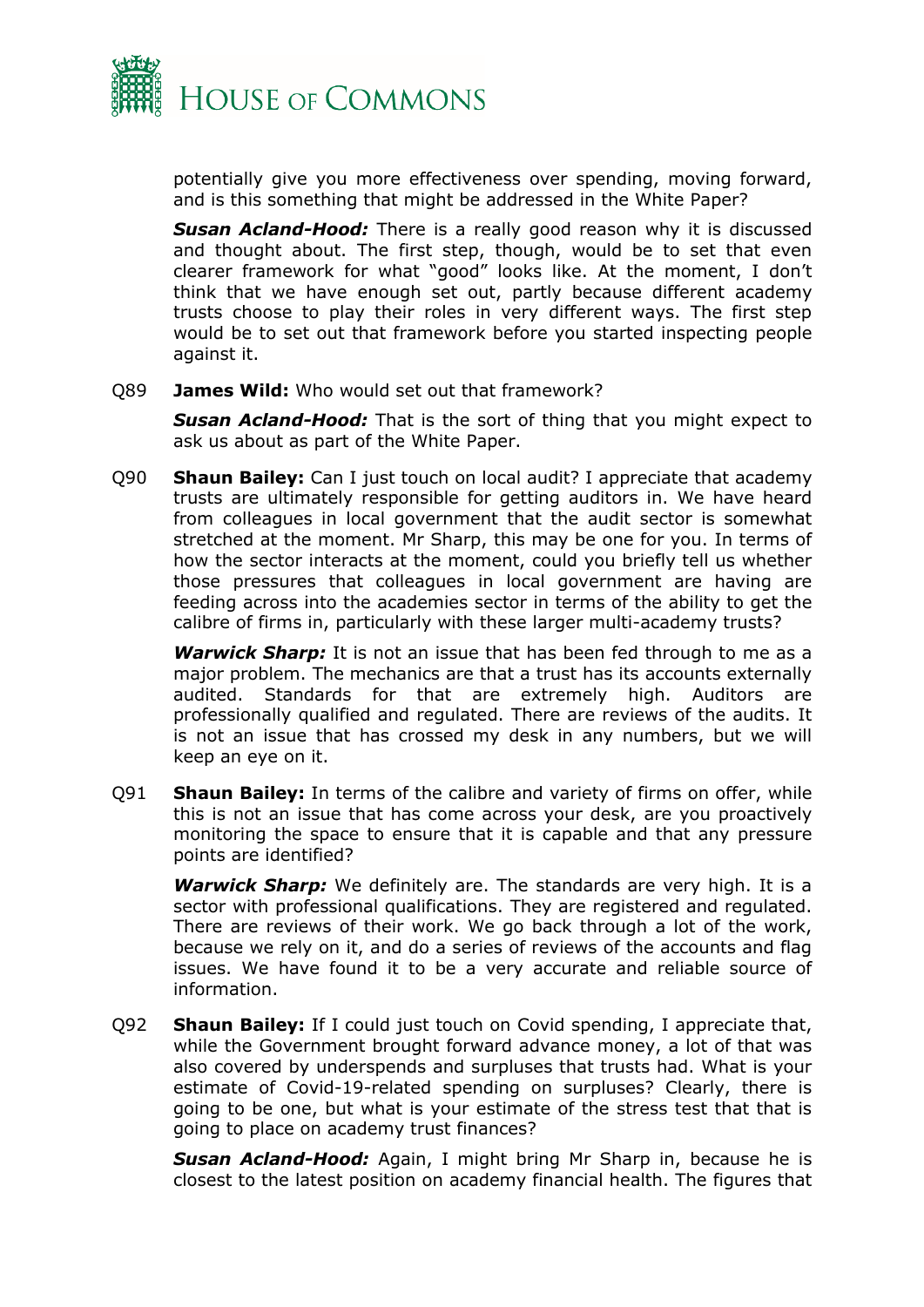

you have in front of you show surpluses increasing. The maintained school figures, which are more recent, also show surpluses increasing.

The picture that we have at the moment is that Covid has increased schools' costs on certain categories of spend—for example, ICT resources, caretaking and cleaning. They have reduced in some areas that generate income, such as lettings. Those things were more than offset, certainly in the period that these accounts relate to, by decreases in spending on most types of non-staff spend and on supply and training.

I would expect to see that shift as you look at more recent periods, but the latest intelligence that we are getting from the sector is that, even now, financial health is holding up well and that surpluses are, on average, continuing to grow rather than to shrink. That is partly because this is also a period in which we have put quite a lot of additional funding into the system not only to support Covid but also in general.

*Warwick Sharp:* Based on the intelligence that we have, which is published data—three-year budget forecasts and casework—we are, so far at least, not seeing expenditure increase at a faster rate than income, which is what leads to some of the improvement in financial health across the board. It is something that we will be reviewing closely.

Q93 **Shaun Bailey:** Just to be clear, these accounts cover the period up to 31 August 2020. We are in January 2022 now.

*Susan Acland-Hood:* The intelligence that Warwick has just given you is more recent than that, so we are keeping an eye on it now as well.

*Warwick Sharp:* That includes the published maintained school figures from 2021.

Q94 **Shaun Bailey:** Are you anticipating any baked-in ongoing costs as a result of the pandemic that academy trusts are going to have to deal with? I am just conscious that living with the virus is what the Government have put across. Are you anticipating that trusts are going to have to meet that, perhaps from the intelligence that you are getting through, Mr Sharp?

*Warwick Sharp:* We are typically seeing trusts return to the operating models that they broadly had pre-pandemic. There might be some relatively small changes. The reliance on remote learning and ICT is something that will be retained, not necessarily for the same reasons but because of the advantages that it brings. We are broadly seeing trusts return to the operating models that they had before, and the balance of costs is broadly similar.

Q95 **Shaun Bailey:** Mr Edwards, this may be one for you. Regularity exceptions in respect of Covid spending accounted for about 14% in terms of the accounts that we have so far. In the most recent set of accounts that we are anticipating, are you expecting that to increase at all? What allowances are you making for that?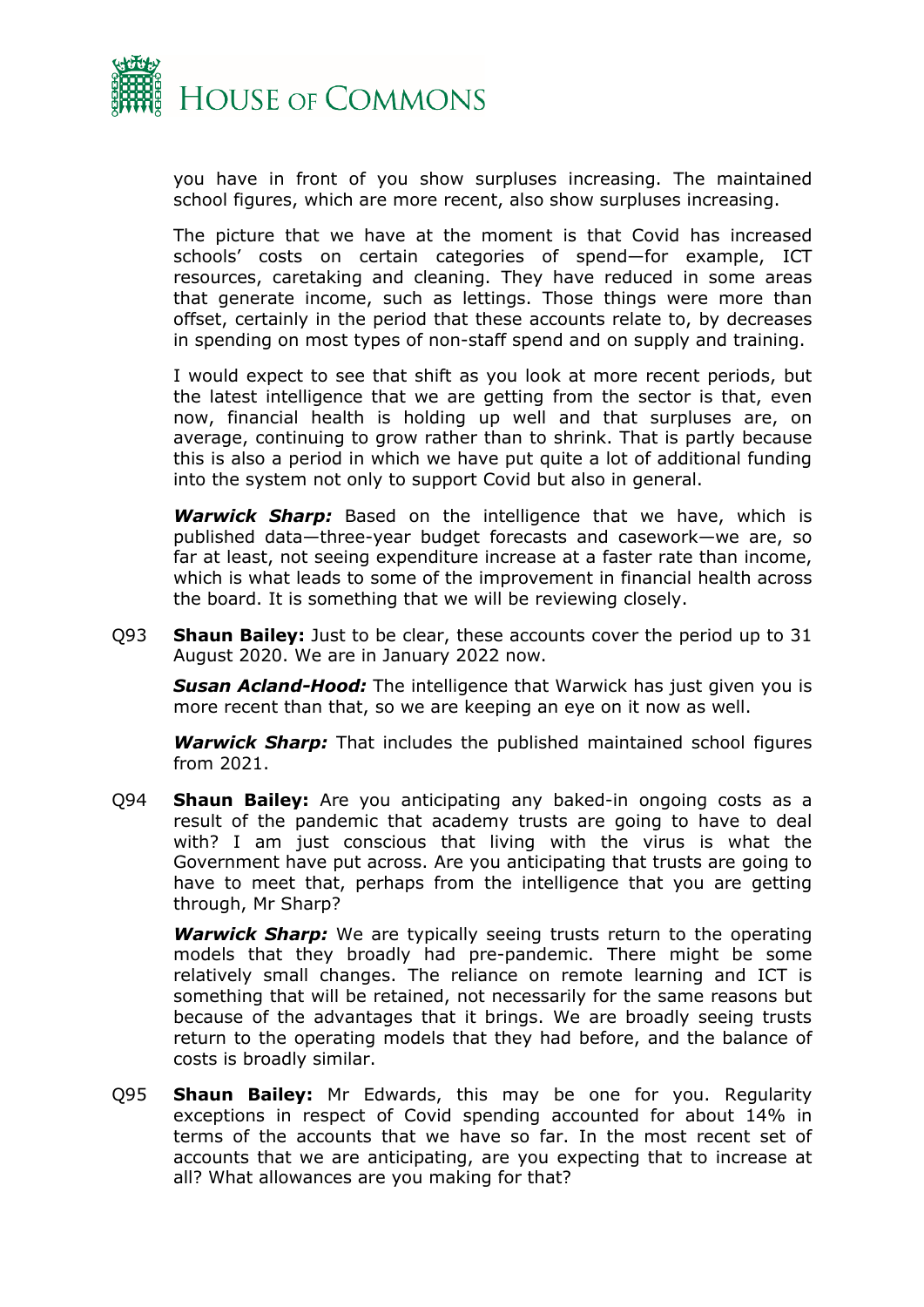

*John Edwards:* I don't think that we have any particular expectations of it increasing. We have provided advice to all academy trusts through "dear accounting officer" letters and other mechanisms in order to alert them to potential additional fraud risks associated with this period, which also includes cybercrime. We have alerted them and provided briefings to ensure that academy trusts are aware of the potential risks.

There is nothing in the work we are doing at the moment that suggests that we will see an increase particularly associated with Covid. With any new funding stream, there are always additional burdens that academy trusts will pick up, and we are grateful to them for responding in the way that they have to integrate those additional spending streams, and for providing us with appropriate responses where we have sought, through our audit work, the information that we need.

The straight answer to your question is that we are not expecting that. Until we go through the process for this year, I cannot give any direct promises on that, but there is nothing to indicate that that would be the case.

Q96 **Shaun Bailey:** I know from speaking to my schools—perhaps you do too, Chair—that, at times, they have had to make decisions perhaps at short notice in terms of where to spend money, particularly where centrally provided support has not necessarily met the mark. I would imagine that you will have factored that in, in terms of pulling together regularity exceptions.

John Edwards: As I said, proactive advice to ensure that trusts are aware and alert. Trusts have had to make decisions on types of activity that they have never previously engaged with and have had to do so in circumstances that none of us could have envisaged.

Having said that, I do not think that there is anything coming through, in either the reports that we have had or the indications from our regularity work at the moment, or the regularity work that is being done with individual trusts, to suggest any particular diversion from the proportion you describe, but we have to await the next financial year to see what the exact figures look like.

*Susan Acland-Hood:* I want to publicly thank Mr Edwards and the ESFA, and others in the Department, and, fundamentally, people across the whole of the system. The work that they have done, even under these circumstances, to think seriously about how they are accounting for the money that is spent has helped us to make sure that this set of accounts has come through the process unqualified.

In normal times, that should be just the minimum we expect of ourselves, but it has not necessarily proved easy across all aspects of everyone's activity everywhere. I just want to say thank you for that, because it is the result of people taking this seriously, even under very difficult circumstances.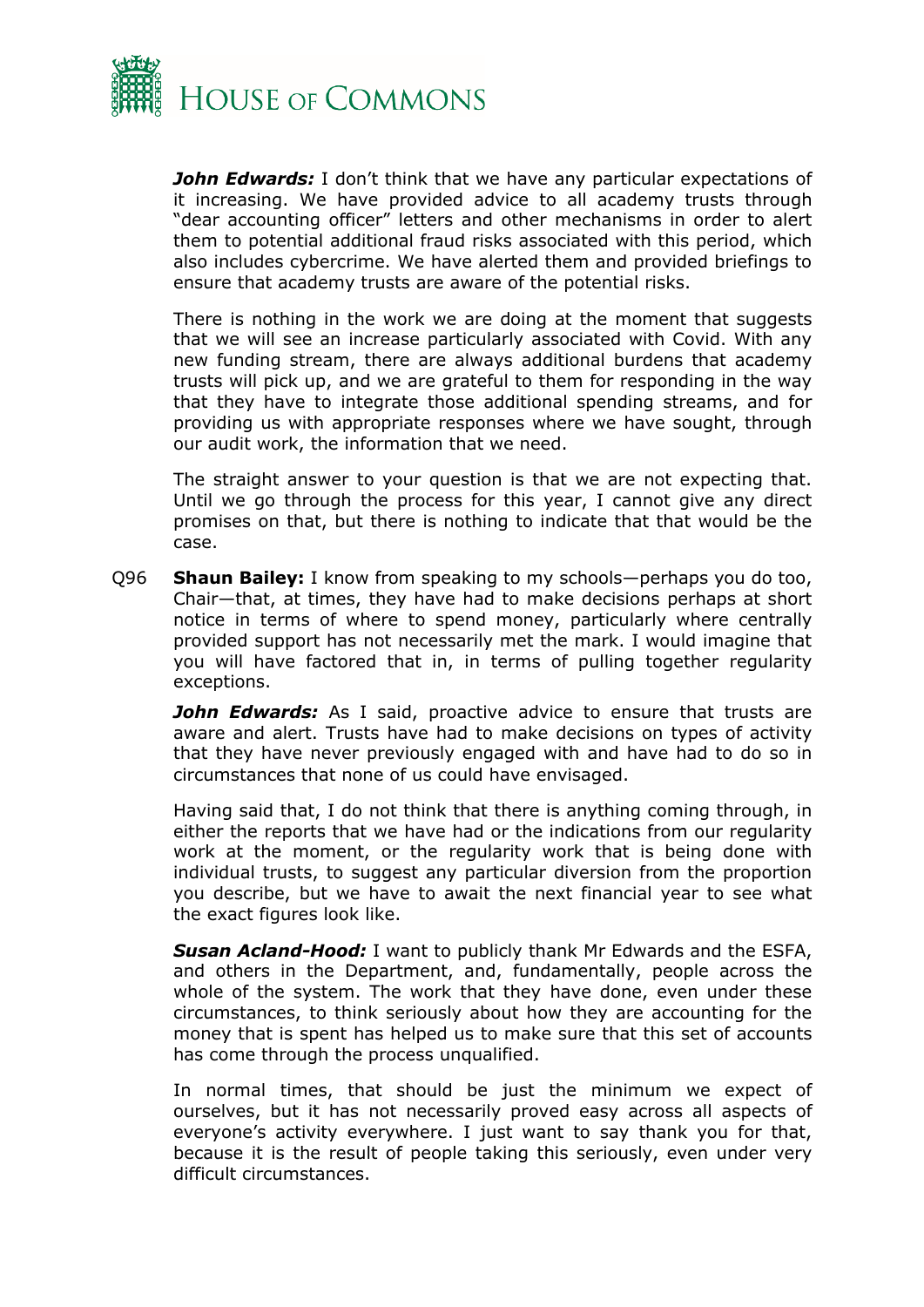

**Shaun Bailey:** That is definitely noted.

Q97 **James Wild:** I have a quick question about the academy estate. Last July, a school in my constituency, Smithdon High School, was very pleased to be included as one of 50 in the second wave of the schools rebuilding programme. I do not suppose that you have an update with you today, but perhaps you could write to the Committee with an update on that programme and progress that has been made since that announcement.

*Susan Acland-Hood:* Yes, I am very happy to do that.

Q98 **Chair:** On the issue of the estate, obviously this is property owned by the academies, and you reflect it in the accounts. I was mulling over, in preparing for today, how that may have fluctuated. Obviously you have a methodology for that. Do you have a full grasp of what the estate is? I know that the ESFA does some sampling. What are the particular worries for you about the academy estate?

*Susan Acland-Hood:* We ran a condition data collection from 2017 to 2019, which collected data on, at that time, 22,031 out of 63,942 schools.

**Chair:** This was the all-schools work.

*Susan Acland-Hood:* That is all schools. We continue to survey condition across academies, despite the model, because we think it is right that we have a really comprehensive picture of condition across the school estate. We are setting off on the second round of that condition data survey shortly. Yes, I think we have a significantly better picture of the estate than we did before the first condition data collection.

Q99 **Chair:** Are there any particular issues around the academy estate?

*Susan Acland-Hood:* There is nothing that stands out across the academy estate as against the maintained school estate. When it comes to school condition, the stripes that run through it tend to be things more like ages and types of construction of buildings, which cut across—

Q100 **Chair:** Now more schools are becoming academies that are from the maintained estate, rather than being built specially. Can I just ask about the capital funding programme? We have looked at this quite a lot, as well as separate issues generally across the sector. We know that there are a lot of schools that are old and need patching up, for which maintenance is expensive, but there also initiatives—the requirement for outside play space for all children in reception class at early years foundation stage, for example—which are about investing in the estate for learning outcomes.

How much of a handle do you have from the centre—because it comes very quickly to Ms Acland-Hood, as the accounting officer for this sector of what is being spent on just maintaining schools and what percentage is being spent on investing in learning improvements, such as better labs or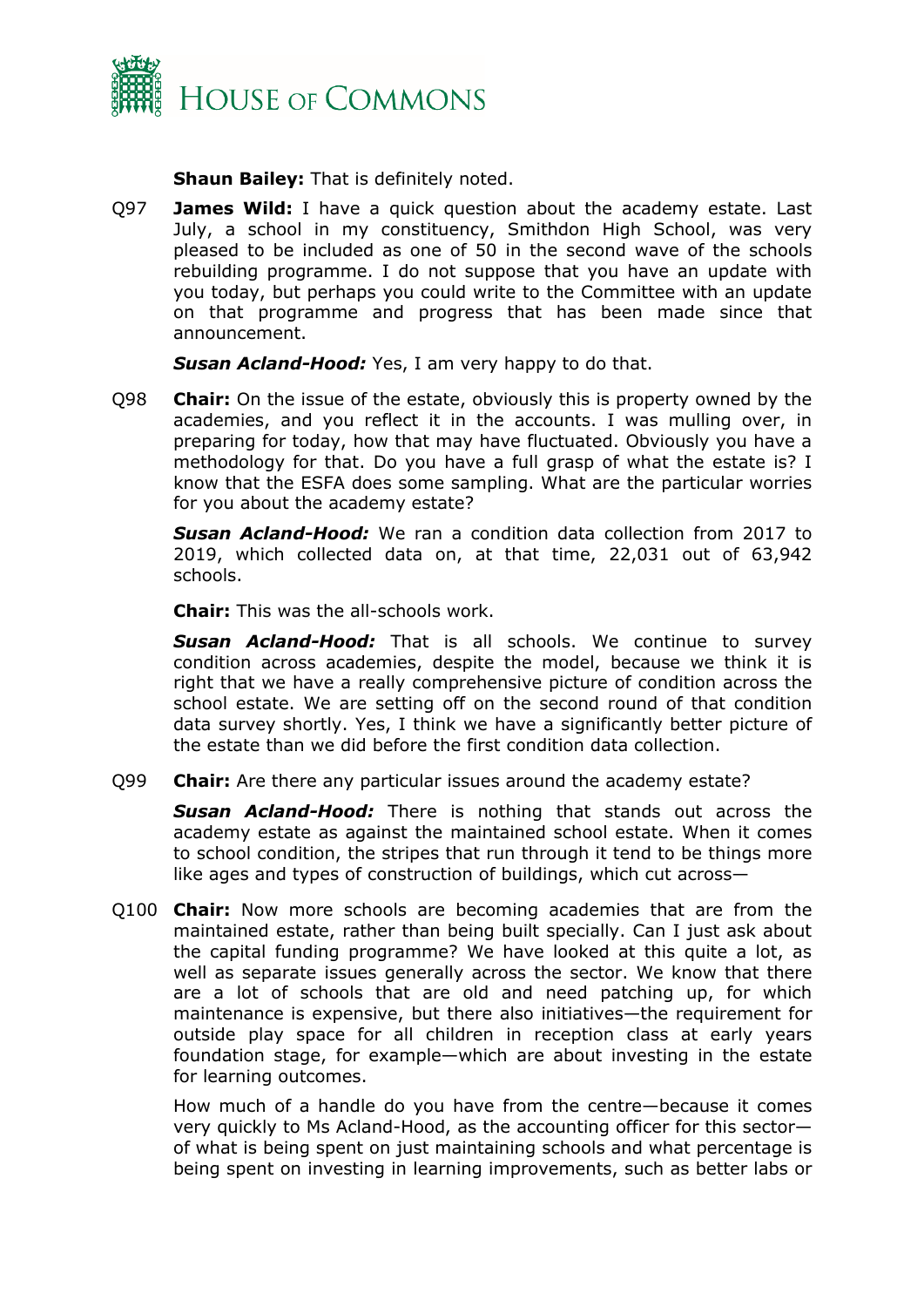

other facilities?

*Susan Acland-Hood:* We have about £5.6 billion of capital funding going into the whole of the education sector in 2021-22, which includes £1.8 billion specifically around maintaining and improving the condition of school buildings and £750 million for new school places.

I think it is true to say that we have a better and more detailed handling on condition and funding for maintenance and schools that are in poor condition than we do on those questions of suitability that you describe. Although they are really important, it is hard to prioritise that over, for example, a school where the roof is leaking or the boiler doesn't work. So the condition data collection starts from condition need, but schools can both save and bid for suitability improvement as well, where they need it and can demonstrate that they do.

Q101 **Chair:** With the state of the school estate, a lot will be drawn into that maintenance. You talk about that global sum. In terms of the academies sector, which we are looking at today, how do you measure, when a school is bidding for money, whether you are going to get better outcomes because of the investment that they are making, for example in science labs or design and technology facilities?

*Warwick Sharp:* The Permanent Secretary talked about the surveys that we do to look at condition data, which inform the allocations.

Q102 **Chair:** That route is getting more well worn now, but what about the investment for learning?

*Warwick Sharp:* Academies will draw on a significant amount of capital funding. For some discretionary decisions, there are times when the condition is good or okay, but they want to change the way a space is used, for instance. That would be harder to make a case for under the routes through which we fund capital, and so a trust might use some of its reserves. That will be apparent in the accounts and the way that the information is reported to us, but it is, at times, a decision that that trust makes independent of the condition. It is more about a choice it is making about the education.

Q103 **Chair:** It is interesting, because Ofsted in its reports will sometimes downgrade a school for small, old classrooms that will never be able to be brought up to scratch, so the school is hampered by that, but you do not seem to have a mechanism for putting money in to improve educational outcomes.

*Susan Acland-Hood:* Devolved formula capital goes to schools, as it sounds like, on a formula basis, which can be used for any purpose, so the school can use that funding.

Q104 **Chair:** It is not whether they can or cannot, but whether you understand where the gaps are. Let us take one of the regions on Mr Bailey's favourite map—the West Midlands, for example—and let us say that there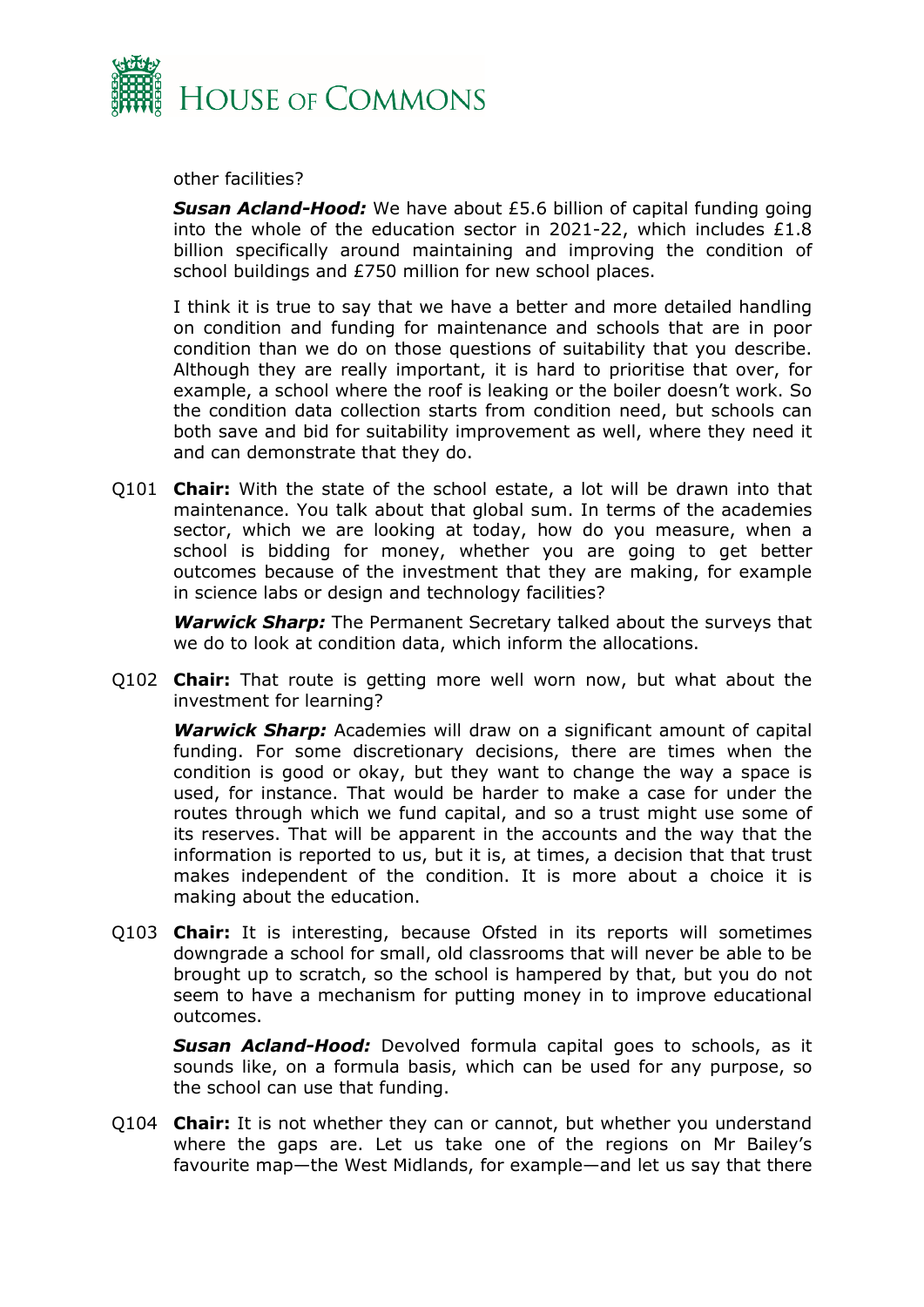

was a shortage of good science labs compared with modern-built London schools. Would you have a handle on that from where you sit?

*Susan Acland-Hood:* We don't collect that in the same way that we collect condition information. It is also true that there is some scope for leadership of schools to make different decisions about what they think is going to help them give children—

**Chair:** I am not suggesting for a minute that it is micromanaged from Whitehall. That would not really work, but do you see where there are gaps, where there is perhaps a problem? About a decade ago, there was not a single qualified chemistry teacher in the Black County, funnily enough, Mr Bailey, so it was very hard for those pupils to get on to certain career paths. That was a teacher, but equally, if they had not had the right lab facilities, that could have been a brake on their progression to further or higher education, training or jobs. Do you have any sense of that from where you sit—any of you?

*Susan Acland-Hood:* We do not have that in the same comprehensive way that we have condition information about schools.

Q105 **Chair:** Is it information that you should have?

*Susan Acland-Hood:* It is right that our priorities are making sure that we have the condition information and that we understand that schools are safe, watertight and well heated. I think that is the right prioritisation.

It is important that schools know how they can raise those things and get them resolved, but given that people will make different choices about priorities and make use of space in different ways, which is legitimate, the critical thing is that a school that feels that it cannot deliver a good education because it does not, for example, have lab space has a route for raising that and getting it addressed through its trust, its local authority, its RSC or the Department.

I am relatively comfortable that that is something where we will respond to concerns raised rather than going out and proactively seeking it, which otherwise slightly takes you down to predict and provide micromanagement.

Q106 **Chair:** There is the inbuilt tension, is there not, that the chain from the school to you is a very short one? Can I move on to the issue of asbestos? This is something that we have equally raised in the past. There is a percentage of schools that have still not returned their asbestos survey, so what is happening on asbestos?

*Susan Acland-Hood:* We ran the asbestos management assurance process in March 2018. When we first ran it, 88% of schools responded.

Q107 **Chair:** We have got up to over 90% now, have we not?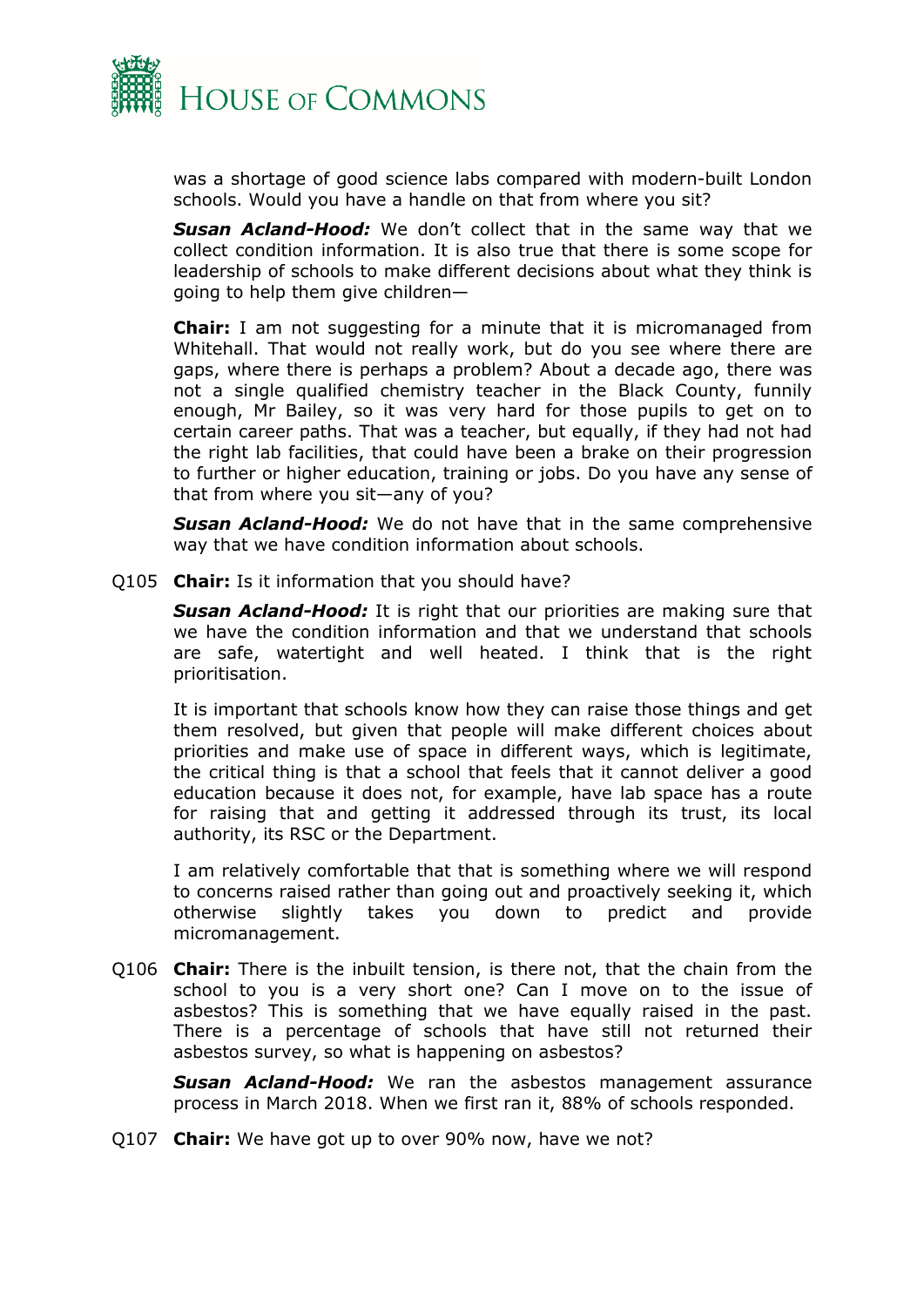

*Susan Acland-Hood:* Yes, we are now at 93%. We have been chasing down schools that have not responded. The other thing that we have done is to build that asbestos assurance process into the condition data collection 2 programme, so that, as that goes round, it will pick up any schools that remain.

Q108 **Chair:** We are still at 7% of schools that have not responded, and you say that you are chasing them down. Are you getting that information in from them? Does that last 7% of schools have worse asbestos? Is that perhaps why they did not respond in the first place?

**Susan Acland-Hood:** That is very unlikely, because, in general, schools are quite keen to tell us if they are worried about their asbestos, for really good reasons, which are that we all together want to manage it and improve the situation.

Q109 **Chair:** I accept that. The problem is that, if you are a governor of a school and you say that you have asbestos, you are alarming staff and pupils, and without the money in your budget to resolve it, you are going to be in a very difficult position. Looking for and highlighting it can cause as many problems as trying to resolve it.

*Susan Acland-Hood:* In a sense, what the programme asks them to do is to show us what they know at the moment. Heads and governors want to do the right thing by the children in their school and, in general, will share the information. We are working through it, but we are chasing that down individually and, through the condition data collection 2, we will get a complete and comprehensive picture, because it will be part of the overall condition.

Q110 **Chair:** Will there be special funding to remove asbestos from our old schools?

*Susan Acland-Hood:* We don't have earmarked asbestos funding but we do make it a priority as part of the wider activity on condition.

Q111 **Chair:** Maybe compliance would be even higher if funding was earmarked, so you could say that you had asbestos and know you were going to get the money. When will we see asbestos out of our school buildings? Do you have a timescale?

*Susan Acland-Hood:* We don't have a target for the total removal of all asbestos. As you know, there is some asbestos that is better left in place than disturbed. The asbestos management assurance process looks at how asbestos that is in place is being managed well, and that is the critical thing. What we want is every bit of asbestos in a school being either removed or managed well in a way that health and safety colleagues tell us is best for the children.

**Chair:** I just hope that health and safety colleagues are maintaining a vigilant eye on how long something will last behind a bit of 1970s wood panelling and whether it deteriorates at some point.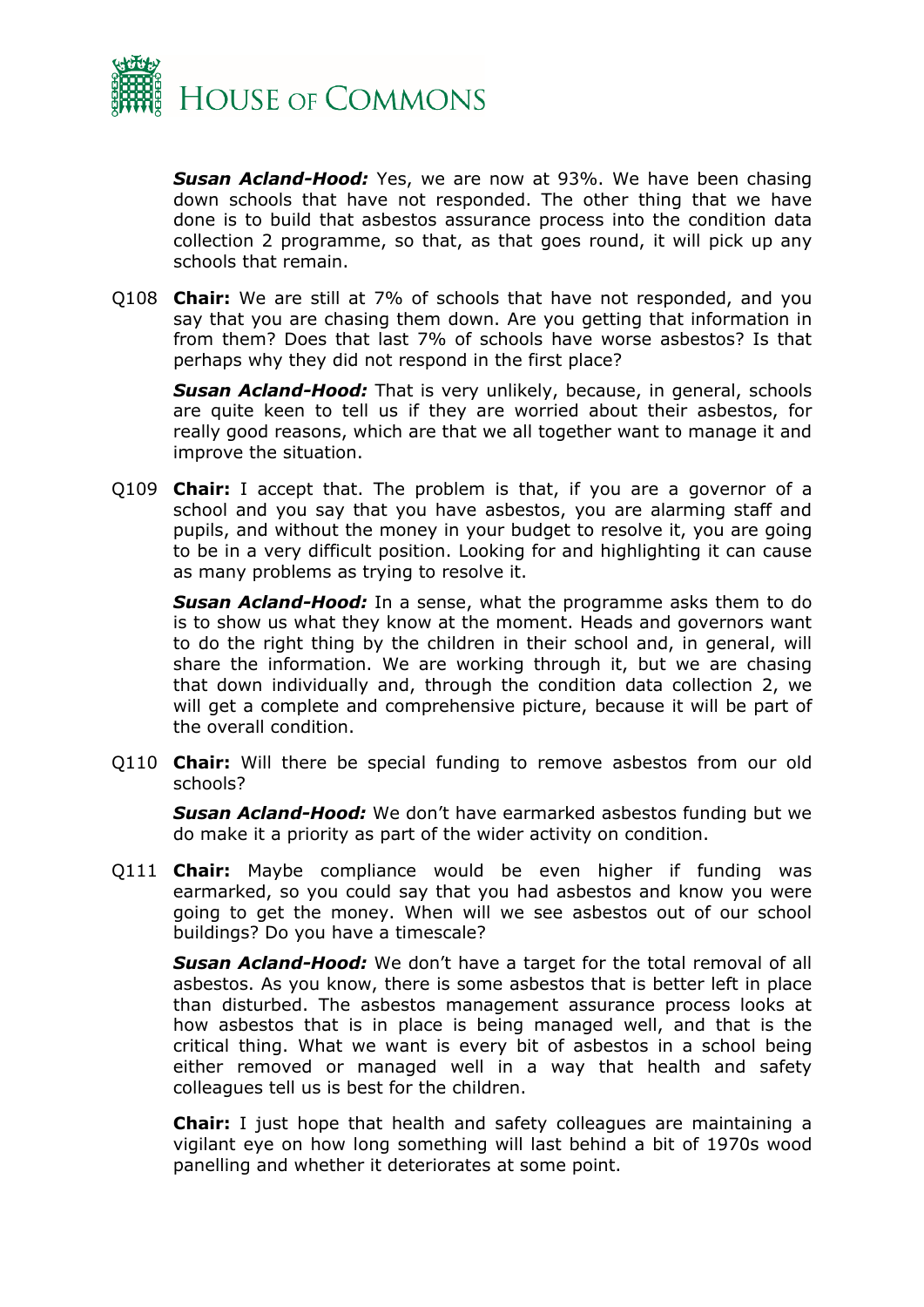

#### *Susan Acland-Hood:* I agree.

Q112 **Chair:** On page 45, the educational performance issues, which are, in the end, what it is all about, are listed by academy type. It is noticeable that sponsored academies in both the years listed have lower attainment results than convertor academies. I wondered whether you had any explanation for that.

*Susan Acland-Hood:* The sponsored academies are those that have effectively been encouraged to academise, typically because of their prior poor educational performance. Those are schools with a history of less good performance, so it is not entirely surprising.

**Chair:** Sorry, I misread it. I read it the other way round.

*Susan Acland-Hood:* We have seen that sponsored academies postacademisation outperform the schools they replaced pre-academisation. They are getting better but are starting from a lower base, because the sponsored academies are those that are in the programme because of previous—

Q113 **Chair:** We are talking mostly about educational attainment today, but I also noticed that university technical colleges have much lower results than other academies. Is that a model that is now going to be effectively phased out? It is the general direction of travel that we seem to have got wind of in these hearings.

*Susan Acland-Hood:* We see some very successful university technical colleges and others that have struggled. Of course, it is a model of movement at 14, which does not always readily fit into other parts of the system.

Q114 **Chair:** Is the model going to continue?

*Susan Acland-Hood:* We are not proposing to phase out university technical colleges, but equally, we are not particularly pursuing a universalising of them.

**Chair:** They have gone down in number, haven't they?

*Susan Acland-Hood:* We want to support the successful university technical colleges. They work very well in some places for some children in certain circumstances, and we want to continue to support them to do that.

Q115 **Sir Geoffrey Clifton-Brown:** Ms Acland-Hood, I read your comments in the introduction to the 2019-20 SARA report. Academies have come on a long journey since they first started in 2015, and we know that, by the end of July 2020, 9,200 state-funded schools—43% of the total—were academies. Is it your vision that all state schools should become academies in due course?

*Susan Acland-Hood:* To some extent, it is not for me to have the vision; it is for the Minister that I serve.